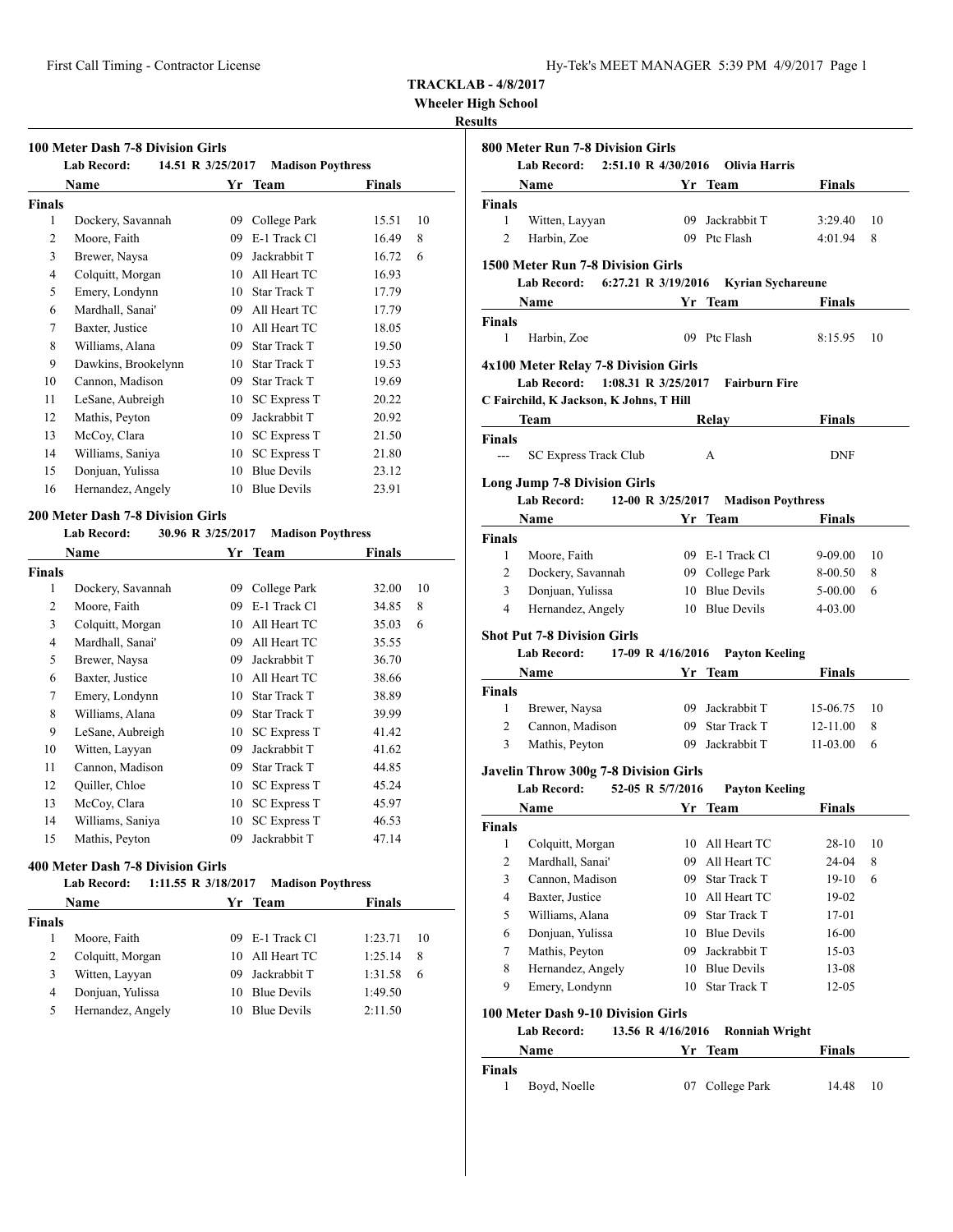**TRACKLAB - 4/8/2017**

**Wheeler High School**

## **Results**

| Finals  (100 Meter Dash 9-10 Division Girls) |                     |    |                     |               |   |
|----------------------------------------------|---------------------|----|---------------------|---------------|---|
|                                              | <b>Name</b>         | Yr | <b>Team</b>         | <b>Finals</b> |   |
| 2                                            | Guy, Dallas         | 07 | Jackrabbit T        | 14.71         | 8 |
| 3                                            | Williamson, Gabriel | 07 | Lightning Sp        | 15.41         | 6 |
| 4                                            | Harvey, Kiana       | 07 | Unattached          | 15.67         |   |
| 5                                            | Campbell, Marleah   | 07 | On Your Mark        | 16.11         |   |
| 6                                            | Miles, Aysia        | 07 | Iron Spikes         | 16.12         |   |
| 7                                            | Moore, India        | 07 | E-1 Track Cl        | 16.25         |   |
| 8                                            | nicolas, vita       | 07 | Unattached          | 16.25         |   |
| 9                                            | Copeland, Kenna     | 07 | Unattached          | 16.70         |   |
| 10                                           | LeSane, Autumn      | 07 | <b>SC Express T</b> | 17.40         |   |
| 11                                           | Sims, Trinity       | 07 | Iron Spikes         | 18.20         |   |
| 12                                           | Harvey, Kaelyn      | 08 | Unattached          | 18.22         |   |
| 13                                           | Ferrell, Laila      | 08 | On Your Mark        | 19.76         |   |
| 14                                           | Hubbard, Melody     | 07 | Augusta Flye        | 20.41         |   |

#### **200 Meter Dash 9-10 Division Girls**

|                | <b>Lab Record:</b>  | 28.44 R 5/7/2016 | <b>Ronniah Wright</b> |               |    |
|----------------|---------------------|------------------|-----------------------|---------------|----|
|                | Name                | Yr               | Team                  | <b>Finals</b> |    |
| Finals         |                     |                  |                       |               |    |
| 1              | Boyd, Noelle        | 07               | College Park          | 30.19         | 10 |
| 2              | Daly, Cristal       | 07               | Drive Phase, Inc.     | 30.69         | 8  |
| 3              | Guy, Dallas         | 07               | Jackrabbit T          | 30.85         | 6  |
| $\overline{4}$ | Harrison, Nia       | 07               | Jackrabbit T          | 31.27         |    |
| 5              | Harvey, Kiana       | 07               | Unattached            | 31.46         |    |
| 6              | Saintvil, Julia     | 07               | Unattached            | 31.95         |    |
| 7              | Campbell, Marleah   | 07               | On Your Mark          | 32.08         |    |
| 8              | Williamson, Gabriel | 07               | Lightning Sp          | 32.63         |    |
| 9              | Lee, Jaliyah        | 07               | Quick Feet E          | 32.75         |    |
| 10             | Pitts, Mckenzie     | 07               | <b>Ouick Feet E</b>   | 33.35         |    |
| 11             | nicolas, vita       | 07               | Unattached            | 33.91         |    |
| 12             | Miles, Aysia        | 07               | Iron Spikes           | 33.93         |    |
| 13             | Curtis, Kamoree     | 07               | Jackrabbit T          | 34.24         |    |
| 14             | Thomas, Azariah     | 07               | <b>Ouick Feet E</b>   | 34.51         |    |
| 15             | Moore, India        | 07               | E-1 Track Cl          | 34.55         |    |
| 16             | Copeland, Kenna     | 07               | Unattached            | 35.66         |    |
| 17             | LeSane, Autumn      | 07               | <b>SC Express T</b>   | 37.53         |    |
| 18             | Lee, Jakayla        | 07               | <b>Ouick Feet E</b>   | 38.70         |    |
| 19             | Warren, Ma'Saiaya   | 08               | Jackrabbit T          | 39.07         |    |
| 20             | Campbell, Jordyn    | 08               | Jackrabbit T          | 39.91         |    |
| 21             | Hubbard, Harmony    | 08               | Augusta Flye          | 42.30         |    |
| 22             | Sims, Trinity       | 07               | Iron Spikes           | 43.51         |    |
| 23             | Ferrell, Laila      | 08               | On Your Mark          | 47.81         |    |
|                |                     |                  |                       |               |    |

#### **400 Meter Dash 9-10 Division Girls**

|                | <b>Lab Record:</b>    | 1:03.95 R $5/7/2016$ | Naia Carter       |               |    |
|----------------|-----------------------|----------------------|-------------------|---------------|----|
|                | Name                  |                      | Yr Team           | <b>Finals</b> |    |
| <b>Finals</b>  |                       |                      |                   |               |    |
| 1              | Guy, Dallas           | 07                   | Jackrabbit T      | 1:10.61       | 10 |
| 2              | Harvey, Kiana         | 07                   | Unattached        | 1:12.46       | 8  |
| 3              | Saintvil, Julia       | 07                   | Unattached        | 1:13.28       | 6  |
| $\overline{4}$ | Harrison, Nia         | 07                   | Jackrabbit T      | 1:15.19       |    |
| 5              | Williamson, Gabriel   | 07                   | Lightning Sp      | 1:16.88       |    |
| 6              | Littlejohn, Mackenzie | 07                   | Spartanburg       | 1:17.29       |    |
| 7              | Daly, Cristal         | 07                   | Drive Phase, Inc. | 1:17.37       |    |
| 8              | Miles, Aysia          | 07                   | Iron Spikes       | 1:17.73       |    |

| шэ |                   |    |                     |         |
|----|-------------------|----|---------------------|---------|
| 9  | Moore, India      | 07 | E-1 Track C1        | 1:18.24 |
| 10 | Curtis, Kamoree   | 07 | Jackrabbit T        | 1:19.90 |
| 11 | Pitts, Mckenzie   | 07 | Quick Feet E        | 1:20.83 |
| 12 | Lee, Jaliyah      | 07 | Quick Feet E        | 1:21.31 |
| 13 | Chestnut, Raya    | 08 | Boys And Gir        | 1:23.38 |
| 14 | Thomas, Arianna   | 07 | Jackrabbit T        | 1:24.95 |
| 15 | Thomas, Azariah   | 07 | <b>Ouick Feet E</b> | 1:24.96 |
| 16 | Warren, Ma'Saiaya | 08 | Jackrabbit T        | 1:28.76 |
| 17 | Lee, Jakayla      | 07 | <b>Ouick Feet E</b> | 1:31.76 |
| 18 | Sims, Trinity     | 07 | Iron Spikes         | 1:46.68 |
| 19 | Hubbard, Harmony  | 08 | Augusta Flye        | 1:47.07 |
|    |                   |    |                     |         |

## **800 Meter Run 9-10 Division Girls**

## **Lab Record: 2:35.73 R 5/7/2016 Kenyah Conner**

|               | <b>Name</b>           | Yr Team         | <b>Finals</b> |    |
|---------------|-----------------------|-----------------|---------------|----|
| <b>Finals</b> |                       |                 |               |    |
|               | Saintvil, Julia       | Unattached      | 2:49.86       | 10 |
|               | Curtis, Kamoree       | Jackrabbit T    | 3:03.50       | 8  |
| 3             | Littlejohn, Mackenzie | 07 Spartanburg  | 3:06.33       | 6  |
| 4             | Chestnut, Raya        | 08 Boys And Gir | 3:09.72       |    |
| 5             | Thomas, Arianna       | Jackrabbit T    | 3:17.92       |    |
| 6             | Warren, Ma'Saiaya     | Jackrabbit T    | 3:32.63       |    |

#### **1500 Meter Run 9-10 Division Girls**

#### **Lab Record: 5:26.99 R 5/7/2016 Tyler Lowe**

|               | Name                  | Yr Team         | Finals       |     |
|---------------|-----------------------|-----------------|--------------|-----|
| <b>Finals</b> |                       |                 |              |     |
|               | Chestnut, Raya        | 08 Boys And Gir | $6:24.95$ 10 |     |
| 2             | Thomas, Arianna       | 07 Jackrabbit T | $6:57.06$ 8  |     |
| 3             | Littlejohn, Mackenzie | 07 Spartanburg  | 6:57.15      | - 6 |

#### **4x100 Meter Relay 9-10 Division Girls**

#### **Lab Record: 56.25 R 5/7/2016 Drive Phase, Inc.**

**B Olive, G Johnson, M Gardner, K Conner**

|               | Team             | Relay | <b>Finals</b> |
|---------------|------------------|-------|---------------|
| <b>Finals</b> |                  |       |               |
| 1             | College Park     | А     | $1:04.53$ 10  |
| 2             | Quick Feet Elite | А     | $1:07.75$ 8   |

#### **4x400 Meter Relay 9-10 Division Girls**

**Lab Record: 4:46.27 R 5/7/2016 Drive Phase, Inc.**

**K Conner, M Hatcher, R Davis, G Johnson**

| Team          |                  | Relav | <b>Finals</b> |  |
|---------------|------------------|-------|---------------|--|
| <b>Finals</b> |                  |       |               |  |
|               | 1 College Park   | А     | 5:03.86 10    |  |
| 2             | Quick Feet Elite |       | 5:51.12<br>-8 |  |

#### **Long Jump 9-10 Division Girls**

**Lab Record: 14-01.25 R 5/7/2016 Ryan McFadden**

| <b>Name</b>   |                 |     | Yr Team              | <b>Finals</b> |    |
|---------------|-----------------|-----|----------------------|---------------|----|
| <b>Finals</b> |                 |     |                      |               |    |
|               | Daly, Cristal   |     | 07 Drive Phase, Inc. | 12-07.50      | 10 |
| 2             | Harrison, Nia   | 07  | Jackrabbit T         | 12-01.50      | 8  |
| 3             | Miles, Aysia    | 07  | Iron Spikes          | 11-05.50      | 6  |
| 4             | Moore, India    | 07. | E-1 Track Cl         | 10-06.50      |    |
| 5             | Saintvil, Julia | 07  | Unattached           | 10-04.00      |    |
| 6             | Harvey, Kiana   | 07  | Unattached           | 8-08.00       |    |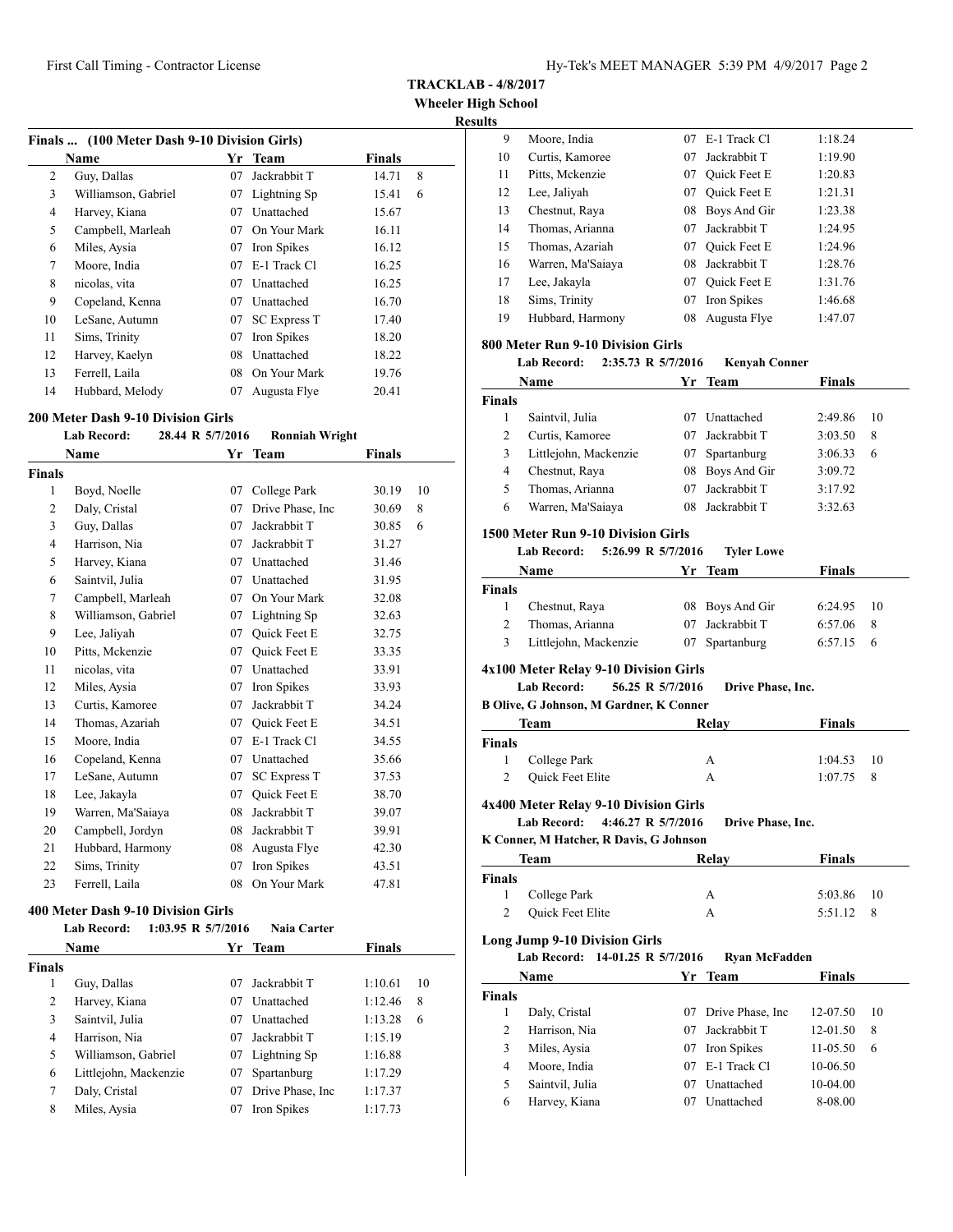**Wheeler High School**

## **Results**

|               | Finals  (Long Jump 9-10 Division Girls) |    |                       |               |    |
|---------------|-----------------------------------------|----|-----------------------|---------------|----|
|               | <b>Name</b>                             |    | Yr Team               | <b>Finals</b> |    |
| 7             | Hubbard, Harmony                        |    | 08 Augusta Flye       | 6-01.00       |    |
|               | <b>Shot Put 9-10 Division Girls</b>     |    |                       |               |    |
|               | Lab Record: 21-10.50 R 5/7/2016         |    | <b>Tashva Johnson</b> |               |    |
|               | Name                                    |    | Yr Team               | <b>Finals</b> |    |
| <b>Finals</b> |                                         |    |                       |               |    |
| 1             | Sims, Trinity                           | 07 | Iron Spikes           | 13-07.00      | 10 |
| 2             | Hubbard, Harmony                        | 08 | Augusta Flye          | $12 - 01.00$  | 8  |
| 3             | Hubbard, Melody                         | 07 | Augusta Flye          | $11-06.00$    | 6  |
|               | Javelin Throw 300g 9-10 Division Girls  |    |                       |               |    |

#### **Lab Record: 58-00 R 4/11/2015 Maya Brummer**

|               | <b>Name</b>           |    | Yr Team         | <b>Finals</b>  |
|---------------|-----------------------|----|-----------------|----------------|
| <b>Finals</b> |                       |    |                 |                |
|               | Miles, Aysia          |    | 07 Iron Spikes  | 63-11R 10      |
| 2             | Littlejohn, Mackenzie |    | 07 Spartanburg  | $31 - 00$<br>8 |
| 3             | Campbell, Marleah     | 07 | On Your Mark    | 26-02<br>6     |
| 4             | Hubbard, Melody       |    | 07 Augusta Flye | 24-06          |
| 5             | Hubbard, Harmony      |    | 08 Augusta Flye | $22 - 06$      |
| 6             | Sims, Trinity         |    | 07 Iron Spikes  | $21-06$        |
| 7             | Ferrell, Laila        | 08 | On Your Mark    | $14-03$        |
|               |                       |    |                 |                |

#### **100 Meter Dash 11-12 Division Girls**

#### **Lab Record: 12.90 R 3/25/2017 Sydney Harris**

|                | Name                                |    | Yr Team             | Finals |    |
|----------------|-------------------------------------|----|---------------------|--------|----|
| <b>Finals</b>  |                                     |    |                     |        |    |
| 1              | Evans, Faith                        | 05 | <b>SC</b> Zips      | 13.26  | 10 |
| 2              | Hodge, Adaejah                      | 06 | E-1 Track Cl        | 13.35  | 8  |
| 3              | Harris, Sydney                      | 05 | Jackrabbit T        | 13.40  | 6  |
| $\overline{4}$ | Baxter, Jordyn                      | 05 | All Heart TC        | 13.47  |    |
| 5              | Campbell, Morgan                    | 05 | E-1 Track Cl        | 13.67  |    |
| 6              | Jones, Evet                         | 05 | Jackrabbit T        | 13.73  |    |
| 7              | Chestnut, Shawna                    | 05 | Boys And Gir        | 13.82  |    |
| 8              | Parker, Jaimoni                     | 05 | Blue Lightni        | 14.05  |    |
| 9              | Smith, Sydney                       | 05 | Star Track T        | 14.13  |    |
| 10             | Battle, Jayla                       | 05 | E-1 Track Cl        | 14.67  |    |
| 11             | Atwater, Kayla                      | 05 | E-1 Track Cl        | 14.77  |    |
| 12             | Williams, Yasmine                   | 06 | E-1 Track Cl        | 14.89  |    |
| 13             | Copeland, Kirah                     | 06 | Unattached          | 15.14  |    |
| 14             | Locke, Chassidy                     | 06 | Iron Spikes         | 15.35  |    |
| 15             | Zambino, Mychaela                   | 06 | Jackrabbit T        | 15.49  |    |
| 16             | Everett, Cydney                     | 05 | On Your Mark        | 15.56  |    |
| 17             | Wade, Cameron                       | 06 | Jackrabbit T        | 15.59  |    |
| 18             | Golightly, Skyy                     | 06 | <b>Star Track T</b> | 15.92  |    |
| 19             | Afolayan, Jazmine                   | 05 | Boys And Gir        | 15.95  |    |
| 20             | Holsey, Mckayla                     | 06 | Unattached          | 15.95  |    |
|                | 200 Meter Dash 11-12 Division Girls |    |                     |        |    |

|        | Lab Record:    | 26.60 R 3/4/2017 | <b>Faith Evans</b> |           |    |
|--------|----------------|------------------|--------------------|-----------|----|
|        | Name           |                  | Yr Team            | Finals    |    |
| Finals |                |                  |                    |           |    |
|        | Harris, Sydney |                  | 05 Jackrabbit T    | 26.59R 10 |    |
|        | Evans, Faith   |                  | 05 SC Zips         | 26.82     | -8 |
|        | Hodge, Adaejah |                  | 06 E-1 Track Cl    | 26.90     | 6  |

| э              |                   |    |                     |       |
|----------------|-------------------|----|---------------------|-------|
| $\overline{4}$ | Campbell, Morgan  | 05 | E-1 Track Cl        | 27.68 |
| 5              | Jones, Evet       | 05 | Jackrabbit T        | 27.71 |
| 6              | Chestnut, Shawna  | 05 | Boys And Gir        | 28.10 |
| 7              | Parker, Jaimoni   | 05 | Blue Lightni        | 28.20 |
| 8              | Baxter, Jordyn    | 05 | All Heart TC        | 28.44 |
| 9              | Hines, Mya        | 05 | Jackrabbit T        | 29.36 |
| 10             | Sumbry, Ca'niya   | 05 | Quick Feet E        | 29.43 |
| 11             | Williams, Yasmine | 06 | E-1 Track Cl        | 30.03 |
| 12             | Smith, Sydney     | 05 | Star Track T        | 30.60 |
| 13             | Wright, Kirsten   | 05 | Jackrabbit T        | 30.69 |
| 14             | Johnson, Genesis  | 06 | Unattached          | 30.80 |
| 15             | Battle, Jayla     | 05 | E-1 Track Cl        | 30.91 |
| 16             | Copeland, Kirah   | 06 | Unattached          | 31.04 |
| 17             | Zambino, Mychaela | 06 | Jackrabbit T        | 31.93 |
| 18             | Afolayan, Jazmine | 05 | Boys And Gir        | 32.09 |
| 19             | Wade, Cameron     | 06 | Jackrabbit T        | 32.67 |
| 20             | Leach, Andrea     | 06 | Monarchs Ath        | 32.88 |
| 21             | Everett, Cydney   | 05 | On Your Mark        | 34.76 |
| 22             | Hardaway, Mariah  | 05 | Jackrabbit T        | 36.03 |
| 23             | Hunter, Sierra    | 06 | Kmryouth Tra        | 37.66 |
| 24             | Lewis, Dy'Asia    | 05 | <b>Ouick Feet E</b> | 38.01 |
| 25             | Locke, Chassidy   | 06 | Iron Spikes         | 39.92 |

## **400 Meter Dash 11-12 Division Girls**

## **Lab Record: 1:00.02 R 3/19/2016 Mallory Hodge**

| Name           |                   | Yr | <b>Team</b>         | <b>Finals</b> |    |
|----------------|-------------------|----|---------------------|---------------|----|
| <b>Finals</b>  |                   |    |                     |               |    |
| 1              | Evans, Faith      | 05 | <b>SC</b> Zips      | 1:00.51       | 10 |
| $\overline{c}$ | Harris, Sydney    | 05 | Jackrabbit T        | 1:01.00       | 8  |
| 3              | Jones, Evet       | 05 | Jackrabbit T        | 1:04.46       | 6  |
| $\overline{4}$ | Moore, Ariel      | 05 | E-1 Track Cl        | 1:08.22       |    |
| 5              | Baxter, Jordyn    | 05 | All Heart TC        | 1:08.51       |    |
| 6              | Wright, Kirsten   | 05 | Jackrabbit T        | 1:08.70       |    |
| 7              | Hines, Mya        | 05 | Jackrabbit T        | 1:09.35       |    |
| 8              | Hatcher, Morgan   | 06 | Unattached          | 1:09.69       |    |
| 9              | Smith, Sydney     | 05 | <b>Star Track T</b> | 1:09.85       |    |
| 10             | Blacknall, Chloe  | 06 | E-1 Track Cl        | 1:10.30       |    |
| 11             | Leach, Andrea     | 06 | Monarchs Ath        | 1:10.55       |    |
| 12             | Johnson, Genesis  | 06 | Unattached          | 1:10.79       |    |
| 13             | Copeland, Kirah   | 06 | Unattached          | 1:11.47       |    |
| 14             | Chestnut, Shawna  | 05 | Boys And Gir        | 1:11.54       |    |
| 15             | Lowe, Tyler       | 06 | Celerity Tra        | 1:12.93       |    |
| 16             | Sumbry, Ca'niya   | 05 | <b>Ouick Feet E</b> | 1:13.45       |    |
| 17             | Parker, Jaimoni   | 05 | Blue Lightni        | 1:13.62       |    |
| 18             | Zambino, Mychaela | 06 | Jackrabbit T        | 1:13.75       |    |
| 19             | Afolayan, Jazmine | 05 | Boys And Gir        | 1:16.84       |    |
| 20             | Wade, Cameron     | 06 | Jackrabbit T        | 1:18.53       |    |
| 21             | Fath, Lauren      | 06 | Unattached          | 1:18.60       |    |
| 22             | Golightly, Skyy   | 06 | <b>Star Track T</b> | 1:19.73       |    |
| 23             | Hunter, Sierra    | 06 | Kmryouth Tra        | 1:21.95       |    |
| 24             | Preble, Kaylie    | 05 | Ptc Flash           | 1:25.44       |    |
| 25             | Lewis, Dy'Asia    | 05 | Quick Feet E        | 1:33.05       |    |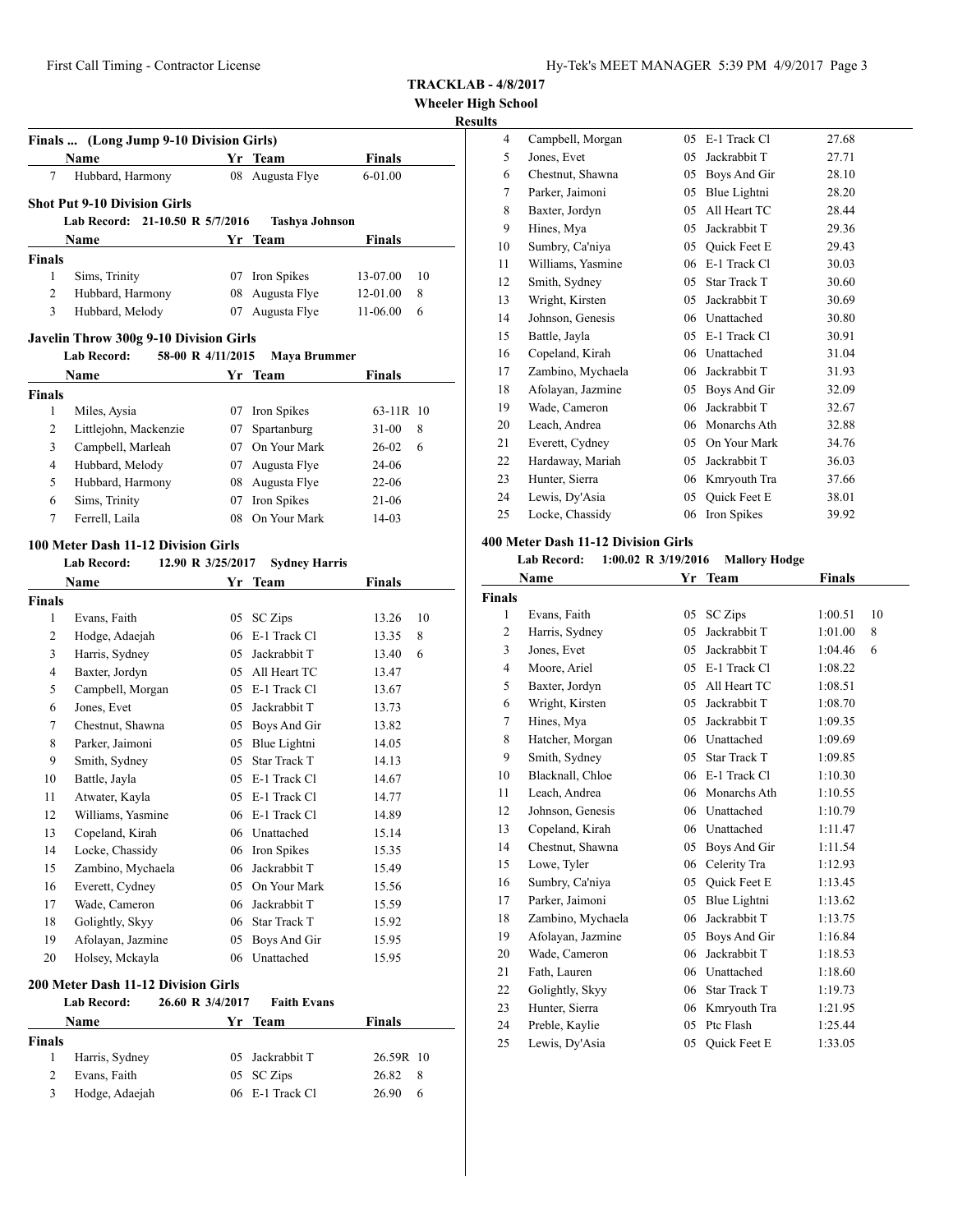**Wheeler High School**

## **Results**

| <b>Finals</b><br>1<br>2<br>3 | Lowe, Tyler<br>Hatcher, Morgan | 06  | Celerity Tra      |         |    |
|------------------------------|--------------------------------|-----|-------------------|---------|----|
|                              |                                |     |                   |         |    |
|                              |                                |     |                   | 2:40.60 | 10 |
|                              |                                | 06  | Unattached        | 2:41.02 | 8  |
|                              | Wright, Kirsten                | 05. | Jackrabbit T      | 2:53.67 | 6  |
| 4                            | Martin, Mallory                |     | 06 E-1 Track Cl   | 2:54.12 |    |
| 5                            | Wade -kennedy, Jayden          |     | 05 Unattached     | 2:55.73 |    |
| 6                            | Hardaway, Mariah               | 05  | Jackrabbit T      | 3:01.75 |    |
| 7                            | Blacknall, Chloe               |     | $06$ E-1 Track Cl | 3:03.31 |    |
| 8                            | Hunter, Sierra                 |     | 06 Kmryouth Tra   | 3:09.29 |    |
| 9                            | Preble, Kaylie                 | 05  | Ptc Flash         | 3:22.35 |    |

#### **1500 Meter Run 11-12 Division Girls**

|        | 5:12.75 R 3/25/2017<br><b>Lab Record:</b> |    | <b>Isis Grant</b>  |               |    |
|--------|-------------------------------------------|----|--------------------|---------------|----|
|        | Name                                      |    | Yr Team            | <b>Finals</b> |    |
| Finals |                                           |    |                    |               |    |
| 1      | Junig, Noelle                             | 05 | Unattached         | 5:29.85       | 10 |
| 2      | Wade -kennedy, Jayden                     |    | 05 Unattached      | 5:48.01       | 8  |
| 3      | Lowe, Tyler                               |    | 06 Celerity Tra    | 5:50.72       | 6  |
| 4      | Martin, Mallory                           |    | 06 E-1 Track Cl    | 6:07.43       |    |
| 5      | Vevang, Veronica                          |    | 05 Blue Lightni    | 6:18.14       |    |
| 6      | Moore, Elise                              |    | 05 E-1 Track Cl    | 6:18.94       |    |
| 7      | Haffner, Katie                            | 06 | Blue Lightni       | 7:26.87       |    |
| 8      | Yerbabuena. Katie                         | 05 | <b>Blue Devils</b> | 7:31.98       |    |
| 9      | Cornejo, Brittany                         | 05 | <b>Blue Devils</b> | 8:28.22       |    |

## **3000 Meter Run 11-12 Division Girls**

## **Lab Record: 12:02.60 R 4/30/2016 Yesenia Gomez**

| <b>Name</b> |                   |    | Yr Team         | <b>Finals</b> |
|-------------|-------------------|----|-----------------|---------------|
| Finals      |                   |    |                 |               |
|             | Junig, Noelle     |    | 05 Unattached   | 11:24.03R 10  |
| 2           | Daniel, Emily     |    | 06 Ptc Flash    | 11:29.06R 8   |
|             | Augmon, Sydney    |    | 05 Jackrabbit T | 12:04.20<br>6 |
| 4           | Yerbabuena, Katie |    | 05 Blue Devils  | 13:31.91      |
| 5           | Ramos, Emily      |    | 05 Blue Devils  | 13:32.02      |
|             | Vevang, Veronica  | 05 | Blue Lightni    | <b>DNF</b>    |

## **80 Meter Hurdles 11-12 Division Girls**

|                             | <b>Lab Record:</b><br>13.70 R 3/5/2016 |    | <b>Nacari Williams</b> |               |    |
|-----------------------------|----------------------------------------|----|------------------------|---------------|----|
|                             | Name                                   |    | Yr Team                | <b>Finals</b> |    |
| <b>Finals</b>               |                                        |    |                        |               |    |
| 1                           | Johnson, Genesis                       | 06 | Unattached             | 18.08         | 10 |
| $\overline{2}$              | Fath, Lauren                           |    | 06 Unattached          | 18.50         | 8  |
| 3                           | Raymond, Karrington                    |    | 06 Iron Spikes         | 19.94         | 6  |
|                             | A Chatham, A Barkley, B Olive, I Grant |    |                        |               |    |
|                             |                                        |    |                        |               |    |
|                             | <b>Team</b>                            |    | Relay                  | <b>Finals</b> |    |
| <b>Finals</b>               |                                        |    |                        |               |    |
| 1                           | E-1 Track Club                         |    | A                      | 54.32         | 10 |
| $\mathcal{D}_{\mathcal{L}}$ | E-1 Track Club                         |    | B                      | 1:06.70       | 8  |
| 3                           | Iron Spikes TC                         |    | A                      | 1:12.13       | 6  |

|               | 4x400 Meter Relay 11-12 Division Girls<br>Lab Record: 4:28.79 R 5/7/2016                                                                                                                                                                                                                                                                                                    |                                |                                                                         | Drive Phase, Inc. |                      |                |
|---------------|-----------------------------------------------------------------------------------------------------------------------------------------------------------------------------------------------------------------------------------------------------------------------------------------------------------------------------------------------------------------------------|--------------------------------|-------------------------------------------------------------------------|-------------------|----------------------|----------------|
|               | G Grissom, I Grant, S Bohles, T Williams                                                                                                                                                                                                                                                                                                                                    |                                |                                                                         |                   |                      |                |
|               | Team                                                                                                                                                                                                                                                                                                                                                                        |                                | Relay                                                                   |                   | <b>Finals</b>        |                |
| <b>Finals</b> |                                                                                                                                                                                                                                                                                                                                                                             |                                |                                                                         |                   |                      |                |
| 1             | E-1 Track Club                                                                                                                                                                                                                                                                                                                                                              |                                | A                                                                       |                   | 4:38.46              | 10             |
|               | <b>High Jump 11-12 Division Girls</b>                                                                                                                                                                                                                                                                                                                                       |                                |                                                                         |                   |                      |                |
|               | <b>Lab Record:</b>                                                                                                                                                                                                                                                                                                                                                          | 4-06 R 3/5/2016                |                                                                         | Santana Spearman  |                      |                |
|               | Name                                                                                                                                                                                                                                                                                                                                                                        |                                | Yr Team                                                                 |                   | Finals               |                |
| <b>Finals</b> |                                                                                                                                                                                                                                                                                                                                                                             |                                |                                                                         |                   |                      |                |
| 1             | Campbell, Morgan                                                                                                                                                                                                                                                                                                                                                            |                                | 05 E-1 Track Cl                                                         |                   | 4-08.00R 10          |                |
| 2             | Battle, Jayla                                                                                                                                                                                                                                                                                                                                                               |                                | 05 E-1 Track Cl                                                         |                   | $4-02.00$            | 8              |
| 3             | Fath, Lauren                                                                                                                                                                                                                                                                                                                                                                |                                | 06 Unattached                                                           |                   | 3-06.00              | 6              |
|               | <b>Long Jump 11-12 Division Girls</b>                                                                                                                                                                                                                                                                                                                                       |                                |                                                                         |                   |                      |                |
|               | <b>Lab Record:</b>                                                                                                                                                                                                                                                                                                                                                          | 16-09 R 4/16/2016 Niakoe Burks |                                                                         |                   |                      |                |
|               | Name                                                                                                                                                                                                                                                                                                                                                                        |                                | Yr Team                                                                 |                   | Finals               |                |
| <b>Finals</b> |                                                                                                                                                                                                                                                                                                                                                                             |                                |                                                                         |                   |                      |                |
|               | $1$ $\overline{1}$ $\overline{1}$ $\overline{1}$ $\overline{1}$ $\overline{1}$ $\overline{1}$ $\overline{1}$ $\overline{1}$ $\overline{1}$ $\overline{1}$ $\overline{1}$ $\overline{1}$ $\overline{1}$ $\overline{1}$ $\overline{1}$ $\overline{1}$ $\overline{1}$ $\overline{1}$ $\overline{1}$ $\overline{1}$ $\overline{1}$ $\overline{1}$ $\overline{1}$ $\overline{1}$ |                                | $\Delta \mathcal{L} = I_{\text{eff}} - I_{\text{eff}} + I_{\text{eff}}$ |                   | 1.4.10 $\epsilon$ 0. | 1 <sub>0</sub> |

| ,,,,,,,, |                     |     |                     |              |    |
|----------|---------------------|-----|---------------------|--------------|----|
| 1        | Hines, Mya          | 05  | Jackrabbit T        | $14 - 10.50$ | 10 |
| 2        | Campbell, Morgan    |     | $05$ E-1 Track Cl   | 14-09.00     | 8  |
| 3        | Battle, Jayla       |     | $05$ E-1 Track Cl   | 14-05.00     | 6  |
| 4        | Chestnut, Shawna    | 05  | Boys And Gir        | 13-08.00     |    |
| 5        | Locke, Chassidy     |     | 06 Iron Spikes      | 12-06.50     |    |
| 6        | Holsey, Mckayla     |     | 06 Unattached       | 12-01.00     |    |
| 7        | Wade, Cameron       |     | 06 Jackrabbit T     | 11-05.00     |    |
| 8        | Smith, Sydney       | 05. | <b>Star Track T</b> | 11-04.50     |    |
| 9        | Moore, Ariel        | 05  | E-1 Track Cl        | 11-03.00     |    |
| 10       | Raymond, Karrington |     | 06 Iron Spikes      | $10-05.50$   |    |
| 11       | Preble, Kaylie      | 05  | Ptc Flash           | $9-10.00$    |    |
| 12       | Moore, Elise        | 05  | E-1 Track Cl        | 9-04.50      |    |
| 13       | Ramos, Emily        | 05  | <b>Blue Devils</b>  | $7 - 10.00$  |    |
|          |                     |     |                     |              |    |

## **Javelin Throw 300g 11-12 Division Girls**

#### **Lab Record: 129-06 R 3/4/2017 Jasmine Hampton**

| <b>Name</b>   |                     | Yr Team           | <b>Finals</b> |    |
|---------------|---------------------|-------------------|---------------|----|
| <b>Finals</b> |                     |                   |               |    |
|               | Battle, Jayla       | $05$ E-1 Track Cl | 101-06        | 10 |
| 2             | Ramos, Emily        | 05 Blue Devils    | $43 - 05$     | 8  |
| 3             | Cornejo, Brittany   | 05 Blue Devils    | 28-08         | 6  |
| 4             | Raymond, Karrington | 06 Iron Spikes    | $25-10$       |    |
| 5             | Yerbabuena, Katie   | 05 Blue Devils    | $25-00$       |    |
| 6             | Zambino, Mychaela   | Jackrabbit T      | $23 - 05$     |    |

#### **1500 Meter Race Walk 11-12 Division Girls**

## **Lab Record: 9:36.59 R 4/9/2016 Alana Payden**

|               | Name           | Yr Team         | <b>Finals</b> |     |
|---------------|----------------|-----------------|---------------|-----|
| <b>Finals</b> |                |                 |               |     |
|               | Moore, Elise   | 05 E-1 Track Cl | 10:49.10      | -10 |
|               | Haffner, Katie | 06 Blue Lightni | 13:16.50      |     |

#### **100 Meter Dash 13-14 Division Girls**

#### **Lab Record: 11.93 R 3/25/2017 Trinity Rossum**

|        | <b>Name</b>      | Yr Team         | <b>Finals</b> |     |
|--------|------------------|-----------------|---------------|-----|
| Finals |                  |                 |               |     |
|        | Hester, DaeNitra | 03 Atlanta Spar | 12.78         | -10 |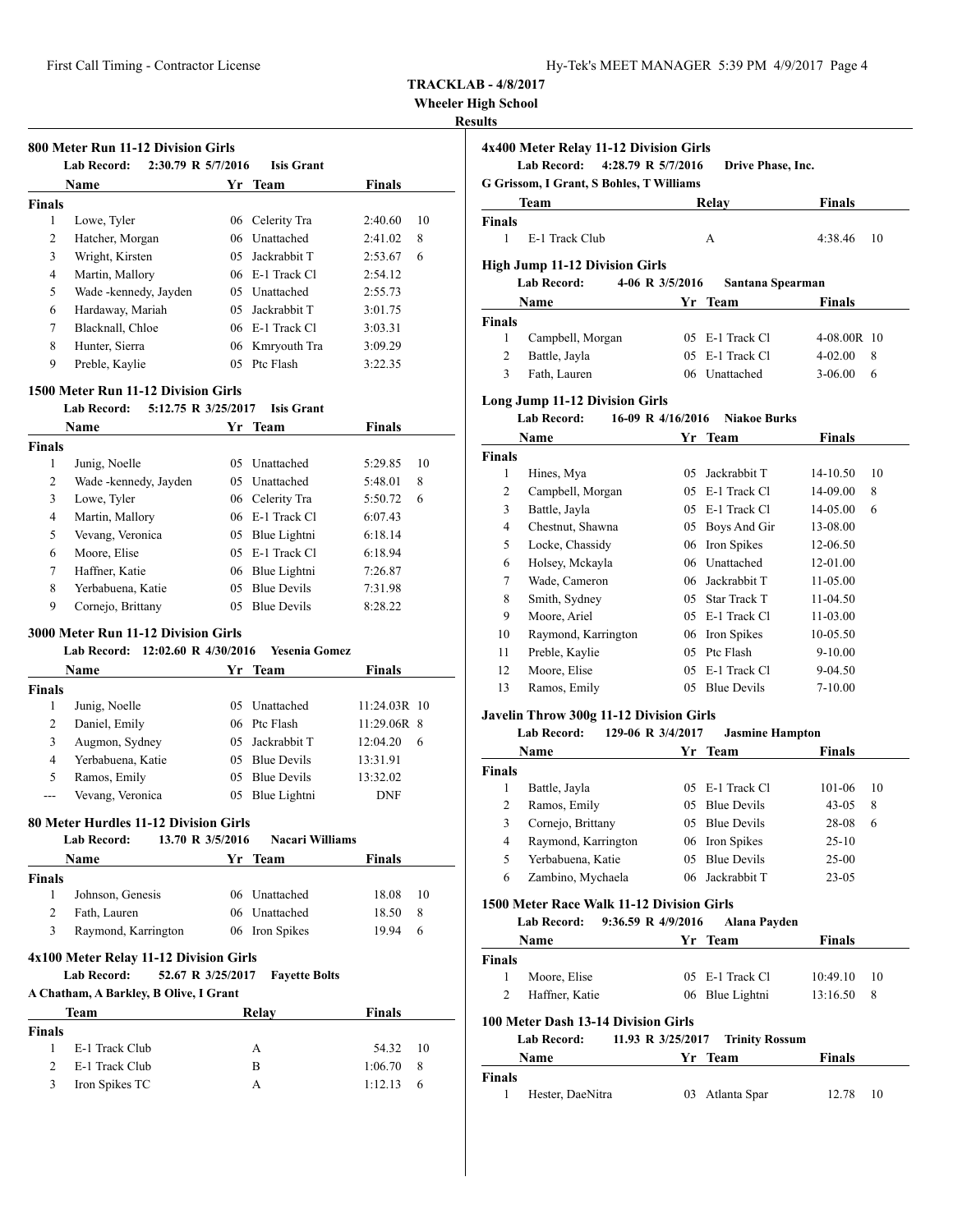**Wheeler High School**

## **Results**

| Finals  (100 Meter Dash 13-14 Division Girls) |                    |    |                     |               |   |
|-----------------------------------------------|--------------------|----|---------------------|---------------|---|
|                                               | Name               | Yr | <b>Team</b>         | <b>Finals</b> |   |
| 2                                             | Fuller, Tamiia     | 03 | Jackrabbit T        | 12.83         | 8 |
| 3                                             | Brown, Jayla       | 03 | Exchange Zon        | 12.93         | 6 |
| $\overline{4}$                                | Burks, Niakoe      | 04 | Monarchs Ath        | 13.11         |   |
| 5                                             | Rice, Zion         | 04 | Exchange Zon        | 13.18         |   |
| 6                                             | Stewart, Kara      | 03 | Exchange Zon        | 13.30         |   |
| 7                                             | Johnson, Imari     | 04 | Atlanta Spar        | 13.32         |   |
| 8                                             | Marshall, Trinity  | 04 | Jackrabbit T        | 13.53         |   |
| 9                                             | Wright, Ni'Asija   | 03 | Unattached          | 13.58         |   |
| 10                                            | Coleman, Lyric     | 04 | E-1 Track Cl        | 13.74         |   |
| 11                                            | Earle, Sherena     | 03 | Blue Lightni        | 13.84         |   |
| 12                                            | Spearman, Falon    | 04 | Unattached          | 14.17         |   |
| 13                                            | Everett, Kendyll   | 03 | On Your Mark        | 14.18         |   |
| 14                                            | Alston, Jireh      | 03 | Atlanta Spar        | 14.20         |   |
| 15                                            | Peters, Judaea     | 03 | Unattached          | 14.28         |   |
| 16                                            | Pouncey, Robin     | 04 | Jackrabbit T        | 14.38         |   |
| 17                                            | williams, Anaya    | 04 | Drive Phase, Inc.   | 14.44         |   |
| 18                                            | Gomez, Isabel      | 04 | Unattached          | 14.60         |   |
| 19                                            | Sanders, Jada      | 04 | <b>SC Express T</b> | 15.01         |   |
| 20                                            | Tyson, Gabrielle   | 04 | Jackrabbit T        | 15.57         |   |
| 21                                            | Harvey, Kristiana  | 03 | Unattached          | 15.84         |   |
| 22                                            | Coleman, Ronndasia | 03 | E-1 Track Cl        | 16.26         |   |
| 23                                            | Williams, SaMya    | 04 | <b>SC Express T</b> | 16.30         |   |

## **200 Meter Dash 13-14 Division Girls**

|  | <b>Lab Record:</b> | 25.18 R 3/25/2017 | <b>Trinity Rossum</b> |
|--|--------------------|-------------------|-----------------------|
|--|--------------------|-------------------|-----------------------|

|                | <b>Name</b>        | Yr | <b>Team</b>         | <b>Finals</b> |    |
|----------------|--------------------|----|---------------------|---------------|----|
| <b>Finals</b>  |                    |    |                     |               |    |
| 1              | Fuller, Tamiia     | 03 | Jackrabbit T        | 25.83         | 10 |
| $\overline{c}$ | Kelley, Mekenze    | 03 | Boys And Gir        | 26.07         | 8  |
| 3              | Wilson, Madyson    | 04 | Atlanta Spar        | 26.66         | 6  |
| $\overline{4}$ | Johnson, Imari     | 04 | Atlanta Spar        | 27.12         |    |
| 5              | Burks, Niakoe      | 04 | Monarchs Ath        | 27.46         |    |
| 6              | Rice, Zion         | 04 | Exchange Zon        | 27.54         |    |
| 7              | Alston, Jireh      | 03 | Atlanta Spar        | 27.95         |    |
| 8              | Stewart, Kara      | 03 | Exchange Zon        | 28.07         |    |
| 9              | Wright, Ni'Asija   | 03 | Unattached          | 28.40         |    |
| 10             | Coleman, Lyric     | 04 | E-1 Track Cl        | 28.48         |    |
| 11             | Wan, Candace       | 04 | Jackrabbit T        | 28.48         |    |
| 12             | Woods, Shakiera    | 04 | Boys And Gir        | 28.72         |    |
| 13             | Chambers, Sky      | 04 | Jackrabbit T        | 28.95         |    |
| 14             | williams, Anaya    | 04 | Drive Phase, Inc.   | 29.71         |    |
| 15             | Marshall, Brianna  | 04 | Atlanta Spar        | 29.79         |    |
| 16             | Pouncey, Robin     | 04 | Jackrabbit T        | 29.85         |    |
| 17             | Mitchell, Areale   | 04 | Boys And Gir        | 30.26         |    |
| 18             | Woollery, Jennifer | 04 | Lightning Sp        | 30.79         |    |
| 19             | Grant, Tyra        | 03 | Jackrabbit T        | 31.00         |    |
| 20             | Brown, Mya         | 04 | Fast Feet fo        | 31.51         |    |
| 21             | Sanders, Jada      | 04 | <b>SC Express T</b> | 32.50         |    |
| 22             | Tyson, Gabrielle   | 04 | Jackrabbit T        | 33.55         |    |
| 23             | Williams, SaMya    | 04 | <b>SC Express T</b> | 34.00         |    |
|                |                    |    |                     |               |    |

| 400 Meter Dash 13-14 Division Girls<br><b>Lab Record:</b><br>56.45 R 3/25/2017<br><b>Mekenze Kelley</b> |                    |    |                   |         |    |  |
|---------------------------------------------------------------------------------------------------------|--------------------|----|-------------------|---------|----|--|
|                                                                                                         |                    |    |                   |         |    |  |
| <b>Finals</b>                                                                                           |                    |    |                   |         |    |  |
| 1                                                                                                       | Fuller, Tamiia     | 03 | Jackrabbit T      | 1:01.97 | 10 |  |
| 2                                                                                                       | Woods, Jessicka    | 04 | Boys And Gir      | 1:02.48 | 8  |  |
| 3                                                                                                       | Earle, Sherena     | 03 | Blue Lightni      | 1:04.68 | 6  |  |
| $\overline{4}$                                                                                          | Pouncey, Robin     | 04 | Jackrabbit T      | 1:05.05 |    |  |
| 5                                                                                                       | Spearman, Falon    | 04 | Unattached        | 1:06.01 |    |  |
| 6                                                                                                       | Coleman, Lyric     | 04 | E-1 Track Cl      | 1:06.23 |    |  |
| 7                                                                                                       | Woollery, Jennifer | 04 | Lightning Sp      | 1:06.40 |    |  |
| 8                                                                                                       | Hypolite, Saige    | 04 | Una Unattach      | 1:06.60 |    |  |
| 9                                                                                                       | Grant, Tyra        | 03 | Jackrabbit T      | 1:07.08 |    |  |
| 10                                                                                                      | Wan, Candace       | 04 | Jackrabbit T      | 1:07.67 |    |  |
| 11                                                                                                      | Woods, Shakiera    | 04 | Boys And Gir      | 1:07.70 |    |  |
| 12                                                                                                      | williams, Anaya    | 04 | Drive Phase, Inc. | 1:07.73 |    |  |
| 13                                                                                                      | Chambers, Sky      | 04 | Jackrabbit T      | 1:08.10 |    |  |
| 14                                                                                                      | Bostic, Jazmin     | 04 | Jackrabbit T      | 1:08.82 |    |  |
| 15                                                                                                      | Shepard, Alana     | 04 | Jackrabbit T      | 1:12.14 |    |  |
| 16                                                                                                      | Marshall, Brianna  | 04 | Atlanta Spar      | 1:13.09 |    |  |
| 17                                                                                                      | Wright, Ni'Asija   | 03 | Unattached        | 1:16.51 |    |  |
| 18                                                                                                      | Brown, Mya         | 04 | Fast Feet fo      | 1:18.32 |    |  |
| 19                                                                                                      | Mitchell, Areale   | 04 | Boys And Gir      | 1:24.93 |    |  |
| 20                                                                                                      | Daniel, Abby       | 04 | Ptc Flash         | 1:26.99 |    |  |
| 21                                                                                                      | Dale, Anastasia    | 04 | Ptc Flash         | 1:39.18 |    |  |

## **800 Meter Run 13-14 Division Girls**

**Lab Record: 2:21.91 R 3/26/2016 Nyah Hernandez**

| Name          |                    | Yr | <b>Team</b>     | <b>Finals</b> |    |
|---------------|--------------------|----|-----------------|---------------|----|
| <b>Finals</b> |                    |    |                 |               |    |
| 1             | Kelley, Mekenze    | 03 | Boys And Gir    | 2:31.11       | 10 |
| 2             | Woollery, Jennifer |    | 04 Lightning Sp | 2:33.50       | 8  |
| 3             | Woods, Jessicka    | 04 | Boys And Gir    | 2:35.66       | 6  |
| 4             | Chambers, Sky      | 04 | Jackrabbit T    | 2:39.33       |    |
| 5             | Evans, Rylee       | 04 | Unattached      | 2:40.34       |    |
| 6             | Grant, Tyra        | 03 | Jackrabbit T    | 2:41.58       |    |
| 7             | Simmons, Taylor    | 03 | Lightning Sp    | 2:42.09       |    |
| 8             | Kennedy, Madison   | 03 | Unattached      | 2:43.16       |    |
| 9             | Wan, Candace       | 04 | Jackrabbit T    | 2:47.20       |    |
| 10            | Bowles, Marlee     | 04 | Unattached      | 2:52.91       |    |
| 11            | Bostic, Jazmin     | 04 | Jackrabbit T    | 3:02.89       |    |
| 12            | Daniel, Abby       | 04 | Ptc Flash       | 3:13.25       |    |
| 13            | Shelton, Jaime     | 04 | Jackrabbit T    | 3:23.74       |    |

## **1500 Meter Run 13-14 Division Girls**

**Lab Record: 4:47.89 R 3/26/2016 Nyah Hernandez**

| <b>Name</b>   |                  | Yr Team |                    | <b>Finals</b> |    |
|---------------|------------------|---------|--------------------|---------------|----|
| <b>Finals</b> |                  |         |                    |               |    |
|               | Evans, Rylee     | 04      | <b>Unattached</b>  | 5:15.42       | 10 |
| 2             | Kennedy, Madison | 03      | <b>Unattached</b>  | 5:31.70       | 8  |
| 3             | Bowles, Marlee   |         | 04 Unattached      | 5:44.71       | 6  |
| 4             | Delcid, Jalin    |         | 04 Blue Devils     | 5:45.25       |    |
| 5             | Yerbabuena, Ana  | 03      | <b>Blue Devils</b> | 5:49.32       |    |
| 6             | Martinez, Dana   | 03      | <b>Blue Devils</b> | 5:54.58       |    |
|               | Price, Jennifer  | 04      | <b>Blue Devils</b> | 5:59.70       |    |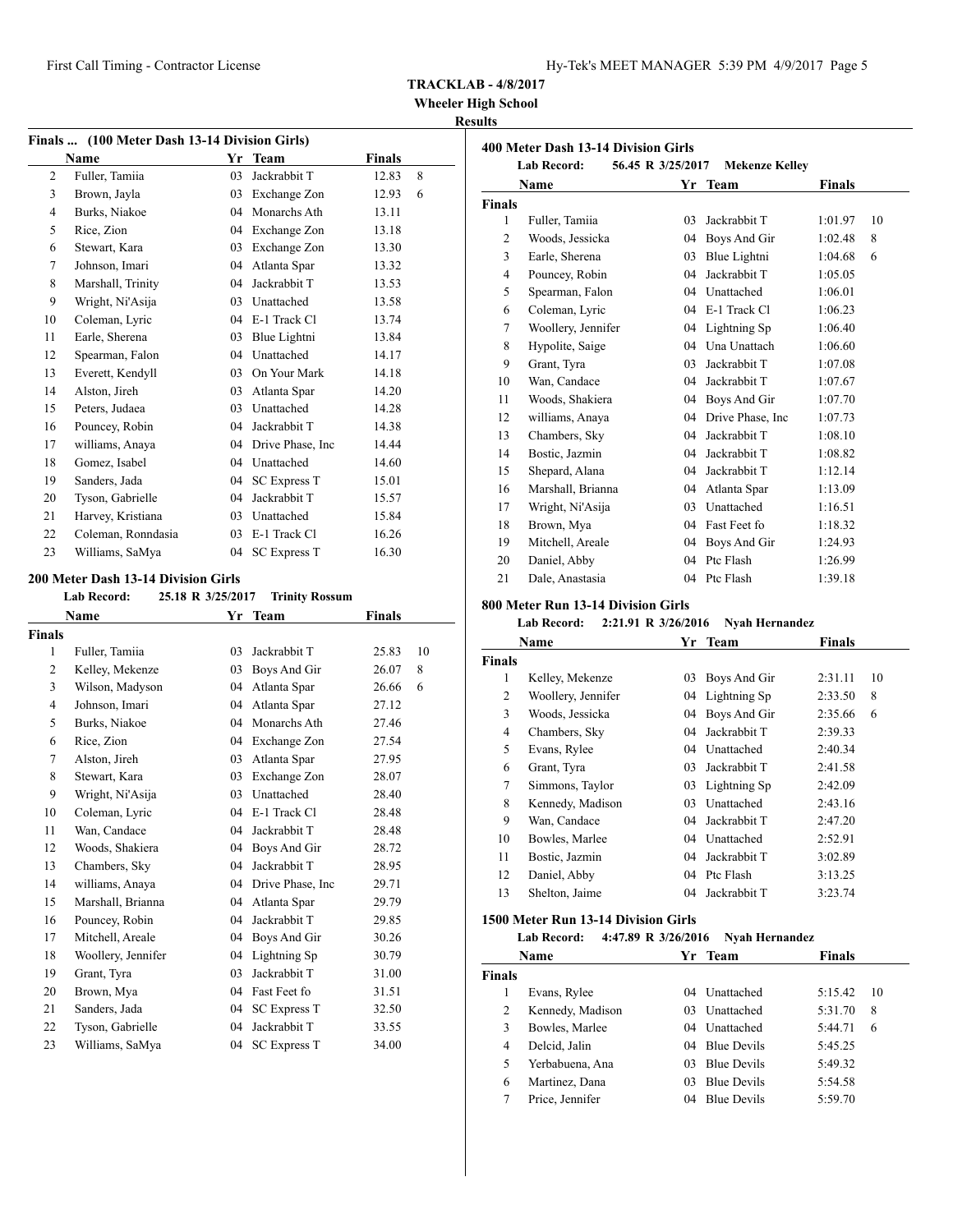### **Wheeler High School**

## **Results**

| Finals  (1500 Meter Run 13-14 Division Girls) |                   |    |                    |               |  |
|-----------------------------------------------|-------------------|----|--------------------|---------------|--|
|                                               | Name              | Yr | <b>Team</b>        | <b>Finals</b> |  |
| 8                                             | Shepard, Alana    | 04 | Jackrabbit T       | 6:00.28       |  |
| 9                                             | Bucio, Jacque     | 03 | <b>Blue Devils</b> | 6:04.26       |  |
| 10                                            | Martinez, Jade    | 03 | <b>Blue Devils</b> | 6:19.71       |  |
| 11                                            | Bostic, Jazmin    | 04 | Jackrabbit T       | 6:24.30       |  |
| 12                                            | Hernandez, Erika  | 03 | <b>Blue Devils</b> | 6:46.09       |  |
| 13                                            | Donjuan, Jessica  | 04 | <b>Blue Devils</b> | 6:49.02       |  |
| 14                                            | Daniel, Abby      | 04 | Ptc Flash          | 6:49.32       |  |
| 15                                            | Otero, Brenda     | 04 | <b>Blue Devils</b> | 7:01.87       |  |
| 16                                            | Ramos, Liliana    | 03 | <b>Blue Devils</b> | 7:04.39       |  |
| 17                                            | Solis, Yosverani  | 03 | <b>Blue Devils</b> | 7:07.20       |  |
| 18                                            | Olivos, Bridgette | 03 | <b>Blue Devils</b> | 7:26.81       |  |
| 19                                            | Flores, Jasmin    | 03 | <b>Blue Devils</b> | 7:29.79       |  |
| 20                                            | Salazar, Isabella | 04 | <b>Blue Devils</b> | 7:42.89       |  |
| 21                                            | Dale, Anastasia   | 04 | Ptc Flash          | 7:54.15       |  |

#### **3000 Meter Run 13-14 Division Girls**

#### **Lab Record: 11:34.78 R 5/7/2016 Reese Saddler**

|               | Name             | Yr Team         | <b>Finals</b> |                 |
|---------------|------------------|-----------------|---------------|-----------------|
| <b>Finals</b> |                  |                 |               |                 |
|               | Simmons, Taylor  | 03 Lightning Sp | 12:01.37      | $\overline{10}$ |
|               | Yerbabuena, Ana  | 03 Blue Devils  | 12:34.37      | 8               |
| 3             | Solis, Yosverani | 03 Blue Devils  | 13:30.84      | 6               |
| ---           | Dale, Anastasia  | 04 Ptc Flash    | <b>DNF</b>    |                 |

#### **100 Meter Hurdles 13-14 Division Girls**

|               | <b>Lab Record:</b> | 15.74 R 3/25/2017 |                    | <b>Rasunek Tyler-Thompson</b> |    |
|---------------|--------------------|-------------------|--------------------|-------------------------------|----|
|               | Name               |                   | Yr Team            | Finals                        |    |
| <b>Finals</b> |                    |                   |                    |                               |    |
| 1             | Spearman, Falon    | 04                | Unattached         | 18.15                         | 10 |
| 2             | Spearman, Santana  |                   | 04 Unattached      | 18.32                         | 8  |
| 3             | Marshall, Trinity  |                   | 04 Jackrabbit T    | 18.91                         | 6  |
| 4             | Hernandez, Erika   | 03                | <b>Blue Devils</b> | 20.43                         |    |
| 5             | Donjuan, Jessica   | 04                | <b>Blue Devils</b> | 20.43                         |    |
| 6             | Price, Jennifer    | 04                | <b>Blue Devils</b> | 24.37                         |    |

## **200 Meter Hurdles 13-14 Division Girls**

|               | <b>Lab Record:</b> | 29.75 R 4/9/2016 | <b>Kimberly Harris</b> |               |    |
|---------------|--------------------|------------------|------------------------|---------------|----|
|               | Name               |                  | Yr Team                | <b>Finals</b> |    |
| <b>Finals</b> |                    |                  |                        |               |    |
|               | Brown, Jayla       | 03               | Exchange Zon           | 29.86         | 10 |
| 2             | Spearman, Falon    |                  | 04 Unattached          | 30.69         | 8  |
| 3             | Stewart, Kara      | 03               | Exchange Zon           | 31.27         | 6  |
| 4             | Rice, Zion         |                  | 04 Exchange Zon        | 33.10         |    |
| 5             | Brown, Mya         |                  | 04 Fast Feet fo        | 42.08         |    |
|               |                    |                  |                        |               |    |

## **4x100 Meter Relay 13-14 Division Girls**

#### **Lab Record: 49.43 R 3/5/2016 Star Track TC J Wilson, K Tolbert, R Jackson, T Flagler**

|  | J Wilson, K Tolbert, R Jackson, T Flagler |  |  |  |  |  |  |  |
|--|-------------------------------------------|--|--|--|--|--|--|--|
|--|-------------------------------------------|--|--|--|--|--|--|--|

|        | Team                       | Relay | Finals  |                 |
|--------|----------------------------|-------|---------|-----------------|
| Finals |                            |       |         |                 |
|        | Atlanta Spar               | А     | 51.05   | $\overline{10}$ |
|        | <b>Blue Devils Running</b> | А     | 1:02.20 | -8              |
| 3.     | <b>Blue Devils Running</b> | в     | 1:03.86 | 6               |

| uns            | 4x400 Meter Relay 13-14 Division Girls                      |                   |                        |               |    |
|----------------|-------------------------------------------------------------|-------------------|------------------------|---------------|----|
|                | <b>Lab Record:</b><br>4:14.30 R 4/11/2015                   |                   | <b>Star Track TC</b>   |               |    |
|                | H Cooper, J Wilson, K Tolbert, T Brown                      |                   |                        |               |    |
|                | Team                                                        |                   | <b>Relay</b>           | Finals        |    |
| <b>Finals</b>  |                                                             |                   |                        |               |    |
| $\mathbf{1}$   | Boys And Gir                                                |                   | А                      | 4:27.90       | 10 |
|                |                                                             |                   |                        |               |    |
|                | <b>High Jump 13-14 Division Girls</b><br><b>Lab Record:</b> | 5-03 R 5/7/2016   | <b>Camille Trotman</b> |               |    |
|                | Name                                                        |                   | Yr Team                | Finals        |    |
| <b>Finals</b>  |                                                             |                   |                        |               |    |
| 1              | Spearman, Santana                                           |                   | 04 Unattached          | 4-10.00       | 10 |
| 2              | Marshall, Trinity                                           |                   | 04 Jackrabbit T        | 4-06.00       | 8  |
| 3              | Coleman, Lyric                                              |                   | 04 E-1 Track Cl        | 4-04.00       | 6  |
| $\overline{4}$ | Delcid, Jalin                                               |                   | 04 Blue Devils         | 4-00.00       |    |
| $\overline{4}$ | Martinez, Jade                                              |                   | 03 Blue Devils         | 4-00.00       |    |
| 6              | Gordon, Sarah                                               |                   | 04 Unattached          | 3-08.00       |    |
|                |                                                             |                   |                        |               |    |
|                | <b>Long Jump 13-14 Division Girls</b>                       |                   |                        |               |    |
|                | <b>Lab Record:</b>                                          | 16-05 R 3/18/2017 | Jayla Brown            |               |    |
|                | Name                                                        |                   | Yr Team                | <b>Finals</b> |    |
| <b>Finals</b>  |                                                             |                   |                        |               |    |
| 1              | Burks, Niakoe                                               |                   | 04 Monarchs Ath        | 16-01.50      | 10 |
| 2              | Marshall, Trinity                                           |                   | 04 Jackrabbit T        | 15-08.50      | 8  |
| 3              | Gomez, Isabel                                               |                   | 04 Unattached          | 14-09.00      | 6  |
| 4              | Marshall, Brianna                                           |                   | 04 Atlanta Spar        | 13-03.50      |    |
| 5              | Carter, Jordyn                                              |                   | 03 Georgia Elit        | 13-00.50      |    |
| 6              | Delcid, Jalin                                               |                   | 04 Blue Devils         | 11-11.00      |    |
| 7              | Hernandez, Erika                                            |                   | 03 Blue Devils         | 11-03.00      |    |
| 8              | Donjuan, Jessica                                            |                   | 04 Blue Devils         | 11-00.00      |    |
| 9              | Ramos, Liliana                                              |                   | 03 Blue Devils         | 10-07.00      |    |
| 10             | Martinez, Dana                                              |                   | 03 Blue Devils         | 10-06.50      |    |
| 11             | Bucio, Jacque                                               |                   | 03 Blue Devils         | 10-05.00      |    |
| 12             | Price, Jennifer                                             |                   | 04 Blue Devils         | 10-02.50      |    |
| 13             | Daniel, Abby                                                |                   | 04 Ptc Flash           | 10-02.00      |    |
| 14             | Solis, Yosverani                                            |                   | 03 Blue Devils         | $9 - 02.00$   |    |
| 15             | Olivos, Bridgette                                           |                   | 03 Blue Devils         | $6 - 11.00$   |    |
| 16             | Otero, Brenda                                               |                   | 04 Blue Devils         | 6-06.00       |    |
|                | Triple Jump 13-14 Division Girls                            |                   |                        |               |    |
|                | Name                                                        |                   | Yr Team                | <b>Finals</b> |    |
| <b>Finals</b>  |                                                             |                   |                        |               |    |
| 1              | Brown, Jayla                                                | 03                | Exchange Zon           | 34-02.50      | 10 |
|                |                                                             |                   |                        |               |    |
|                | <b>Shot Put 13-14 Division Girls</b>                        |                   |                        |               |    |
|                | <b>Lab Record:</b>                                          | 37-05 R 3/25/2017 | <b>Kayce Dorsey</b>    |               |    |
|                | Name                                                        | Yr                | Team                   | <b>Finals</b> |    |
| <b>Finals</b>  |                                                             |                   |                        |               |    |
| $\mathbf{1}$   | Marshall, Trinity                                           | 04                | Jackrabbit T           | 27-04.00      | 10 |
| 2              | Gordon, Sarah                                               |                   | 04 Unattached          | 25-06.00      | 8  |
| 3              | Tyson, Gabrielle                                            | 04                | Jackrabbit T           | 24-03.00      | 6  |
| $\overline{4}$ | Shelton, Jaime                                              |                   | 04 Jackrabbit T        | 24-02.00      |    |
| 5              | Miller, Leeann                                              |                   | 04 Kmryouth Tra        | 23-05.00      |    |
| 6              | Coleman, Ronndasia                                          |                   | 03 E-1 Track Cl        | 22-04.00      |    |
| 7              | Otero, Brenda                                               |                   | 04 Blue Devils         | 22-00.00      |    |
| 8              | Ramos, Liliana                                              | 03                | <b>Blue Devils</b>     | 21-09.00      |    |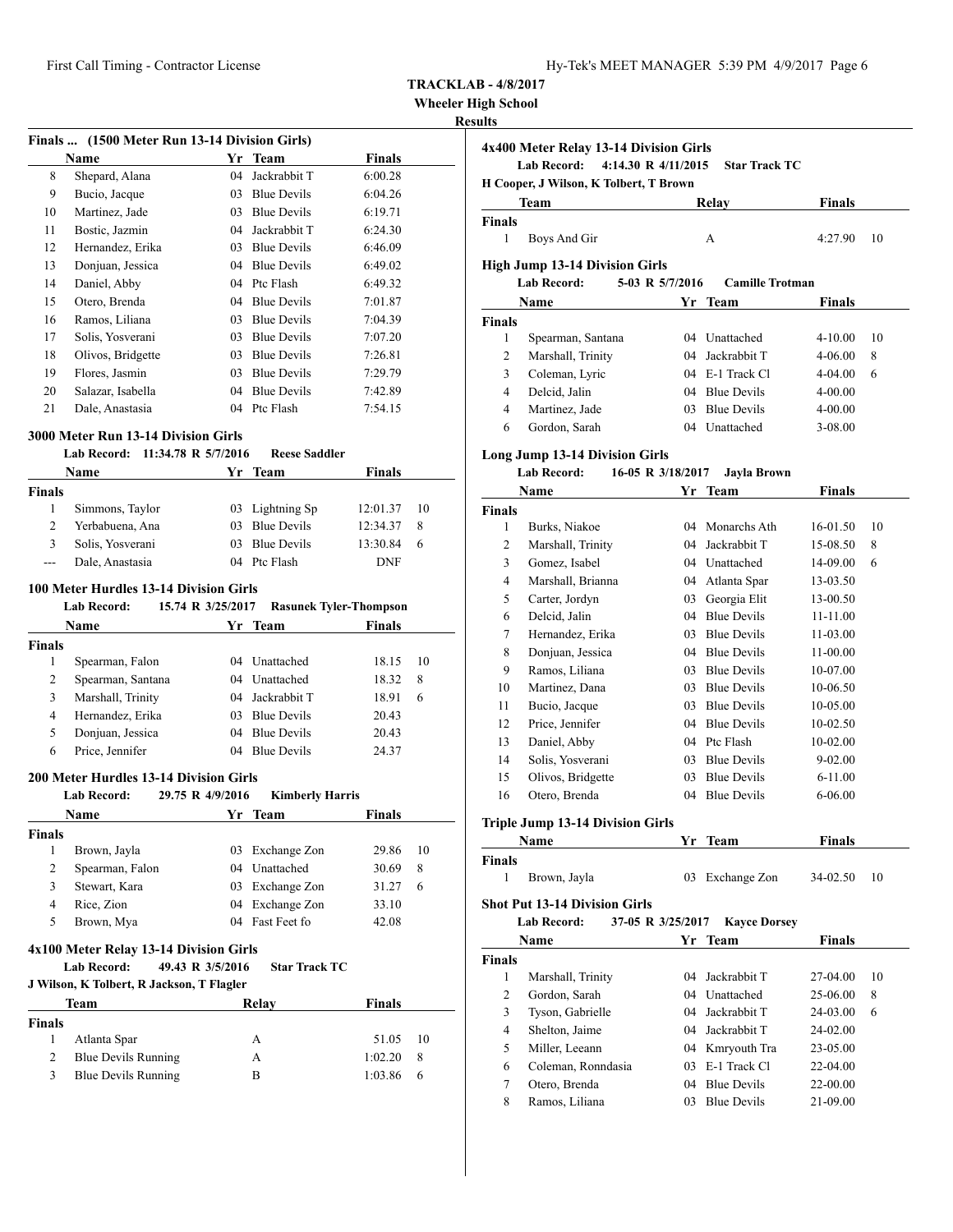**Wheeler High School**

|                    | Finals  (Shot Put 13-14 Division Girls)   |    |                              |               |    |
|--------------------|-------------------------------------------|----|------------------------------|---------------|----|
|                    | Name                                      |    | Yr Team                      | Finals        |    |
| 9                  | Yerbabuena, Ana                           |    | 03 Blue Devils               | 21-08.00      |    |
| 10                 | Flores, Jasmin                            |    | 03 Blue Devils               | 17-06.00      |    |
|                    | Discus Throw 1.0 kg 13-14 Division Girls  |    |                              |               |    |
|                    | 103-02 R 3/28/2015<br>Lab Record:         |    | <b>Janae Profit</b>          |               |    |
|                    | Name                                      |    | Yr Team                      | Finals        |    |
| <b>Finals</b>      |                                           |    |                              |               |    |
| 1                  | Shelton, Jaime                            |    | 04 Jackrabbit T              | 51-03         | 10 |
| $\overline{c}$     | Coleman, Ronndasia                        |    | 03 E-1 Track Cl              | 49-09         | 8  |
| 3                  | Miller, Leeann                            |    | 04 Kmryouth Tra              | 48-09         | 6  |
| 4                  | Gordon, Sarah                             |    | 04 Unattached                | 47-05         |    |
|                    |                                           |    |                              |               |    |
|                    | Javelin Throw 600g 13-14 Division Girls   |    |                              |               |    |
|                    | Lab Record: 65-08.50 R 4/16/2016          |    | <b>Kayce Dorsey</b>          |               |    |
|                    | Name                                      | Yr | Team                         | Finals        |    |
| <b>Finals</b><br>1 | Hernandez, Erika                          |    | 03 Blue Devils               | 62-09         | 10 |
| 2                  | Shelton, Jaime                            |    | 04 Jackrabbit T              | 53-00         | 8  |
| 3                  | Otero, Brenda                             |    | 04 Blue Devils               | 51-01         | 6  |
| 4                  | Yerbabuena, Ana                           |    | 03 Blue Devils               | 48-03         |    |
| 5                  | Salazar, Isabella                         |    | 04 Blue Devils               | 34-11         |    |
| 6                  | Miller, Leeann                            |    | 04 Kmryouth Tra              | $32 - 10$     |    |
|                    |                                           |    |                              |               |    |
|                    | 1500 Meter Race Walk 13-14 Division Girls |    |                              |               |    |
|                    | Lab Record: 10:33.52 R 4/30/2016          |    | <b>Madison Love</b>          |               |    |
|                    | Name                                      |    | Yr Team                      | <b>Finals</b> |    |
| <b>Finals</b>      |                                           |    |                              |               |    |
| 1                  | Coleman, Ronndasia                        |    | 03 E-1 Track Cl              | 11:48.70      | 10 |
|                    | 100 Meter Dash 15-16 Division Girls       |    |                              |               |    |
|                    | Lab Record:<br>12.05 R 3/25/2017          |    | <b>Trinity Price</b>         |               |    |
|                    | Name                                      |    | Yr Team                      | Finals        |    |
| <b>Finals</b>      |                                           |    |                              |               |    |
| 1                  | Price, Trinity                            |    | 02 Atl Zoom Ath              | 12.22         | 10 |
| 2                  | Alston, Jada                              |    | 01 Atlanta Spar              | 12.55         | 8  |
| 3                  | McDaniel, Kendall                         |    | 02 Jackrabbit T              | 13.29         | 6  |
| 4                  | Hale, Madison                             |    | 02 Georgia Elit              | 13.30         |    |
| 5                  | Haynie, MiAire                            |    | 02 Boys And Gir              | 13.33         |    |
| 6                  | Cuttino, Isis                             |    | 02 Star Track T              | 14.26         |    |
| 7                  | Carter, Sapphire                          | 02 | Iron Spikes                  | 14.60         |    |
| 8                  | Carwell, Harlem                           | 02 | Atlanta Spar<br>All Heart TC | 14.75         |    |
| 9                  | Baxter, Valyncia                          | 01 |                              | 15.69         |    |
|                    | 200 Meter Dash 15-16 Division Girls       |    |                              |               |    |
|                    | Lab Record:<br>24.77 R 3/25/2017          |    | <b>Trinity Price</b>         |               |    |
|                    | Name                                      |    | Yr Team                      | Finals        |    |
| <b>Finals</b>      |                                           |    |                              |               |    |
| 1                  | Price, Trinity                            | 02 | Atl Zoom Ath                 | 25.29         | 10 |
| 2                  | Saintvil, Dominique                       | 02 | Unattached                   | 27.62         | 8  |
| 3                  | McDaniel, Kendall                         |    | 02 Jackrabbit T              | 27.77         | 6  |
| 4                  | Haynie, MiAire                            |    | 02 Boys And Gir              | 27.81         |    |
| 5                  | Hale, Madison                             | 02 | Georgia Elit                 | 28.19         |    |
| 6                  | Carwell, Harlem                           | 02 | Atlanta Spar                 | 32.22         |    |

|                | 400 Meter Dash 15-16 Division Girls<br>56.76 R 3/25/2017<br><b>Lab Record:</b> | <b>Trinity Price</b>        |               |    |
|----------------|--------------------------------------------------------------------------------|-----------------------------|---------------|----|
|                | <b>Name</b>                                                                    | Yr Team                     | Finals        |    |
| Finals         |                                                                                |                             |               |    |
| 1              | Price, Trinity                                                                 | 02 Atl Zoom Ath             | 57.55         | 10 |
| 2              | Alston, Jameah                                                                 | 02 Atlanta Spar             | 58.48         | 8  |
| 3              | Saintvil, Dominique                                                            | 02 Unattached               | 1:01.88       | 6  |
| 4              | Allen, Alexia                                                                  | 02 Exchange Zon             | 1:03.08       |    |
| 5              | McDaniel, Kendall                                                              | 02 Jackrabbit T             | 1:03.89       |    |
| 6              | Haynie, MiAire                                                                 | 02 Boys And Gir             | 1:05.30       |    |
| 7              | Sells, Micah                                                                   | 01 Lightning Sp             | 1:07.90       |    |
|                | 1500 Meter Run 15-16 Division Girls                                            |                             |               |    |
|                | <b>Lab Record:</b><br>5:00.84 R 3/26/2016                                      | <b>Grace Ellsworth</b>      |               |    |
|                | Name                                                                           | Yr Team                     | Finals        |    |
| <b>Finals</b>  |                                                                                |                             |               |    |
| 1              | Allen, Alexia                                                                  | 02 Exchange Zon             | 5:28.38       | 10 |
| 2              | Reyes, Alondra                                                                 | 02 Blue Devils              | 6:47.31       | 8  |
| 3              | Flores, Shirley                                                                | 02 Blue Devils              | 7:38.00       | 6  |
|                | 100 Meter Hurdles 15-16 Division Girls                                         |                             |               |    |
|                | 16.82 R 3/19/2016<br><b>Lab Record:</b>                                        | <b>Damilola Shodeinde</b>   |               |    |
|                | Name                                                                           | Yr Team                     | <b>Finals</b> |    |
| <b>Finals</b>  |                                                                                |                             |               |    |
| 1              | Reyes, Alondra                                                                 | 02 Blue Devils              | 24.36         | 10 |
|                | <b>400 Meter Hurdles 15-16 Division Girls</b>                                  |                             |               |    |
|                | <b>Lab Record:</b><br>1:10.06 R $5/7/2016$                                     | <b>Alanis Finn</b>          |               |    |
|                | <b>Name</b>                                                                    | Yr Team                     | Finals        |    |
| Finals         |                                                                                |                             |               |    |
| 1              | Sells, Micah                                                                   | 01 Lightning Sp             | 1:18.41       | 10 |
|                | 4x100 Meter Relay 15-16 Division Girls                                         |                             |               |    |
|                | 54.25 R 5/7/2016<br><b>Lab Record:</b>                                         | <b>Gadsden Burners</b>      |               |    |
|                | C Poe, E Johnson, L Brock, T Johnson                                           |                             |               |    |
|                | Team                                                                           | <b>Relay</b>                | <b>Finals</b> |    |
| <b>Finals</b>  |                                                                                |                             |               |    |
| 1              | Atlanta Spar                                                                   | А                           | 51.52R 10     |    |
| $\overline{2}$ | Boys And Gir                                                                   | А                           | 53.75R 8      |    |
|                |                                                                                |                             |               |    |
|                | 4x400 Meter Relay 15-16 Division Girls                                         |                             |               |    |
|                | Lab Record: 4:06.97 R 3/25/2017                                                | Atlanta Spartans track club |               |    |
|                | J Alston, J Alston, J Alston                                                   |                             |               |    |
|                | Team                                                                           | Relay                       | <b>Finals</b> |    |
| <b>Finals</b>  |                                                                                |                             |               |    |
| 1              | Atlanta Spar                                                                   | А                           | 4:07.44       | 10 |
|                | <b>High Jump 15-16 Division Girls</b>                                          |                             |               |    |
|                | Lab Record:<br>4-06 R 3/18/2017                                                | <b>Faith Mtabo</b>          |               |    |
|                | Lab Record:<br>4-08 R 3/25/2017                                                | <b>Kendall McDaniel</b>     |               |    |
|                | Name                                                                           | Yr Team                     | Finals        |    |
|                |                                                                                |                             |               |    |
| Finals<br>1    | McDaniel, Kendall                                                              | 02 Jackrabbit T             | $4-10.00R$ 10 |    |
|                |                                                                                |                             |               |    |
| 2              | Adkinson, Raven                                                                | 02 Unattached               | $3 - 05.00$   | 8  |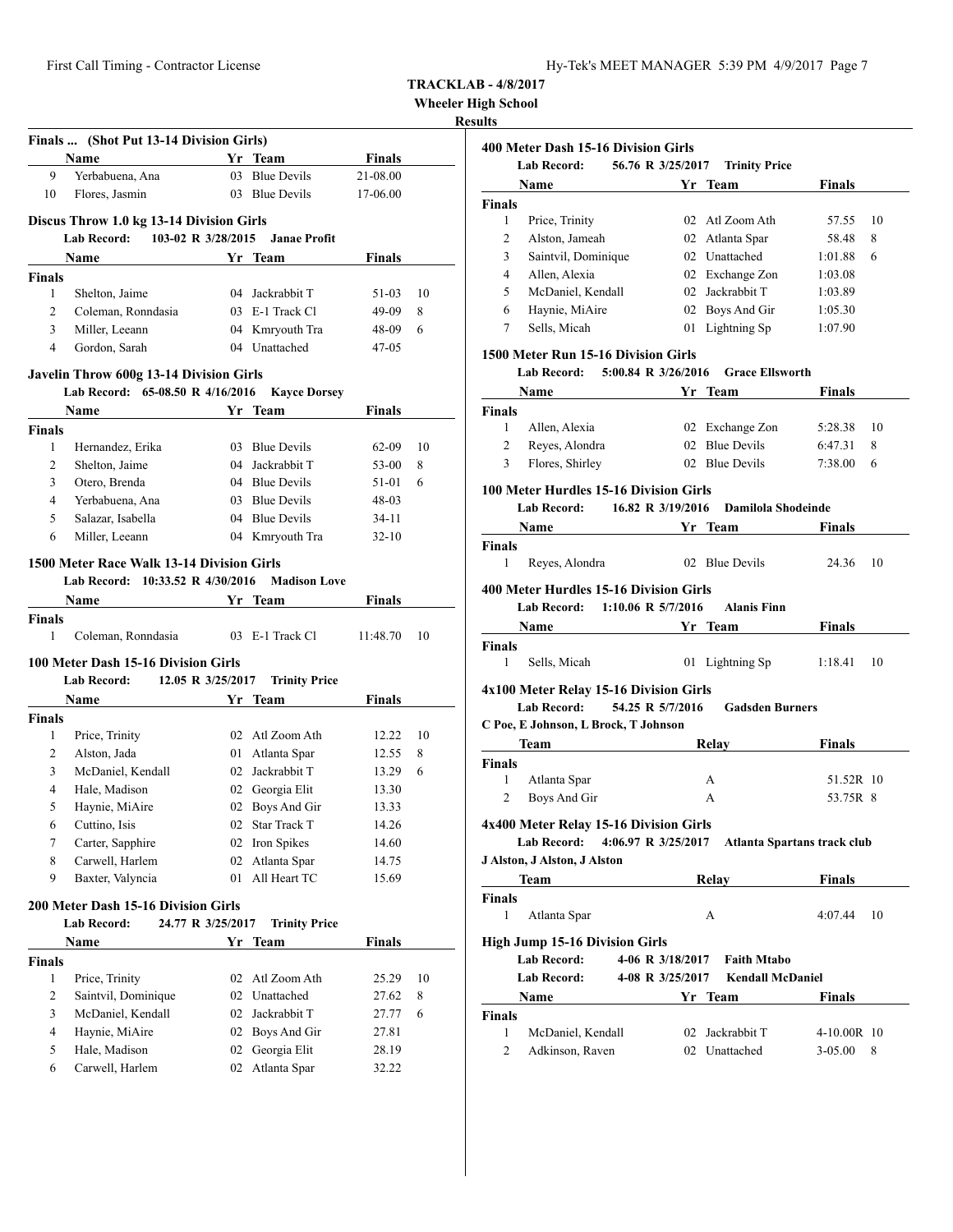| Hy-Tek's MEET MANAGER 5:39 PM 4/9/2017 Page 8 |  |  |  |
|-----------------------------------------------|--|--|--|
|-----------------------------------------------|--|--|--|

## **Wheeler High School**

## **Resul**

|                              | <b>Lab Record:</b>                        | 16-01 R 3/5/2016                 | Samaria Allen                   |               |    |
|------------------------------|-------------------------------------------|----------------------------------|---------------------------------|---------------|----|
|                              | Name                                      |                                  | Yr Team                         | <b>Finals</b> |    |
| <b>Finals</b>                |                                           |                                  |                                 |               |    |
| 1                            | Hale, Madison                             |                                  | 02 Georgia Elit                 | 15-02.00      | 10 |
| $\overline{2}$               | Cuttino, Isis                             |                                  | 02 Star Track T                 | 13-10.00      | 8  |
| 3                            | Carter, Sapphire                          |                                  | 02 Iron Spikes                  | 13-07.00      | 6  |
|                              | <b>Shot Put 15-16 Division Girls</b>      |                                  |                                 |               |    |
|                              | <b>Lab Record:</b><br>Name                | 35-01 R 4/16/2016                | <b>Tiondra Grant</b><br>Yr Team | <b>Finals</b> |    |
| <b>Finals</b>                |                                           |                                  |                                 |               |    |
| $\mathbf{1}$                 | Cuttino, Isis                             |                                  | 02 Star Track T                 | 25-08.00      | 10 |
| 2                            | Adkins, Joi                               |                                  | 02 Blue Lightni                 | 25-04.00      | 8  |
| 3                            | Baxter, Valyncia                          |                                  | 01 All Heart TC                 | 24-06.00      | 6  |
| 4                            | Adkinson, Raven                           |                                  | 02 Unattached                   | 13-00.00      |    |
|                              | Discus Throw 1.0 kg 15-16 Division Girls  |                                  |                                 |               |    |
|                              | Lab Record: 113-05 R 4/9/2016             |                                  | <b>Tiondra Grant</b>            |               |    |
|                              | <b>Name</b>                               |                                  | Yr Team                         | Finals        |    |
| Finals                       |                                           |                                  |                                 |               |    |
| 1                            | Cuttino, Isis                             |                                  | 02 Star Track T                 | 63-07         | 10 |
| 2                            | Baxter, Valyncia                          |                                  | 01 All Heart TC                 | 38-00         | 8  |
| 3                            | Adkins, Joi                               |                                  | 02 Blue Lightni                 | 29-01         | 6  |
|                              | Javelin Throw 600g 15-16 Division Girls   |                                  |                                 |               |    |
|                              | <b>Lab Record:</b>                        | 71-07 R 4/9/2016                 | <b>Tiondra Grant</b>            |               |    |
|                              | Name                                      | <b>Solution Strategy</b> Team    |                                 | Finals        |    |
| <b>Finals</b>                |                                           |                                  |                                 |               |    |
| 1                            | Adkins, Joi                               |                                  | 02 Blue Lightni                 | 59-03         | 10 |
| 2                            | Flores, Shirley                           |                                  | 02 Blue Devils                  | 47-06         | 8  |
| 3                            | Baxter, Valyncia                          |                                  | 01 All Heart TC                 | 39-08         | 6  |
|                              | 1500 Meter Race Walk 15-16 Division Girls |                                  |                                 |               |    |
|                              | Lab Record: 11:23.27 R 4/30/2016          |                                  | <b>Savannah Hawkins</b>         |               |    |
|                              | <b>Name</b>                               | <b>Example 18 Yr Team</b>        |                                 | Finals        |    |
| <b>Finals</b>                |                                           |                                  |                                 |               |    |
| 1                            | Baxter, Valyncia                          |                                  | 01 All Heart TC                 | 11:00.80R 10  |    |
|                              | 400 Meter Hurdles 17-18 Division Girls    |                                  |                                 |               |    |
|                              | <b>Name</b>                               |                                  | Yr Team                         | <b>Finals</b> |    |
| <b>Finals</b>                |                                           |                                  |                                 |               |    |
| 1                            | Green, Jasmine                            |                                  | 00 Fast Feet fo                 | 1:25.25       | 10 |
|                              | <b>Triple Jump 17-18 Division Girls</b>   |                                  |                                 |               |    |
|                              | <b>Lab Record:</b>                        | 34-08 R 4/16/2016                | <b>Brittany Floyd</b>           |               |    |
|                              | Name                                      | <b>Solution Start Start Team</b> |                                 | <b>Finals</b> |    |
|                              |                                           |                                  |                                 |               |    |
|                              | Brinson, Shania                           |                                  | 00 Augusta Flye                 | 29-06.50      | 10 |
| 1                            |                                           |                                  |                                 |               |    |
|                              | 100 Meter Dash 6 & Under Girls            |                                  |                                 |               |    |
|                              | <b>Lab Record:</b>                        | 18.61 R 4/30/2016                | Sa'Niyah Williams               |               |    |
|                              | Name                                      |                                  | Yr Team                         | Finals        |    |
|                              |                                           |                                  |                                 |               |    |
| <b>Finals</b><br>Finals<br>1 | Harris, Carrington                        | 11                               | Jackrabbit T                    | 18.33R 10     |    |

| 3                                                    | Jones, Chloe                                                                                                                                                                                                            |                  | 12 Boys And Gir                | 22.40               | 6      |
|------------------------------------------------------|-------------------------------------------------------------------------------------------------------------------------------------------------------------------------------------------------------------------------|------------------|--------------------------------|---------------------|--------|
|                                                      | 200 Meter Dash 6 & Under Girls                                                                                                                                                                                          |                  |                                |                     |        |
|                                                      | Lab Record: 39.57 R 3/21/2015 Madison Poythress                                                                                                                                                                         |                  |                                |                     |        |
|                                                      | Name Yr Team                                                                                                                                                                                                            |                  |                                | Finals              |        |
| <b>Finals</b>                                        |                                                                                                                                                                                                                         |                  |                                |                     |        |
| $\mathbf{1}$                                         | Harris, Carrington                                                                                                                                                                                                      |                  | 11 Jackrabbit T                | 37.90R 10           |        |
| $\overline{2}$                                       | Brewer, Noelle                                                                                                                                                                                                          |                  | 11 Jackrabbit T                | 47.09               | 8      |
|                                                      |                                                                                                                                                                                                                         |                  |                                |                     |        |
|                                                      | 400 Meter Dash 6 & Under Girls<br>Lab Record: 1:34.43 R 3/21/2015 Madison Poythress                                                                                                                                     |                  |                                |                     |        |
|                                                      |                                                                                                                                                                                                                         |                  |                                |                     |        |
|                                                      | <b>Name</b><br><u><b>1986</b></u> <b>Property Property Property Property Property Property Property Property Property Property Property Property Property Property Property Property Property Property Property Pro</b> |                  |                                | Finals              |        |
| <b>Finals</b><br>1                                   |                                                                                                                                                                                                                         |                  | 11 Jackrabbit T                | 1:31.65R 10         |        |
|                                                      | Harris, Carrington                                                                                                                                                                                                      |                  |                                |                     |        |
|                                                      | Long Jump 6 & Under Girls                                                                                                                                                                                               |                  |                                |                     |        |
|                                                      | 7-09.50 R 5/7/2016<br><b>Lab Record:</b>                                                                                                                                                                                |                  | <b>Sincere McGinty</b>         |                     |        |
|                                                      | <b>Name</b>                                                                                                                                                                                                             |                  | Yr Team                        | Finals              |        |
| <b>Finals</b>                                        |                                                                                                                                                                                                                         |                  |                                |                     |        |
| 1                                                    | Jones, Chloe                                                                                                                                                                                                            |                  | 12 Boys And Gir                | $3-00.00$           | 10     |
|                                                      | 100 Meter Dash 17-18 Division Women                                                                                                                                                                                     |                  |                                |                     |        |
|                                                      | Lab Record: 12.08 R 4/30/2016                                                                                                                                                                                           |                  | <b>Zuri Sweeney</b>            |                     |        |
|                                                      | <b>Name</b>                                                                                                                                                                                                             |                  | <b>Samuel Stringer Team</b>    | <b>Finals</b>       |        |
| <b>Finals</b>                                        |                                                                                                                                                                                                                         |                  |                                |                     |        |
| $\mathbf{1}$                                         | Cameron, T'Aja                                                                                                                                                                                                          |                  | 99 Track A.N.T.                | 12.16               | -10    |
| 2                                                    | Brinson, Shania                                                                                                                                                                                                         |                  | 00 Augusta Flye                | 13.06               | 8      |
| 3                                                    | Stoute, Cecily                                                                                                                                                                                                          |                  | 99 Mama Dez                    | 13.34               | 6      |
| 4                                                    | Brumfield, Faith                                                                                                                                                                                                        |                  | 99 Mama Dez                    | 13.72               |        |
|                                                      |                                                                                                                                                                                                                         |                  |                                |                     |        |
|                                                      |                                                                                                                                                                                                                         |                  |                                |                     |        |
|                                                      | <b>200 Meter Dash 17-18 Division Women</b>                                                                                                                                                                              |                  |                                |                     |        |
|                                                      | Lab Record: 24.96 R 3/26/2016                                                                                                                                                                                           |                  | <b>Zuri Sweeney</b>            |                     |        |
|                                                      | Name                                                                                                                                                                                                                    |                  | Yr Team                        | Finals              |        |
|                                                      |                                                                                                                                                                                                                         |                  |                                |                     |        |
| 1                                                    | Cameron, T'Aja                                                                                                                                                                                                          |                  | 99 Track A.N.T.                | 25.61               | 10     |
| 2                                                    | Brinson, Shania                                                                                                                                                                                                         |                  | 00 Augusta Flye                | 26.85               | 8      |
| 3                                                    | Stoute, Cecily                                                                                                                                                                                                          |                  | 99 Mama Dez                    | 27.12               | 6      |
| 4                                                    | Green, Jasmine                                                                                                                                                                                                          |                  | 00 Fast Feet fo                | 30.80               |        |
| 5                                                    | Carwell, Erica                                                                                                                                                                                                          |                  | 00 Atlanta Spar                | 31.00               |        |
|                                                      | 400 Meter Dash 17-18 Division Women                                                                                                                                                                                     |                  |                                |                     |        |
|                                                      | <b>Lab Record:</b>                                                                                                                                                                                                      | 59.92 R 3/5/2016 |                                |                     |        |
|                                                      | Name                                                                                                                                                                                                                    |                  | <b>Zuri Sweeney</b><br>Yr Team | <b>Finals</b>       |        |
|                                                      |                                                                                                                                                                                                                         |                  |                                |                     |        |
| 1                                                    | Stoute, Cecily                                                                                                                                                                                                          | 99               | Mama Dez                       | 1:04.96             | 10     |
| 2                                                    | Brumfield, Faith                                                                                                                                                                                                        |                  | 99 Mama Dez                    | 1:05.86             | 8      |
|                                                      |                                                                                                                                                                                                                         |                  |                                |                     |        |
|                                                      | <b>Pole Vault 17-18 Division Women</b>                                                                                                                                                                                  |                  |                                |                     |        |
|                                                      | <b>Lab Record:</b>                                                                                                                                                                                                      | 11-00 R 4/9/2016 | <b>Olivia Moore</b>            |                     |        |
|                                                      | Name                                                                                                                                                                                                                    |                  | Yr Team                        | Finals              |        |
|                                                      |                                                                                                                                                                                                                         |                  |                                |                     |        |
| <b>Finals</b><br><b>Finals</b><br><b>Finals</b><br>1 | Gunn, Kendyl                                                                                                                                                                                                            |                  | 00 Unattached                  | 10-06.00            | 10     |
| $\overline{c}$<br>3                                  | Stcatherine, Anna<br>Moxley, Sadie                                                                                                                                                                                      |                  | 99 Unattached<br>00 Unattached | 10-00.00<br>7-06.00 | 8<br>6 |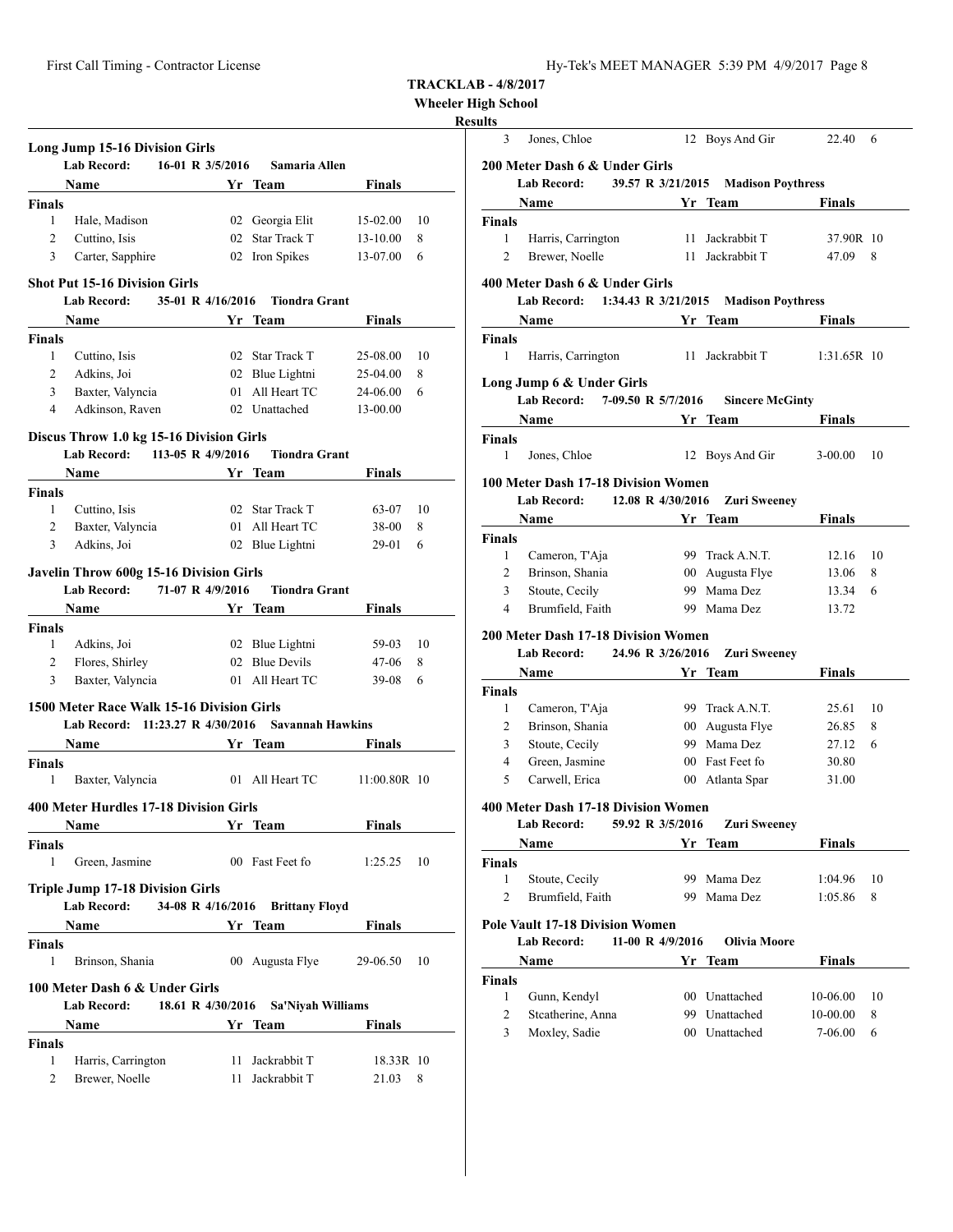**Wheeler High School**

## **Results**

|                                               | <b>Long Jump 17-18 Division Women</b>               |                   |    |                                                   |               |    |
|-----------------------------------------------|-----------------------------------------------------|-------------------|----|---------------------------------------------------|---------------|----|
|                                               | <b>Lab Record:</b>                                  |                   |    | 18-01 R 4/16/2016 Brittany Floyd                  |               |    |
|                                               |                                                     |                   |    |                                                   |               |    |
| <b>Finals</b>                                 |                                                     |                   |    |                                                   |               |    |
| $1 \quad$                                     | Carwell, Erica                                      |                   |    | 00 Atlanta Spar 14-00.50                          |               | 10 |
| $\overline{2}$                                | Brinson, Shania                                     |                   |    | 00 Augusta Flye 13-09.00                          |               | 8  |
|                                               |                                                     |                   |    |                                                   |               |    |
|                                               | <b>Shot Put 17-18 Division Women</b>                |                   |    |                                                   |               |    |
|                                               | Lab Record: 28-09 R 3/19/2016 Camille Skeffers      |                   |    |                                                   |               |    |
|                                               | Name Yr Team                                        |                   |    |                                                   | <b>Finals</b> |    |
| <b>Finals</b>                                 |                                                     |                   |    |                                                   |               |    |
| 1                                             | Holman, Paris                                       |                   |    | 00 Unattached                                     | 17-09.00 10   |    |
|                                               | <b>100 Meter Dash Masters Division Women</b>        |                   |    |                                                   |               |    |
|                                               | <b>Lab Record:</b>                                  | 12.85 R 5/7/2016  |    | <b>Emmanuelle McGowan</b>                         |               |    |
|                                               | Name Yr Team                                        |                   |    |                                                   | Finals        |    |
| <b>Finals</b>                                 |                                                     |                   |    |                                                   |               |    |
| 1                                             | Stoute, Desiree                                     |                   |    | 73 Mama Dez                                       | 17.15 10      |    |
|                                               | <b>3000 Meter Run Masters Division Women</b>        |                   |    |                                                   |               |    |
|                                               |                                                     |                   |    |                                                   |               |    |
|                                               | Name Yr Team                                        |                   |    |                                                   | Finals        |    |
| Finals<br>1                                   |                                                     |                   |    | 58 New Balance 11:54.86                           |               | 10 |
|                                               | Hinz, Lesley                                        |                   |    |                                                   |               |    |
|                                               | <b>High Jump Masters Division Women</b>             |                   |    |                                                   |               |    |
|                                               | Lab Record: 4-08 R 5/7/2016 Julia Curran-Villarreal |                   |    |                                                   |               |    |
|                                               | Name Yr Team                                        |                   |    |                                                   | Finals        |    |
| <b>Finals</b>                                 |                                                     |                   |    |                                                   |               |    |
| $\mathbf{1}$                                  |                                                     |                   |    | Curran-Villarreal, Julia 60 Unattached 4-02.00 10 |               |    |
|                                               | 100 Meter Dash Open Division Women                  |                   |    |                                                   |               |    |
|                                               | Lab Record: 12.74 R 3/25/2017 Makalah Cannon        |                   |    |                                                   |               |    |
|                                               | Name Yr Team                                        |                   |    |                                                   | <b>Finals</b> |    |
| Finals                                        |                                                     |                   |    |                                                   |               |    |
|                                               |                                                     |                   |    | Cannon, Makalah 98 On Your Mark 12.78 10          |               |    |
|                                               |                                                     |                   |    |                                                   |               |    |
| 1                                             |                                                     |                   |    |                                                   |               |    |
|                                               | 200 Meter Dash Open Division Women                  |                   |    |                                                   |               |    |
|                                               | Lab Record: 26.35 R 3/25/2017 Makalah Cannon        |                   |    |                                                   |               |    |
|                                               | Name Yr Team                                        |                   |    |                                                   | Finals        |    |
|                                               |                                                     |                   |    |                                                   |               |    |
|                                               | 1 Cannon, Makalah 98 On Your Mark 26.43 10          |                   |    |                                                   |               |    |
|                                               |                                                     |                   |    |                                                   |               |    |
|                                               | <b>Long Jump Open Division Women</b>                |                   |    |                                                   |               |    |
|                                               | Lab Record: 13-08.50 R 5/7/2016                     |                   |    | Kahilah Gilliard                                  |               |    |
|                                               | <b>Name</b>                                         |                   |    | Yr Team                                           | Finals        |    |
|                                               |                                                     |                   |    |                                                   |               |    |
| 1                                             | Gadson, Jessie                                      |                   | 98 | Mama Dez                                          | 16-09.50R 10  |    |
|                                               | 100 Meter Dash 7-8 Division Boys                    |                   |    |                                                   |               |    |
|                                               | <b>Lab Record:</b>                                  | 14.87 R 3/25/2017 |    | <b>Jaleel Braker</b>                              |               |    |
|                                               | Name                                                |                   |    | Yr Team                                           | <b>Finals</b> |    |
|                                               |                                                     |                   |    |                                                   |               |    |
| 1                                             | Wiggins, Aidyn                                      |                   |    | 09 Spartanburg                                    | 15.02         | 10 |
| 2                                             | Hudson, Jordan                                      |                   |    | 09 Quick Feet E                                   | 15.25         | 8  |
| <b>Finals</b><br><b>Finals</b><br>Finals<br>3 | Maxwell, Larry                                      |                   |    | 09 Star Track T                                   | 15.66         | 6  |

| 5  | Cross, Makyree      | 09 | Jackrabbit T        | 15.76 |
|----|---------------------|----|---------------------|-------|
| 6  | Patterson, Jaxson   | 10 | Jackrabbit T        | 15.81 |
| 7  | Juniors, Jayden     | 09 | Star Track T        | 16.26 |
| 8  | Perrin, Jaxon       | 10 | Cobb Pal            | 16.43 |
| 9  | Vance, Jayell       | 09 | Sand Town           | 16.90 |
| 10 | Northcutt, Bryce    | 09 | Jackrabbit T        | 17.14 |
| 11 | Lee, Jaron          | 09 | <b>Ouick Feet E</b> | 17.25 |
| 12 | Hall, Carson        | 09 | Fast Feet fo        | 17.41 |
| 13 | Jeter, Antonio      | 09 | <b>SC Express T</b> | 17.65 |
| 14 | Williamson, Domonic | 10 | Lightning Sp        | 17.91 |
| 15 | Watson, Q'Shad      | 10 | Spartanburg         | 18.20 |
| 16 | Quiller, Mikah      | 10 | Augusta Flye        | 18.20 |
| 17 | Dudley, Leon        | 09 | Jackrabbit T        | 18.21 |
| 18 | Webb Jr., Kevin     | 10 | Track A.N.T.        | 18.60 |
| 19 | Hunt, David         | 10 | Jackrabbit T        | 18.75 |
| 20 | Crumblin, Jordyn    | 09 | <b>SC Express T</b> | 19.03 |
| 21 | Hill, Ajani         | 09 | On Your Mark        | 19.65 |
| 22 | Shipman, Sean       | 10 | <b>SC Express T</b> | 19.97 |
| 23 | Blacknall, Eric     | 10 | Unattached          | 21.25 |
| 24 | Quiller, Samuel     | 10 | <b>SC Express T</b> | 21.88 |
|    |                     |    |                     |       |

## **200 Meter Dash 7-8 Division Boys**

## **Lab Record: 31.56 R 3/4/2017 Aidyn Wiggins**

| Name           |                     | Yr  | <b>Team</b>         | <b>Finals</b> |
|----------------|---------------------|-----|---------------------|---------------|
| <b>Finals</b>  |                     |     |                     |               |
| 1              | Wiggins, Aidyn      | 09  | Spartanburg         | 31.20R 10     |
| 2              | Hudson, Jordan      | 09  | <b>Ouick Feet E</b> | 31.36R 8      |
| 3              | Cross, Makyree      | 09  | Jackrabbit T        | 32.02<br>6    |
| $\overline{4}$ | Watson, Nicqlous    | 09  | Spartanburg         | 32.40         |
| 5              | Maxwell, Larry      | 09  | <b>Star Track T</b> | 32.76         |
| 6              | Juniors, Jayden     | 09  | Star Track T        | 33.01         |
| 7              | Patterson, Jaxson   | 10  | Jackrabbit T        | 33.07         |
| 8              | Bethea, Kameron     | 09  | Jackrabbit T        | 33.38         |
| 9              | Lee, Jaron          | 09  | <b>Ouick Feet E</b> | 35.50         |
| 10             | Perrin, Jaxon       | 10  | Cobb Pal            | 35.69         |
| 11             | Vance, Jayell       | 09  | Sand Town           | 36.87         |
| 12             | Hall, Carson        | 09. | Fast Feet fo        | 36.98         |
| 13             | Northcutt, Bryce    | 09  | Jackrabbit T        | 37.06         |
| 14             | Harrison, Blake     | 09  | Jackrabbit T        | 37.83         |
| 15             | Crumblin, Jordyn    | 09  | <b>SC Express T</b> | 38.35         |
| 16             | Dudley, Leon        | 09  | Jackrabbit T        | 38.40         |
| 17             | Jeter, Antonio      | 09  | <b>SC Express T</b> | 39.50         |
| 18             | Williamson, Domonic | 10  | Lightning Sp        | 39.72         |
| 19             | Hunt, David         | 10  | Jackrabbit T        | 39.92         |
| 20             | Webb Jr., Kevin     | 10  | Track A.N.T.        | 40.40         |
| 21             | Shipman, Sean       | 10  | <b>SC Express T</b> | 44.15         |
| 22             | Blacknall, Eric     | 10  | Unattached          | 49.52         |
| 23             | Hill, Ajani         | 09  | On Your Mark        | 50.54         |
| 24             | Quiller, Samuel     | 10  | <b>SC Express T</b> | 53.07         |
|                |                     |     |                     |               |

## **400 Meter Dash 7-8 Division Boys**

# **Lab Record: 1:11.80 R 4/11/2015 Ethan Ervin**

| Name          |                   | Yr Team         | <b>Finals</b> |     |
|---------------|-------------------|-----------------|---------------|-----|
| <b>Finals</b> |                   |                 |               |     |
|               | Cross, Makyree    | 09 Jackrabbit T | $1:16.65$ 10  |     |
|               | Patterson, Jaxson | 10 Jackrabbit T | 1:16.93       | - 8 |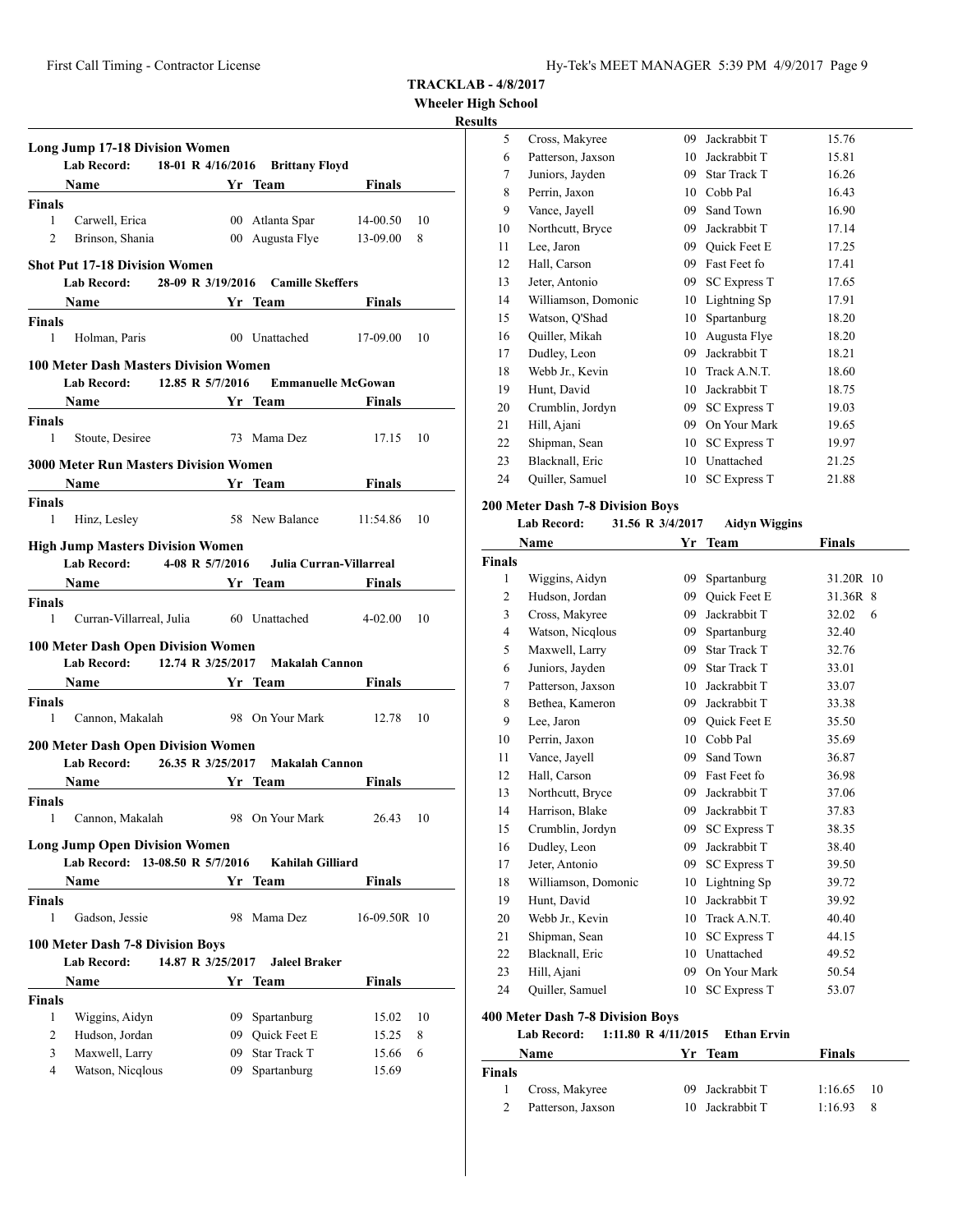#### **Wheeler High School**

## **Results**

| Finals  (400 Meter Dash 7-8 Division Boys) |                     |    |                     |              |  |  |
|--------------------------------------------|---------------------|----|---------------------|--------------|--|--|
| Name<br>Yr                                 |                     |    | <b>Team</b>         | Finals       |  |  |
| 3                                          | Lee, Jamarion       | 09 | Quick Feet E        | 1:18.71<br>6 |  |  |
| 4                                          | Maxwell, Larry      | 09 | <b>Star Track T</b> | 1:22.27      |  |  |
| 5                                          | Juniors, Jayden     | 09 | <b>Star Track T</b> | 1:22.47      |  |  |
| 6                                          | Bethea, Kameron     | 09 | Jackrabbit T        | 1:25.52      |  |  |
| 7                                          | Perrin, Jaxon       | 10 | Cobb Pal            | 1:26.89      |  |  |
| 8                                          | Harrison, Blake     | 09 | Jackrabbit T        | 1:27.23      |  |  |
| 9                                          | Williamson, Domonic | 10 | Lightning Sp        | 1:28.53      |  |  |
| 10                                         | Northcutt, Bryce    | 09 | Jackrabbit T        | 1:29.56      |  |  |
| 11                                         | Jeter, Antonio      | 09 | <b>SC Express T</b> | 1:30.05      |  |  |
| 12                                         | Hall, Carson        | 09 | Fast Feet fo        | 1:31.72      |  |  |
| 13                                         | Dudley, Leon        | 09 | Jackrabbit T        | 1:33.32      |  |  |
| 14                                         | Thompson, Oliver    | 10 | Ptc Flash           | 1:35.20      |  |  |
| 15                                         | Hunt, David         | 10 | Jackrabbit T        | 1:36.77      |  |  |
| 16                                         | Quiller, Mikah      | 10 | Augusta Flye        | 1:37.05      |  |  |
| 17                                         | Davidson, Landon    | 09 | Ptc Flash           | 1:37.95      |  |  |
| 18                                         | Lowe, David         | 09 | Celerity Tra        | 1:38.60      |  |  |
| 19                                         | Crumblin, Jordyn    | 09 | <b>SC Express T</b> | 1:39.14      |  |  |
| 20                                         | Medrano, Juliani    | 09 | Jackrabbit T        | 1:42.17      |  |  |

## **800 Meter Run 7-8 Division Boys**

#### **Lab Record: 2:51.65 R 4/11/2015 Colby Alexander**

|        | <b>Name</b>       | Yr ' | Team                | <b>Finals</b> |    |
|--------|-------------------|------|---------------------|---------------|----|
| Finals |                   |      |                     |               |    |
| 1      | Lee, Jamarion     | 09   | <b>Ouick Feet E</b> | 2:59.22       | 10 |
| 2      | Bethea, Kameron   | 09   | Jackrabbit T        | 2:59.30       | 8  |
| 3      | Harrison, Blake   | 09   | Jackrabbit T        | 3:18.44       | 6  |
| 4      | Warbington, Brent | 09   | Sand Town           | 3:18.73       |    |
| 5      | Warbington, Chase | 09   | Sand Town           | 3:19.31       |    |
| 6      | Perrin, Jaxon     | 10   | Cobb Pal            | 3:22.28       |    |
| 7      | Thompson, Oliver  | 10   | Ptc Flash           | 3:28.83       |    |
| 8      | Davidson, Landon  | 09   | Ptc Flash           | 3:42.60       |    |
| 9      | Lowe, David       | 09   | Celerity Tra        | 3:55.38       |    |
| 10     | Medrano, Juliani  | 09   | Jackrabbit T        | 4:20.40       |    |

#### **1500 Meter Run 7-8 Division Boys**

| <b>Lab Record:</b> |  | 5:59.53 R 3/26/2016 | <b>Cayden Guidry</b> |  |
|--------------------|--|---------------------|----------------------|--|
|--------------------|--|---------------------|----------------------|--|

| Name   |                   |     | Yr Team         | <b>Finals</b> |    |  |
|--------|-------------------|-----|-----------------|---------------|----|--|
| Finals |                   |     |                 |               |    |  |
|        | Thompson, Oliver  |     | 10 Ptc Flash    | 6:27.23       | 10 |  |
| 2      | Davidson, Landon  | 09. | Ptc Flash       | 7:03.64       | 8  |  |
| 3      | Donjuan, Emmanuel |     | 09 Blue Devils  | 7:11.56       | 6  |  |
| 4      | Lowe, David       |     | 09 Celerity Tra | 7:27.01       |    |  |
| 5      | Medrano, Juliani  |     | 09 Jackrabbit T | 7:34.22       |    |  |
|        |                   |     |                 |               |    |  |

#### **4x100 Meter Relay 7-8 Division Boys**

**Lab Record: 1:05.37 R 4/18/2015 Lightning Spikes Track Club B Walkes, B Green, J Henry, P Glasco**

| Team          |                       | Relay | <b>Finals</b>      |
|---------------|-----------------------|-------|--------------------|
| <b>Finals</b> |                       |       |                    |
| $\mathbf{1}$  | Quick Feet Elite      |       | $1:06.32 \quad 10$ |
|               | SC Express Track Club |       | 1:18.60<br>- 8     |

| 4x400 Meter Relay 7-8 Division Boys                  |                  |                    |                       |               |     |  |  |
|------------------------------------------------------|------------------|--------------------|-----------------------|---------------|-----|--|--|
|                                                      | Lab Record:      | 5:55.51 R 3/4/2017 | Jackrabbit Track Club |               |     |  |  |
| <b>B Harrison, B Northcutt, J Patterson, M Cross</b> |                  |                    |                       |               |     |  |  |
| Team                                                 |                  |                    | Relav                 | <b>Finals</b> |     |  |  |
| Finals                                               |                  |                    |                       |               |     |  |  |
|                                                      | Quick Feet Elite |                    | A                     | 5:39.74R 10   |     |  |  |
|                                                      | Sand Town        |                    | А                     | 5:55.90       | - 8 |  |  |
|                                                      |                  |                    |                       |               |     |  |  |

#### **Long Jump 7-8 Division Boys**

|               | <b>Lab Record:</b> | 11-11 R 5/7/2016 | <b>Kaden Thomas</b> |          |    |
|---------------|--------------------|------------------|---------------------|----------|----|
|               | Name               | Yr.              | Team                | Finals   |    |
| <b>Finals</b> |                    |                  |                     |          |    |
| 1             | Watson, Nicqlous   | 09               | Spartanburg         | 11-00.50 | 10 |
| 2             | Wiggins, Aidyn     | 09.              | Spartanburg         | 10-06.50 | 8  |
| 3             | Maxwell, Larry     | 09               | <b>Star Track T</b> | 10-03.00 | 6  |
| 4             | Quiller, Mikah     | 10               | Augusta Flye        | 9-01.00  |    |
| 5             | Davidson, Landon   | 09               | Ptc Flash           | 8-11.00  |    |
| 6             | Watson, O'Shad     | 10               | Spartanburg         | 8-10.00  |    |
|               | Donjuan, Emmanuel  | 09               | <b>Blue Devils</b>  | 8-00.00  |    |

## **Shot Put 7-8 Division Boys**

## **Lab Record: 22-01 R 3/26/2016 Sean Steele**

| <b>Name</b>   |                  |     | Yr Team        | <b>Finals</b> |    |
|---------------|------------------|-----|----------------|---------------|----|
| <b>Finals</b> |                  |     |                |               |    |
|               | Watson, Nicqlous |     | 09 Spartanburg | 20-00.00      | 10 |
|               | Wiggins, Aidyn   |     | 09 Spartanburg | 19-04.00      | -8 |
| 3             | Watson, O'Shad   |     | 10 Spartanburg | 13-05.50      | 6  |
| 4             | Hill, Ajani      | 09. | On Your Mark   | 12-04.00      |    |

## **Javelin Throw 300g 7-8 Division Boys**

### **Lab Record: 50-06 R 4/18/2015 Jaden Henry**

|               | Name              |    | Yr Team             | Finals    |    |
|---------------|-------------------|----|---------------------|-----------|----|
| <b>Finals</b> |                   |    |                     |           |    |
| 1             | Wiggins, Aidyn    | 09 | Spartanburg         | $46-01$   | 10 |
| 2             | Donjuan, Emmanuel | 09 | <b>Blue Devils</b>  | $40-09$   | 8  |
| 3             | Juniors, Jayden   | 09 | Star Track T        | 38-04     | 6  |
| 4             | Watson, Nicqlous  | 09 | Spartanburg         | $35-11$   |    |
| 5             | Watson, O'Shad    |    | 10 Spartanburg      | 33-09     |    |
| 6             | Quiller, Samuel   |    | 10 SC Express T     | $30 - 05$ |    |
| 7             | Quiller, Mikah    | 10 | Augusta Flye        | $29-00$   |    |
| 8             | Hill, Ajani       | 09 | On Your Mark        | $26-02$   |    |
| 9             | Shipman, Sean     | 10 | <b>SC</b> Express T | $23-04$   |    |

#### **100 Meter Dash 9-10 Division Boys**

#### **Lab Record: 13.27 R 3/25/2017 Chandler Jordan**

|               | Name              |    | Yr Team           | <b>Finals</b> |    |
|---------------|-------------------|----|-------------------|---------------|----|
| <b>Finals</b> |                   |    |                   |               |    |
| 1             | Henry, Jaden      | 07 | Lightning Sp      | 14.08         | 10 |
| 2             | Williams, Eli     | 07 | Drive Phase, Inc. | 14.09         | 8  |
| 3             | Knight, Alexander | 07 | Jackrabbit T      | 14.33         | 6  |
| 4             | Heard, Jayden     | 08 | Fast Feet fo      | 14.50         |    |
| 5             | Strother, Cole    | 07 | Blue Lightni      | 14.66         |    |
| 6             | Grant, Altaveon   | 07 | All Heart TC      | 14.80         |    |
| 7             | Ferrell, Akil     | 07 | On Your Mark      | 15.38         |    |
| 8             | Thomas, Trenton   | 08 | Sand Town         | 15.66         |    |
| 9             | Sewell, Bryce     | 07 | Celerity Tra      | 15.83         |    |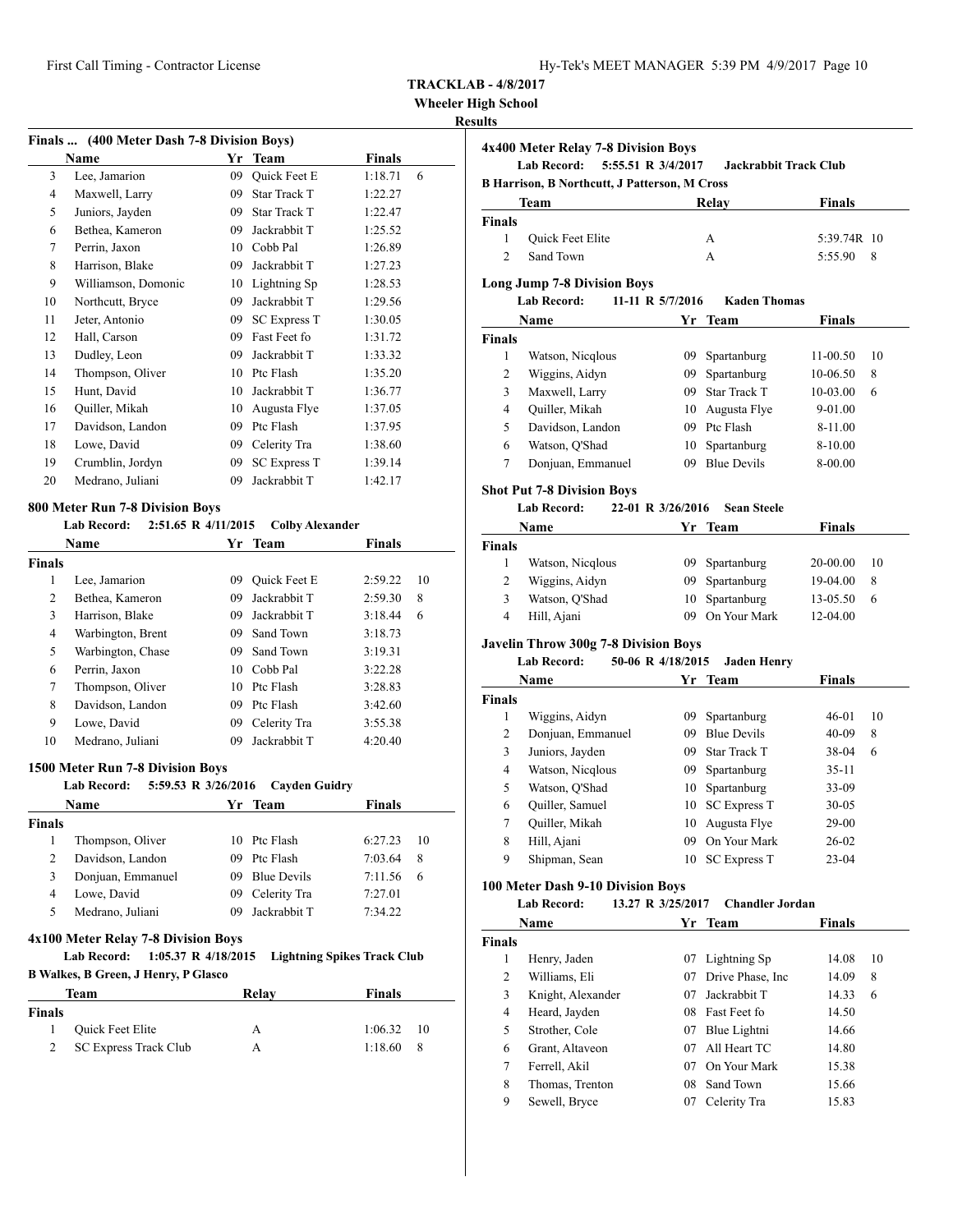**Wheeler High School**

## **Results**

|    | Finals  (100 Meter Dash 9-10 Division Boys) |    |                     |        |  |  |  |
|----|---------------------------------------------|----|---------------------|--------|--|--|--|
|    | Name                                        | Yr | <b>Team</b>         | Finals |  |  |  |
| 10 | Desrosiers, Jaden                           | 07 | Sand Town           | 15.86  |  |  |  |
| 11 | Griffin, Amarian                            | 07 | Unattached          | 15.86  |  |  |  |
| 12 | Hill, Babatungi                             | 07 | On Your Mark        | 15.92  |  |  |  |
| 13 | Brunson, Krishtian                          | 07 | Jackrabbit T        | 15.95  |  |  |  |
| 14 | Betts, Jackson                              | 07 | <b>Star Track T</b> | 15.97  |  |  |  |
| 15 | Joseph, Xavier                              | 08 | Blue Lightni        | 16.36  |  |  |  |
| 16 | Brown, Antonio                              | 08 | E-1 Track Cl        | 16.77  |  |  |  |
| 17 | Quiller, Mekhi                              | 08 | Augusta Flye        | 16.80  |  |  |  |
| 18 | Aiken, Brandon                              | 07 | Jackrabbit T        | 17.18  |  |  |  |
| 19 | Orr, Cayden                                 | 08 | Jackrabbit T        | 17.52  |  |  |  |
| 20 | Dukes, Yanous                               | 07 | Star Track T        | 17.64  |  |  |  |
| 21 | McClain, Cory                               | 08 | Jackrabbit T        | 17.64  |  |  |  |
| 22 | Shipman, Ryan                               | 08 | <b>SC Express T</b> | 17.76  |  |  |  |
| 23 | Stephens, Collin                            | 08 | Star Track T        | 18.07  |  |  |  |
| 24 | Taylor, Jordan                              | 07 | All Heart TC        | 18.15  |  |  |  |
| 25 | Morton, Jordan                              | 08 | <b>SC</b> Express T | 18.71  |  |  |  |
|    |                                             |    |                     |        |  |  |  |

## **200 Meter Dash 9-10 Division Boys**

|                | <b>Lab Record:</b> | 27.88 R 3/25/2017 | <b>Chandler Jordan</b> |               |    |
|----------------|--------------------|-------------------|------------------------|---------------|----|
|                | Name               |                   | Yr Team                | <b>Finals</b> |    |
| Finals         |                    |                   |                        |               |    |
| $\mathbf{1}$   | Knight, Alexander  | 07                | Jackrabbit T           | 28.81         | 10 |
| 2              | Williams, Eli      | 07                | Drive Phase, Inc.      | 28.96         | 8  |
| 3              | Henry, Jaden       | 07                | Lightning Sp           | 28.97         | 6  |
| $\overline{4}$ | Grant, Altaveon    | 07                | All Heart TC           | 29.75         |    |
| 5              | Strother, Cole     | 07                | Blue Lightni           | 31.02         |    |
| 6              | Heard, Jayden      | 08                | Fast Feet fo           | 31.18         |    |
| 7              | Ferrell, Akil      | 07                | On Your Mark           | 32.11         |    |
| 8              | Green, Bryce       | 07                | Jackrabbit T           | 32.16         |    |
| 9              | Desrosiers, Jaden  |                   | 07 Sand Town           | 32.29         |    |
| 10             | Thomas, Trenton    | 08                | Sand Town              | 33.63         |    |
| 11             | Ford, Andre        | 08                | Fast Feet fo           | 34.64         |    |
| 12             | Sewell, Bryce      | 07                | Celerity Tra           | 34.88         |    |
| 13             | Hill, Babatungi    | 07                | On Your Mark           | 34.94         |    |
| 14             | Betts, Jackson     | 07                | <b>Star Track T</b>    | 34.99         |    |
| 15             | Brunson, Krishtian | 07                | Jackrabbit T           | 35.39         |    |
| 16             | Brown, Antonio     | 08                | E-1 Track Cl           | 35.89         |    |
| 17             | Orr, Cayden        | 08                | Jackrabbit T           | 36.33         |    |
| 18             | Quiller, Mekhi     | 08                | Augusta Flye           | 36.58         |    |
| 19             | Aiken, Brandon     | 07                | Jackrabbit T           | 37.00         |    |
| 20             | Morton, Jordan     | 08                | <b>SC Express T</b>    | 37.44         |    |
| 21             | Stephens, Collin   | 08                | <b>Star Track T</b>    | 37.99         |    |
| 22             | Dukes, Yanous      | 07                | <b>Star Track T</b>    | 38.51         |    |
| 23             | Taylor, Jordan     | 07                | All Heart TC           | 38.68         |    |
| 24             | Miller, Kendrick   | 07                | Kmryouth Tra           | 40.51         |    |
| 25             | Shipman, Ryan      | 08                | <b>SC Express T</b>    | 41.29         |    |
| 26             | Jones, Hunter      | 08                | Ptc Flash              | 44.92         |    |
| 27             | Blanding, Corey    | 08                | Kmryouth Tra           | 48.73         |    |
| ---            | Nicholson, John    | 07                | Sand Town              | X29.95        |    |

| 400 Meter Dash 9-10 Division Boys |                    |                     |                     |               |    |  |
|-----------------------------------|--------------------|---------------------|---------------------|---------------|----|--|
|                                   | <b>Lab Record:</b> | 1:02.62 R 3/25/2017 | Sidi Njie           |               |    |  |
|                                   | Name               | Yr                  | Team                | <b>Finals</b> |    |  |
| <b>Finals</b>                     |                    |                     |                     |               |    |  |
| 1                                 | Knight, Alexander  | 07                  | Jackrabbit T        | 1:06.29       | 10 |  |
| 2                                 | Henry, Jaden       | 07                  | Lightning Sp        | 1:06.96       | 8  |  |
| 3                                 | Grant, Altaveon    | 07                  | All Heart TC        | 1:07.20       | 6  |  |
| 4                                 | Strother, Cole     | 07                  | Blue Lightni        | 1:08.67       |    |  |
| 5                                 | Heard, Jayden      | 08                  | Fast Feet fo        | 1:14.20       |    |  |
| 6                                 | Joseph, Xavier     | 08                  | Blue Lightni        | 1:17.55       |    |  |
| 7                                 | Desrosiers, Jaden  | 07                  | Sand Town           | 1:18.44       |    |  |
| 8                                 | Brown, Antonio     | 08                  | E-1 Track Cl        | 1:23.33       |    |  |
| 9                                 | Ford, Andre        | 08                  | Fast Feet fo        | 1:23.53       |    |  |
| 10                                | McClain, Cory      | 08                  | Jackrabbit T        | 1:23.57       |    |  |
| 11                                | Miller, Kendrick   | 07                  | Kmryouth Tra        | 1:24.34       |    |  |
| 12                                | Staples, Adrian    | 07                  | Augusta Flye        | 1:24.39       |    |  |
| 13                                | Brunson, Krishtian | 07                  | Jackrabbit T        | 1:25.24       |    |  |
| 14                                | Orr, Cayden        | 08                  | Jackrabbit T        | 1:25.59       |    |  |
| 15                                | Sewell, Bryce      | 07                  | Celerity Tra        | 1:26.40       |    |  |
| 16                                | Dukes, Yanous      | 07                  | <b>Star Track T</b> | 1:27.09       |    |  |
| 17                                | Stephens, Collin   | 08                  | <b>Star Track T</b> | 1:35.10       |    |  |
| 18                                | Jones, Hunter      | 08                  | Ptc Flash           | 1:35.37       |    |  |
| 19                                | Cropper, Marquel   | 08                  | Augusta Flye        | 1:40.32       |    |  |
| 20                                | Morton, Jordan     | 08                  | <b>SC Express T</b> | 1:40.70       |    |  |
| 21                                | Shipman, Ryan      | 08                  | <b>SC Express T</b> | 1:43.31       |    |  |
| 22                                | Blanding, Corey    | 08                  | Kmryouth Tra        | 1:53.35       |    |  |
| ---                               | Nicholson, John    | 07                  | Sand Town           | X1:07.01      |    |  |
|                                   |                    |                     |                     |               |    |  |

## **800 Meter Run 9-10 Division Boys**

## **Lab Record: 2:23.80 R 4/30/2016 Jaiden Patterson**

| Name          |                  |    | Yr Team             | <b>Finals</b> |    |
|---------------|------------------|----|---------------------|---------------|----|
| <b>Finals</b> |                  |    |                     |               |    |
| 1             | Thompson, Clark  | 07 | Ptc Flash           | 2:44.00       | 10 |
| 2             | Strother, Cole   | 07 | Blue Lightni        | 2:44.06       | 8  |
| 3             | Green, Bryce     | 07 | Jackrabbit T        | 2:53.89       | 6  |
| 4             | Ford, Andre      | 08 | <b>Fast Feet fo</b> | 3:03.87       |    |
| 5             | McClain, Cory    | 08 | Jackrabbit T        | 3:04.51       |    |
| 6             | Miller, Kendrick | 07 | Kmryouth Tra        | 3:14.54       |    |
| 7             | Jones, Hunter    | 08 | Ptc Flash           | 3:30.64       |    |
| 8             | Blanding, Corey  | 08 | Kmryouth Tra        | 3:57.81       |    |
|               | Nicholson, John  | 07 | Sand Town           | X2:55.02      |    |

## **1500 Meter Run 9-10 Division Boys**

#### **Lab Record: 5:06.26 R 5/7/2016 William Davis**

|               | Name                                     |    | Yr Team              | <b>Finals</b> |    |  |  |
|---------------|------------------------------------------|----|----------------------|---------------|----|--|--|
| <b>Finals</b> |                                          |    |                      |               |    |  |  |
|               | Thompson, Clark                          | 07 | Ptc Flash            | 5:38.81       | 10 |  |  |
| 2             | solis, kevin                             | 07 | <b>Blue Devils</b>   | 6:39.97       | 8  |  |  |
|               | <b>3000 Meter Run 9-10 Division Boys</b> |    |                      |               |    |  |  |
|               | Lab Record: 15:36.75 R 3/4/2017          |    | <b>Thaddeus Bell</b> |               |    |  |  |
|               | Name                                     |    | Yr Team              | <b>Finals</b> |    |  |  |
| <b>Finals</b> |                                          |    |                      |               |    |  |  |

 Thompson, Clark 07 Ptc Flash 11:21.80R 10 2 solis, kevin 07 Blue Devils 11:59.59R 8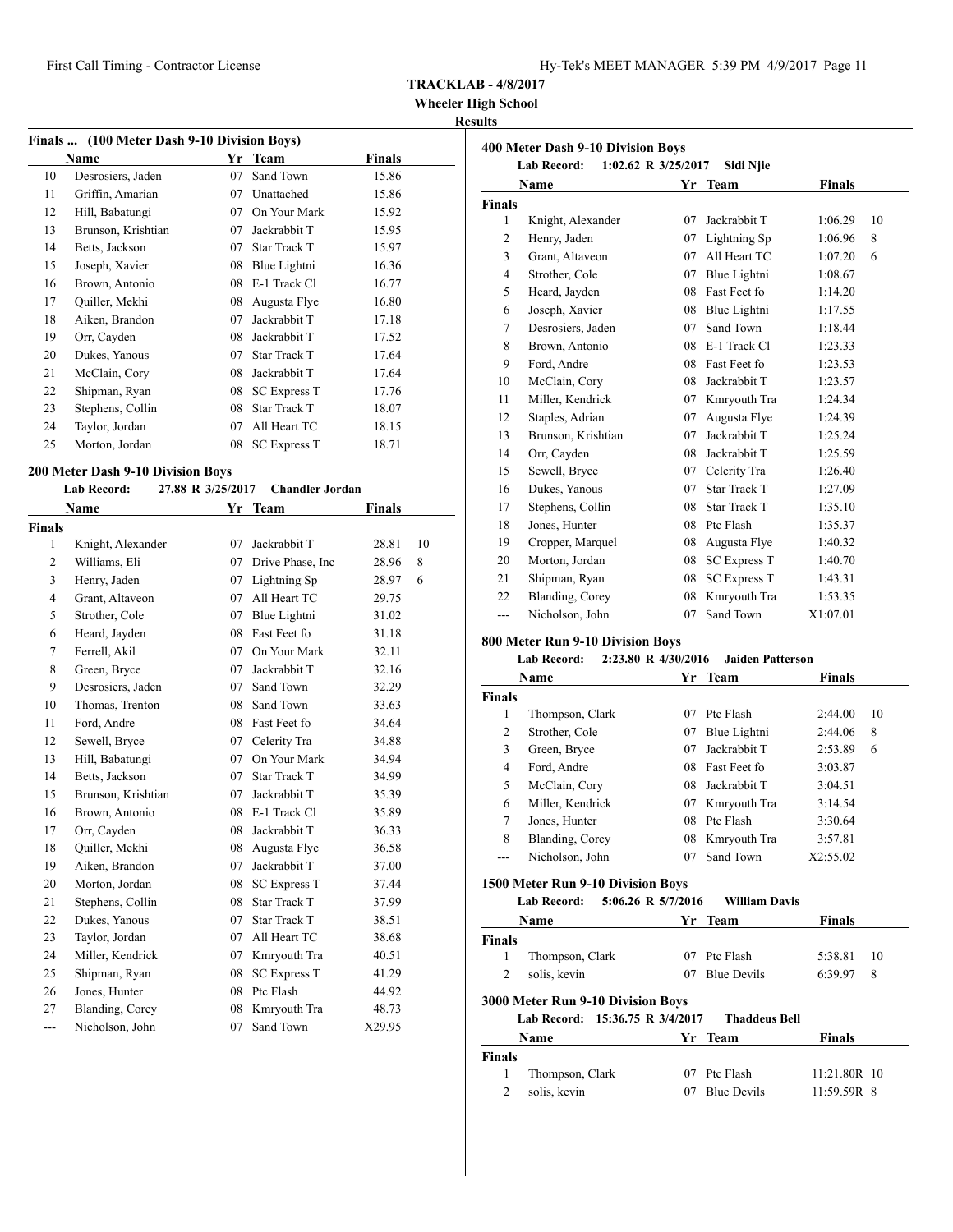**Wheeler High School**

## **Results**

|                | <b>High Jump 9-10 Division Boys</b><br><b>Lab Record:</b> | 4-06 R 3/5/2016   | <b>Kevin Thomas</b>   |               |    |
|----------------|-----------------------------------------------------------|-------------------|-----------------------|---------------|----|
|                | Name                                                      |                   | Yr Team               | <b>Finals</b> |    |
| <b>Finals</b>  |                                                           |                   |                       |               |    |
| 1              | Griffin, Amarian                                          |                   | 07 Unattached         | $4 - 00.00$   | 10 |
|                | <b>Long Jump 9-10 Division Boys</b>                       |                   |                       |               |    |
|                | Lab Record: 14-07.50 R 4/30/2016                          |                   | <b>Devin Williams</b> |               |    |
|                | Name                                                      | Yr                | Team                  | Finals        |    |
| <b>Finals</b>  |                                                           |                   |                       |               |    |
| 1              | Grant, Altaveon                                           |                   | 07 All Heart TC       | 13-11.00      | 10 |
| 2              | Williams, Eli                                             |                   | 07 Drive Phase, Inc   | 12-04.00      | 8  |
| 3              | Griffin, Amarian                                          |                   | 07 Unattached         | 11-07.00      | 6  |
| 4              | Quiller, Mekhi                                            |                   | 08 Augusta Flye       | 10-04.00      |    |
| 5              | Brown, Antonio                                            |                   | 08 E-1 Track Cl       | 9-05.00       |    |
| 6              | Cropper, Marquel                                          | 08                | Augusta Flye          | 7-04.00       |    |
| 7              | Staples, Adrian                                           | 07                | Augusta Flye          | $6 - 09.00$   |    |
|                | <b>Shot Put 9-10 Division Boys</b>                        |                   |                       |               |    |
|                | <b>Lab Record:</b>                                        | 28-10 R 3/19/2016 | <b>Tahir Hines</b>    |               |    |
|                | Name                                                      |                   | Yr Team               | <b>Finals</b> |    |
| Finals         |                                                           |                   |                       |               |    |
| 1              | Aiken, Brandon                                            | 07                | Jackrabbit T          | 19-07.00      | 10 |
| 2              | Griffin, Amarian                                          |                   | 07 Unattached         | 17-06.00      | 8  |
| 3              | Joseph, Xavier                                            |                   | 08 Blue Lightni       | 16-09.00      | 6  |
| $\overline{4}$ | Hill, Babatungi                                           |                   | 07 On Your Mark       | 16-06.00      |    |
| 5              | Dukes, Yanous                                             |                   | 07 Star Track T       | 16-03.00      |    |
| 6              | Staples, Adrian                                           |                   | 07 Augusta Flye       | 15-07.00      |    |
| 7              | Ferrell, Akil                                             |                   | 07 On Your Mark       | 14-09.50      |    |
| 8              | Cropper, Marquel                                          |                   | 08 Augusta Flye       | 12-05.00      |    |
|                | Javelin Throw 300g 9-10 Division Boys                     |                   |                       |               |    |
|                | <b>Lab Record:</b>                                        | 88-10 R 3/5/2016  | <b>Jared Lockhart</b> |               |    |
|                | Name                                                      |                   | Yr Team               | Finals        |    |
| <b>Finals</b>  |                                                           |                   |                       |               |    |
| 1              | Aiken, Brandon                                            |                   | 07 Jackrabbit T       | 46-07         | 10 |
| 2              | Joseph, Xavier                                            | 08                | Blue Lightni          | 42-08         | 8  |
| 3              | Taylor, Jordan                                            | 07                | All Heart TC          | $39-02$       | 6  |
| 4              | Grant, Altaveon                                           |                   | 07 All Heart TC       | $39-00$       |    |
| 5              | Hill, Babatungi                                           |                   | 07 On Your Mark       | 35-02         |    |
| 6              | Ferrell, Akil                                             |                   | 07 On Your Mark       | 35-00         |    |
| $\tau$         | Stephens, Collin                                          | 08                | Star Track T          | 34-04         |    |
| 8              | Betts, Jackson                                            | 07                | Star Track T          | 28-01         |    |
| 9              | Cropper, Marquel                                          | 08                | Augusta Flye          | 28-00         |    |
| 9              | McClain, Cory                                             | 08                | Jackrabbit T          | 28-00         |    |
| 11             | solis, kevin                                              | 07                | <b>Blue Devils</b>    | $27 - 11$     |    |
| 12             | Staples, Adrian                                           | 07                | Augusta Flye          | 26-00         |    |
| 13             | Brown, Antonio                                            | 08                | E-1 Track Cl          | 25-01         |    |
|                | 100 Meter Dash 11-12 Division Boys                        |                   |                       |               |    |
|                | <b>Lab Record:</b>                                        | 12.72 R 3/5/2016  | <b>Isaiah Bond</b>    |               |    |
|                | Name                                                      |                   | Yr Team               | <b>Finals</b> |    |
| Finals         |                                                           |                   |                       |               |    |
| 1              | Cooley, Caleb                                             | 05                | Cobb Pal              | 13.46         | 10 |

2 Gaffney, Chad 06 Jackrabbit T 13.49 8 Patterson, Jaiden 06 Jackrabbit T 13.51 6

| 4  | Holley, Jacque            | 05 | Track A.N.T.        | 13.91 |
|----|---------------------------|----|---------------------|-------|
| 5  | Lawler, DeMarko           | 05 | Jackrabbit T        | 14.00 |
| 6  | Pearson, Ervin            | 06 | Jackrabbit T        | 14.17 |
| 7  | Moss, Brandon             | 05 | Fifthdistric        | 14.17 |
| 8  | Hampton, Jaylen           | 06 | Star Track T        | 14.30 |
| 9  | Watson, Omazia            | 06 | Spartanburg         | 14.31 |
| 10 | Swinson, Yahashua         | 06 | Spartanburg         | 14.64 |
| 11 | Wade, Caden               | 05 | Jackrabbit T        | 14.89 |
| 12 | Harris, Antwuan           | 06 | Spartanburg         | 14.90 |
| 13 | Betts, John               | 05 | <b>Star Track T</b> | 15.26 |
| 14 | Cofer, Dion               |    | 06 Unattached       | 15.39 |
| 15 | Ferrell, Derek            | 05 | On Your Mark        | 15.51 |
| 16 | nicolas, david            |    | 06 Unattached       | 15.90 |
| 17 | Harris, Kendrick          |    | 06 Kmryouth Tra     | 16.14 |
| 18 | Thigpen, Ivory            |    | 06 SC Express T     | 16.17 |
| 19 | Andrade Jr., Alcidez A.J. | 06 | E-1 Track Cl        | 16.21 |
| 20 | Dade, Mikey               | 05 | Mama Dez            | 16.54 |
|    |                           |    |                     |       |

## **200 Meter Dash 11-12 Division Boys**

#### **Lab Record: 26.04 R 3/5/2016 Isaiah Bond**

|               | Name                      | Yr | <b>Team</b>         | <b>Finals</b> |    |
|---------------|---------------------------|----|---------------------|---------------|----|
| <b>Finals</b> |                           |    |                     |               |    |
| 1             | Patterson, Jaiden         | 06 | Jackrabbit T        | 27.30         | 10 |
| 2             | Gaffney, Chad             | 06 | Jackrabbit T        | 27.74         | 8  |
| 3             | Clark, Devin              | 05 | Cobb Pal            | 27.96         | 6  |
| 4             | Garrison, Benjamin        | 05 | E-1 Track Cl        | 28.36         |    |
| 5             | Cooley, Caleb             | 05 | Cobb Pal            | 28.74         |    |
| 6             | Lawler, DeMarko           | 05 | Jackrabbit T        | 28.87         |    |
| 7             | Pearson, Ervin            | 06 | Jackrabbit T        | 29.46         |    |
| 8             | Holley, Jacque            | 05 | Track A.N.T.        | 30.33         |    |
| 9             | Moss, Brandon             | 05 | Fifthdistric        | 30.45         |    |
| 10            | Swinson, Yahashua         | 06 | Spartanburg         | 30.57         |    |
| 11            | Hampton, Jaylen           | 06 | <b>Star Track T</b> | 31.22         |    |
| 12            | Watson, Qmazia            | 06 | Spartanburg         | 31.43         |    |
| 13            | Wade, Caden               | 05 | Jackrabbit T        | 31.91         |    |
| 14            | Knight, Andrew            | 05 | Jackrabbit T        | 32.29         |    |
| 15            | Ferrell, Derek            | 05 | On Your Mark        | 32.81         |    |
| 16            | Harris, Antwuan           | 06 | Spartanburg         | 32.81         |    |
| 17            | nicolas, david            | 06 | Unattached          | 33.89         |    |
| 18            | Betts, John               | 05 | Star Track T        | 34.10         |    |
| 19            | Andrade Jr., Alcidez A.J. | 06 | E-1 Track Cl        | 34.51         |    |
| 20            | Hunter, Darryl            | 06 | Kmryouth Tra        | 34.95         |    |
| 21            | White, Jerrod             | 06 | Sand Town           | 35.16         |    |
| 22            | Thigpen, Ivory            | 06 | <b>SC Express T</b> | 35.17         |    |
| 23            | Harris, Kendrick          | 06 | Kmryouth Tra        | 35.38         |    |
| 24            | Shaw, Tytus               | 05 | Jackrabbit T        | 37.79         |    |
|               |                           |    |                     |               |    |

#### **400 Meter Dash 11-12 Division Boys**

#### **Lab Record: 58.49 R 5/7/2016 Isaiah Bond**

| <b>Name</b>   |                    |     | Yr Team           | <b>Finals</b> |     |
|---------------|--------------------|-----|-------------------|---------------|-----|
| <b>Finals</b> |                    |     |                   |               |     |
|               | Patterson, Jaiden  |     | 06 Jackrabbit T   | 1:00.55       | -10 |
|               | Clark, Devin       | 05. | Cobb Pal          | 1:00.95       | 8   |
| 3             | Gaffney, Chad      |     | 06 Jackrabbit T   | 1:02.17       | 6   |
| 4             | Garrison, Benjamin |     | $05$ E-1 Track Cl | 1:02.35       |     |
| 5             | Pearson, Ervin     |     | 06 Jackrabbit T   | 1:08.25       |     |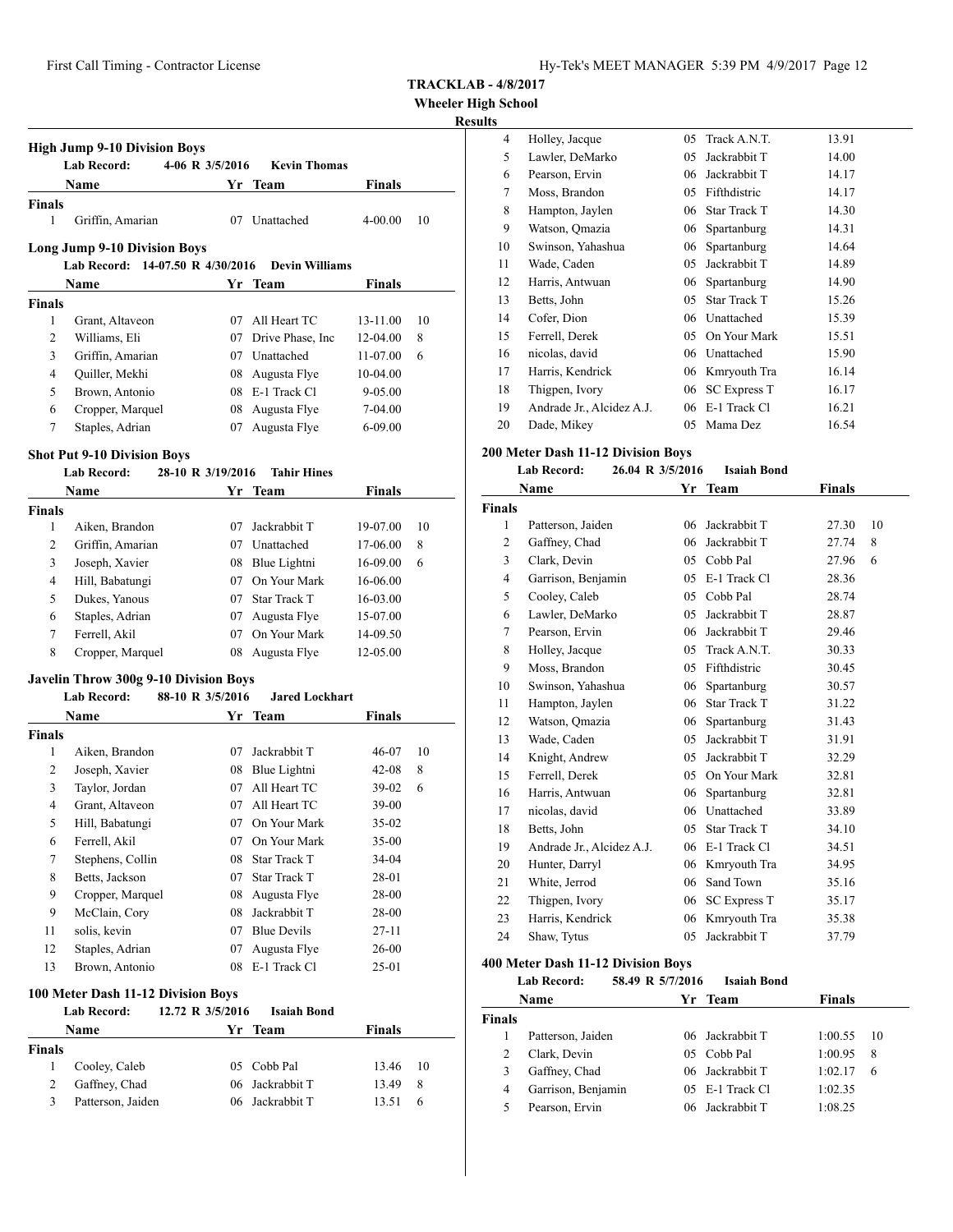**Wheeler High School**

#### **Results**

|    | Finals  (400 Meter Dash 11-12 Division Boys) |    |                     |               |  |  |  |  |  |
|----|----------------------------------------------|----|---------------------|---------------|--|--|--|--|--|
|    | Name                                         | Yr | Team                | <b>Finals</b> |  |  |  |  |  |
| 6  | Lawler, DeMarko                              | 05 | Jackrabbit T        | 1:08.67       |  |  |  |  |  |
| 7  | Wade, Caden                                  | 05 | Jackrabbit T        | 1:14.72       |  |  |  |  |  |
| 8  | Hampton, Jaylen                              | 06 | <b>Star Track T</b> | 1:14.78       |  |  |  |  |  |
| 9  | Swinson, Yahashua                            | 06 | Spartanburg         | 1:14.86       |  |  |  |  |  |
| 10 | Knight, Andrew                               | 05 | Jackrabbit T        | 1:16.56       |  |  |  |  |  |
| 11 | Andrade Jr., Alcidez A.J.                    | 06 | E-1 Track Cl        | 1:16.80       |  |  |  |  |  |
| 12 | Dade, Mikey                                  | 05 | Mama Dez            | 1:16.89       |  |  |  |  |  |
| 13 | Carwell, Ade                                 | 05 | Atlanta Spar        | 1:16.98       |  |  |  |  |  |
| 14 | Hunter, Darryl                               | 06 | Kmryouth Tra        | 1:17.99       |  |  |  |  |  |
| 15 | Harris, Antwuan                              | 06 | Spartanburg         | 1:19.02       |  |  |  |  |  |
| 16 | Shaw, Tytus                                  | 05 | Jackrabbit T        | 1:19.28       |  |  |  |  |  |
| 17 | nicolas, david                               | 06 | Unattached          | 1:22.10       |  |  |  |  |  |
| 18 | White, Jerrod                                | 06 | Sand Town           | 1:24.06       |  |  |  |  |  |
| 19 | Harris, Kendrick                             | 06 | Kmryouth Tra        | 1:24.77       |  |  |  |  |  |
| 20 | Thigpen, Ivory                               | 06 | <b>SC Express T</b> | 1:36.07       |  |  |  |  |  |

#### **800 Meter Run 11-12 Division Boys**

|        | 2:25.52 R 3/25/2017<br><b>Lab Record:</b> |     | Joshua Sleight  |               |    |
|--------|-------------------------------------------|-----|-----------------|---------------|----|
|        | <b>Name</b>                               |     | Yr Team         | <b>Finals</b> |    |
| Finals |                                           |     |                 |               |    |
| 1      | Clark, Devin                              | 05  | Cobb Pal        | 2:30.41       | 10 |
| 2      | Garrison, Benjamin                        |     | 05 E-1 Track Cl | 2:30.46       | 8  |
| 3      | Dominquez, Eric                           |     | 06 Jackrabbit T | 2:48.45       | 6  |
| 4      | Douglas, Curtis                           |     | 06 E-1 Track Cl | 2:50.52       |    |
| 5      | Carwell, Ade                              | 05  | Atlanta Spar    | 2:51.32       |    |
| 6      | Knight, Andrew                            |     | 05 Jackrabbit T | 3:01.30       |    |
| 7      | Hunter, Darryl                            |     | 06 Kmryouth Tra | 3:06.32       |    |
| 8      | Tiexeira, Tyrese                          | 05  | Blue Lightni    | 3:12.44       |    |
| 9      | Chappell, Kameron                         | 05  | Unattached      | 3:13.36       |    |
| 10     | Shaw, Tytus                               | 05  | Jackrabbit T    | 3:15.02       |    |
| 11     | White, Jerrod                             | 06. | Sand Town       | 3:30.19       |    |

#### **1500 Meter Run 11-12 Division Boys**

#### **Lab Record: 4:58.74 R 3/25/2017 Joshua Sleight**

|               | Name              | Yr Team         | <b>Finals</b> |    |
|---------------|-------------------|-----------------|---------------|----|
| <b>Finals</b> |                   |                 |               |    |
|               | Rowell, Ephraim   | 05 Blue Devils  | 5:31.99       | 10 |
|               | Dominquez, Eric   | 06 Jackrabbit T | 5:36.96       | 8  |
| 3             | Douglas, Curtis   | 06 E-1 Track Cl | 5:39.19       | 6  |
| 4             | Tiexeira, Tyrese  | 05 Blue Lightni | 6:18.47       |    |
| 5             | Chappell, Kameron | 05 Unattached   | 6:39.32       |    |

#### **3000 Meter Run 11-12 Division Boys**

#### **Lab Record: 11:02.93 R 5/7/2016 Hayden Squires**

|               | <b>Name</b>     | Yr Team         | Finals       |                 |
|---------------|-----------------|-----------------|--------------|-----------------|
| <b>Finals</b> |                 |                 |              |                 |
| 1.            | Moore, Josiah   | 06 E-1 Track Cl | 11:17.04     | $\overline{10}$ |
| 2             | Rowell, Ephraim | 05 Blue Devils  | $11:51.34$ 8 |                 |

## **80 Meter Hurdles 11-12 Division Boys**

|        | Lab Record:     | 13.59 R 4/30/2016 Makai Williams |             |  |
|--------|-----------------|----------------------------------|-------------|--|
|        | Name            | Yr Team                          | Finals      |  |
| Finals |                 |                                  |             |  |
| 1.     | Portis, Cameron | 05 Augusta Flye                  | 17.90<br>10 |  |

|               | <b>High Jump 11-12 Division Boys</b> |                 |                       |               |    |
|---------------|--------------------------------------|-----------------|-----------------------|---------------|----|
|               | <b>Lab Record:</b>                   | 5-00 R 3/5/2016 | <b>Dylan Faulkner</b> |               |    |
|               | <b>Name</b>                          | Yr Team         |                       | <b>Finals</b> |    |
| <b>Finals</b> |                                      |                 |                       |               |    |
|               | Watson, Omazia                       |                 | 06 Spartanburg        | 4-00.00       | 10 |
| $\mathcal{L}$ | Portis, Cameron                      |                 | 05 Augusta Flye       | J4-00.00      | 8  |
| 3             | Rowell, Ephraim                      |                 | 05 Blue Devils        | 3-08.00       | 6  |
| 4             | Harris, Antwuan                      |                 | 06 Spartanburg        | $3-06.00$     |    |

## **Long Jump 11-12 Division Boys**

## **Lab Record: 16-04.50 R 5/7/2016 Zacquan Farrow**

|               | <b>Name</b>               | Yr  | <b>Team</b>        | <b>Finals</b> |    |
|---------------|---------------------------|-----|--------------------|---------------|----|
| <b>Finals</b> |                           |     |                    |               |    |
| 1             | Watson, Omazia            |     | 06 Spartanburg     | 13-01.00      | 10 |
| 2             | Cooley, Caleb             | 05  | Cobb Pal           | 13-00.00      | 8  |
| 3             | Garrison, Benjamin        |     | $05$ E-1 Track Cl  | J13-00.00     | 6  |
| 4             | Portis, Cameron           | 05  | Augusta Flye       | 12-08.00      |    |
| 5             | Hollins, Christian        |     | 06 All Heart TC    | 11-08.00      |    |
| 5             | Andrade Jr., Alcidez A.J. |     | $06$ E-1 Track Cl  | 11-08.00      |    |
| 7             | Harris, Antwuan           |     | 06 Spartanburg     | $11-07.00$    |    |
| 8             | Rowell, Ephraim           | 05  | <b>Blue Devils</b> | 11-04.50      |    |
| 9             | Swinson, Yahashua         |     | 06 Spartanburg     | $11-00.00$    |    |
| 10            | Moore, Josiah             | 06. | E-1 Track Cl       | 10-11.00      |    |

#### **Shot Put 11-12 Division Boys**

#### **Lab Record: 37-01 R 3/5/2016 Dylan Faulkner**

|               | <b>Name</b>        | Yr Team |                 | <b>Finals</b> |    |
|---------------|--------------------|---------|-----------------|---------------|----|
| <b>Finals</b> |                    |         |                 |               |    |
|               | Hampton, Jaylen    |         | 06 Star Track T | 24-03.00      | 10 |
|               | Raymond, Louis     |         | 05 Iron Spikes  | 24-01.00      | 8  |
| 3             | Watson, Omazia     |         | 06 Spartanburg  | 23-05.00      | 6  |
| 4             | Hollins, Christian |         | 06 All Heart TC | 23-03.00      |    |
| 5             | Ferrell, Derek     |         | 05 On Your Mark | 15-11.00      |    |

## **Discus Throw 1.0 kg 11-12 Division Boys**

#### **Lab Record: 97-06 R 3/28/2015 Adam Watkins**

| Name   |                | Yr Team        | <b>Finals</b> |     |  |
|--------|----------------|----------------|---------------|-----|--|
| Finals |                |                |               |     |  |
|        | Raymond, Louis | 05 Iron Spikes | 46-05         | -10 |  |

#### **Javelin Throw 300g 11-12 Division Boys**

#### **Lab Record: 117-09 R 4/30/2016 Ezekiel Durham-Campbel**

|               | Name               | Yr  | Team                | <b>Finals</b> |    |
|---------------|--------------------|-----|---------------------|---------------|----|
| <b>Finals</b> |                    |     |                     |               |    |
| 1             | Hampton, Jaylen    | 06. | <b>Star Track T</b> | 89-07         | 10 |
| 2             | Dominquez, Eric    |     | 06 Jackrabbit T     | 70-01         | 8  |
| 3             | Raymond, Louis     |     | 05 Iron Spikes      | $62 - 11$     | 6  |
| 4             | Knight, Andrew     | 05  | Jackrabbit T        | $62 - 10$     |    |
| 5             | Hollins, Christian |     | 06 All Heart TC     | 61-00         |    |
| 6             | Douglas, Curtis    |     | $06$ E-1 Track Cl   | 50-06         |    |
| 7             | Betts, John        |     | 05 Star Track T     | 45-07         |    |
| 8             | Harris, Antwuan    |     | 06 Spartanburg      | $42 - 05$     |    |
| 9             | Moore, Josiah      |     | 06 E-1 Track Cl     | $41-01$       |    |
| 10            | Swinson, Yahashua  |     | 06 Spartanburg      | 36-09         |    |
| 10            | Ferrell, Derek     | 05  | On Your Mark        | 36-09         |    |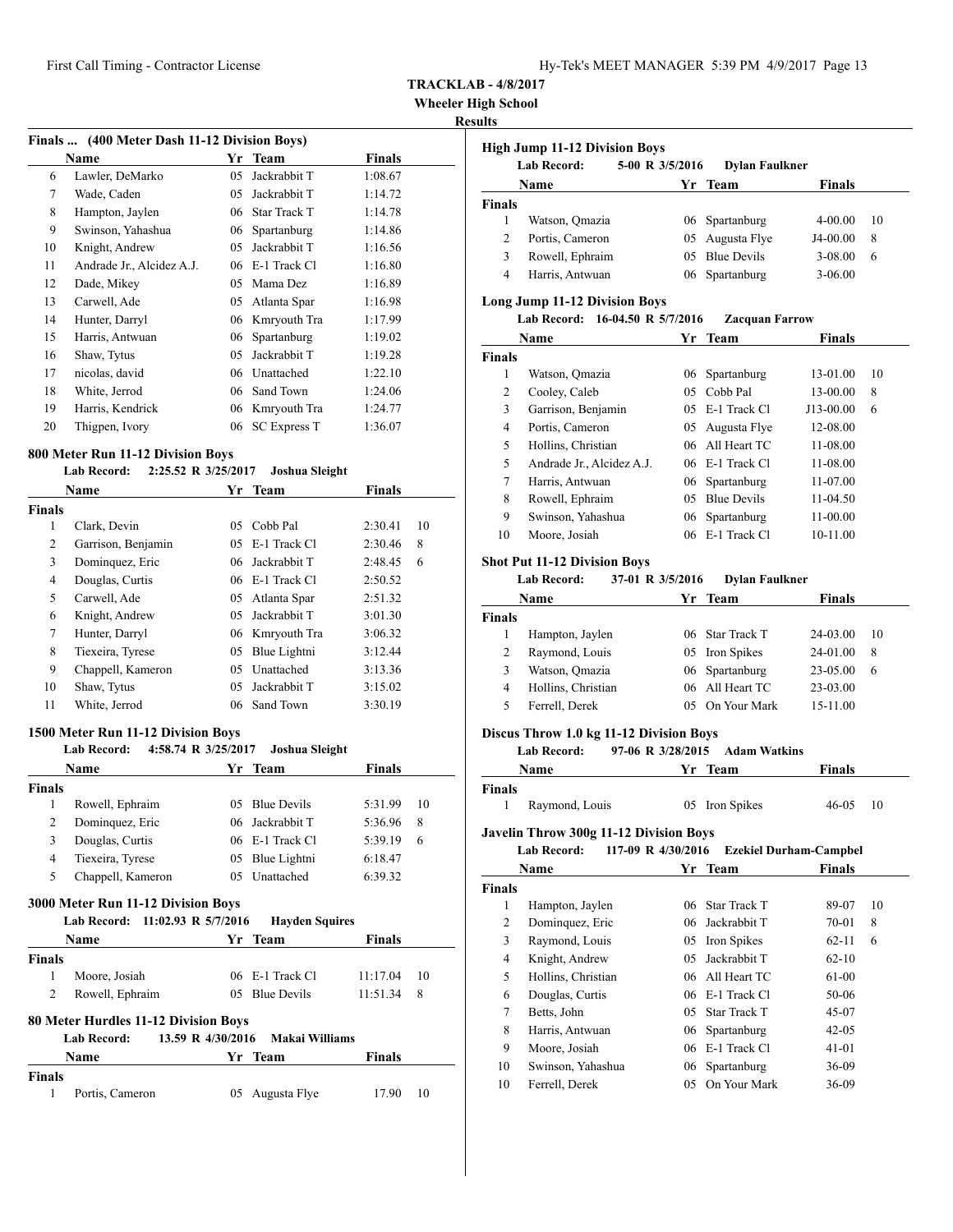#### **TRACKLAB - 4/8/2017**

**Wheeler High School**

|                  |                                                                 |                    |                              |               |    | <b>Results</b>     |                                                         |                     |                                      |                                |      |
|------------------|-----------------------------------------------------------------|--------------------|------------------------------|---------------|----|--------------------|---------------------------------------------------------|---------------------|--------------------------------------|--------------------------------|------|
|                  |                                                                 |                    |                              |               |    | 5                  | Knight, Aidan                                           |                     | 03 Jackrabbit T                      | 1:00.54                        |      |
|                  | 1500 Meter Race Walk 11-12 Division Boys                        |                    |                              |               |    | 6                  | Smith, Xavier                                           |                     | 03 Star Track T                      | 1:01.09                        |      |
|                  | <b>Lab Record:</b>                                              | 9:02.96 R 5/7/2016 | Joshua Sleight               |               |    | $\tau$             | Henry, Eddie                                            |                     | 03 Augusta Flye                      | 1:01.50                        |      |
|                  | <b>Name</b>                                                     |                    | Yr Team                      | <b>Finals</b> |    | 8                  | Pearson, Maximus                                        |                     | 03 E-1 Track Cl                      | 1:01.66                        |      |
| Finals           |                                                                 |                    |                              |               |    | 9                  | Arnold, Jace                                            |                     | 04 Boys And Gir                      | 1:02.70                        |      |
| $\mathbf{1}$     | Tiexeira, Tyrese                                                |                    | 05 Blue Lightni              | 10:55.10      | 10 | 10                 | Afolayan, Jordan                                        |                     | 04 Boys And Gir                      | 1:06.06                        |      |
|                  | 100 Meter Dash 13-14 Division Boys                              |                    |                              |               |    | 11                 | Holman, Nile                                            | 04                  | E-1 Track Cl                         | 1:08.02                        |      |
|                  | <b>Lab Record:</b>                                              | 11.63 R 4/30/2016  | <b>Nicolas-Ansel Njoku</b>   |               |    | 12                 | Joseph, Jean-Claude                                     |                     | 04 Blue Lightni                      | 1:17.67                        |      |
|                  | Name                                                            |                    | Yr Team                      | Finals        |    |                    |                                                         |                     |                                      |                                |      |
| <b>Finals</b>    |                                                                 |                    |                              |               |    |                    | 800 Meter Run 13-14 Division Boys<br><b>Lab Record:</b> | 2:12.35 R 4/11/2015 | <b>Jared Jones</b>                   |                                |      |
| $\mathbf{1}$     | Joseph, Justus                                                  |                    | 03 Unattached                | 12.32         | 10 |                    | Name                                                    |                     | Yr Team                              |                                |      |
| $\overline{c}$   | Hosley, Jehdiah                                                 | 03                 | <b>Star Track T</b>          | 12.43         | 8  |                    |                                                         |                     |                                      | <b>Finals</b>                  |      |
| 3                | Morozov, Mark                                                   | 03                 | Unattached                   | 12.44         | 6  | <b>Finals</b>      |                                                         |                     |                                      |                                |      |
| 4                | Ferguson, Tauheed                                               | 03                 | Atl Zoom Ath                 | 12.45         |    | $\mathbf{1}$       | Pearson, Maximus                                        |                     | 03 E-1 Track Cl                      | 2:33.63                        | 10   |
| 5                | Henry, Eddie                                                    | 03                 | Augusta Flye                 | 12.65         |    | $\overline{2}$     | Arnold, Jace                                            |                     | 04 Boys And Gir                      | 2:43.11                        | 8    |
| 6                | Hill II, Ryan                                                   | 04                 | Unattached                   | 12.70         |    | 3                  | Holman, Nile                                            |                     | 04 E-1 Track Cl                      | 2:48.53                        | - 6  |
| $\boldsymbol{7}$ | Afolayan, Jordan                                                | 04                 | Boys And Gir                 | 12.74         |    | $\overline{4}$     | Chappell, McKinley                                      |                     | 04 Unattached                        | 3:09.35                        |      |
| $\,$ 8 $\,$      | Hughes, Tyler                                                   | 03                 | Boys And Gir                 | 12.83         |    |                    | 1500 Meter Run 13-14 Division Boys                      |                     |                                      |                                |      |
| 9                | Tremble, Tyler                                                  |                    | 03 Exchange Zon              | 12.93         |    |                    | <b>Lab Record:</b>                                      | 4:43.21 R 5/7/2016  | <b>Aubrey Lake</b>                   |                                |      |
| 10               | Knight, Aidan                                                   | 03                 | Jackrabbit T                 | 13.10         |    |                    | Name                                                    |                     | Yr Team                              | <b>Finals</b>                  |      |
| 11               | Campbell, Mahari                                                | 04                 | On Your Mark                 | 13.49         |    | <b>Finals</b>      |                                                         |                     |                                      |                                |      |
| 12               | Kormalos, Georgios                                              | 04                 | Jackrabbit T                 | 14.05         |    | 1                  | Solis, Edwin                                            |                     | 04 Blue Devils                       | 5:48.78                        | 10   |
| 13               | Moore, Brian                                                    | 04                 | Georgia Elit                 | 14.39         |    | $\mathfrak{2}$     | Chappell, McKinley                                      |                     | 04 Unattached                        | 6:22.92                        | 8    |
| 14               | Carwell, Sentwell                                               | 04                 | Atlanta Spar                 | 15.53         |    | 3                  | Wellons, Kody                                           |                     | 04 Ptc Flash                         | 6:37.20                        | - 6  |
| 15               | Brown, Pierce                                                   | 03                 | Jackrabbit T                 | 16.43         |    |                    |                                                         |                     |                                      |                                |      |
| 16               | Harrell, Caleb                                                  | 03                 | Jackrabbit T                 | 16.46         |    |                    | <b>3000 Meter Run 13-14 Division Boys</b>               |                     | <b>John Owens</b>                    |                                |      |
|                  |                                                                 |                    |                              |               |    |                    | Lab Record: 10:24.23 R 3/21/2015                        |                     |                                      |                                |      |
|                  | <b>200 Meter Dash 13-14 Division Boys</b><br><b>Lab Record:</b> | 23.72 R 5/7/2016   | <b>Kareem Agostino</b>       |               |    |                    | Name                                                    |                     | Yr Team                              | <b>Finals</b>                  |      |
|                  | Name                                                            |                    | Yr Team                      | <b>Finals</b> |    | <b>Finals</b><br>1 |                                                         |                     | 04 Ptc Flash                         | 12:12.88                       | 10   |
|                  |                                                                 |                    |                              |               |    |                    | Wellons, Kody                                           |                     |                                      |                                |      |
| Finals<br>1      | Joseph, Justus                                                  |                    | 03 Unattached                | 25.07         | 10 |                    | <b>200 Meter Hurdles 13-14 Division Boys</b>            |                     |                                      |                                |      |
| $\overline{2}$   |                                                                 | 03                 |                              | 25.65         | 8  |                    | <b>Lab Record:</b>                                      | 28.80 R 4/9/2016    | <b>Kameron</b> Lee                   |                                |      |
| $\mathfrak{Z}$   | Henry, Eddie<br>Hughes, Tyler                                   | 03                 | Augusta Flye<br>Boys And Gir | 25.84         | 6  |                    | Name                                                    |                     | Yr Team                              | <b>Finals</b>                  |      |
| $\overline{4}$   | Hill II, Ryan                                                   | 04                 | Unattached                   | 25.85         |    | <b>Finals</b>      |                                                         |                     |                                      |                                |      |
| 5                | Hosley, Jehdiah                                                 | 03                 | Star Track T                 | 26.18         |    | 1                  | Ferguson, Tauheed                                       |                     | 03 Atl Zoom Ath                      | 29.11                          | 10   |
| 6                | Afolayan, Jordan                                                | 04                 | Boys And Gir                 | 26.21         |    | $\overline{2}$     | Tremble, Tyler                                          |                     | 03 Exchange Zon                      | 31.30                          | 8    |
| $\tau$           | Tremble, Tyler                                                  |                    | 03 Exchange Zon              | 26.71         |    |                    |                                                         |                     |                                      |                                |      |
| $\,$ 8 $\,$      |                                                                 | 03                 | Jackrabbit T                 | 27.21         |    |                    | <b>Long Jump 13-14 Division Boys</b>                    | 21-10 R 5/7/2016    |                                      |                                |      |
| 9                | Knight, Aidan<br>Smith, Xavier                                  | 03                 | Star Track T                 | 27.38         |    |                    | <b>Lab Record:</b>                                      |                     | <b>Jaden Carter</b>                  |                                |      |
| 10               | Pearson, Maximus                                                |                    | 03 E-1 Track Cl              | 28.20         |    |                    | Name                                                    |                     | Yr Team                              | <b>Finals</b>                  |      |
| 11               | Holman, Nile                                                    |                    | 04 E-1 Track Cl              | 28.79         |    | <b>Finals</b>      |                                                         |                     |                                      |                                |      |
| 12               | Moore, Brian                                                    |                    | 04 Georgia Elit              | 29.97         |    | 1<br>$\mathcal{L}$ | Morozov, Mark<br>Henry Eddie                            |                     | 03 Unattached<br>$03$ Augusta $Flve$ | 18-06.50<br>$17-10.00 \quad$ 8 | - 10 |
|                  |                                                                 |                    |                              |               |    |                    |                                                         |                     |                                      |                                |      |

|        | -----------       |                 |               |    |  |
|--------|-------------------|-----------------|---------------|----|--|
|        | <b>Name</b>       | Yr Team         | <b>Finals</b> |    |  |
| ∛inals |                   |                 |               |    |  |
|        | Ferguson, Tauheed | 03 Atl Zoom Ath | 29.11         | 10 |  |
|        | Tremble, Tyler    | 03 Exchange Zon | 31.30         | 8  |  |
|        |                   |                 |               |    |  |

|        | <b>Lab Record:</b> | 21-10 R 5/7/2016 | <b>Jaden Carter</b> |               |    |
|--------|--------------------|------------------|---------------------|---------------|----|
|        | Name               |                  | Yr Team             | <b>Finals</b> |    |
| ∛inals |                    |                  |                     |               |    |
| 1      | Morozov, Mark      | 03.              | Unattached          | 18-06.50      | 10 |
| 2      | Henry, Eddie       | 03               | Augusta Flye        | 17-10.00      | 8  |
| 3      | Pearson, Maximus   |                  | $03$ E-1 Track Cl   | 14-06.00      | 6  |
| 4      | Kormalos, Georgios |                  | 04 Jackrabbit T     | 14-04.50      |    |
| 5      | Smith, Xavier      |                  | 03 Star Track T     | 13-07.50      |    |
| 6      | Holman, Nile       |                  | 04 E-1 Track Cl     | 13-06.50      |    |
| 7      | Moore, Brian       |                  | 04 Georgia Elit     | 13-05.00      |    |
| 8      | Carwell, Sentwell  | 04               | Atlanta Spar        | 13-04.50      |    |

## **Triple Jump 13-14 Division Boys**

**Lab Record: 39-06.50 R 5/7/2016 Jaden Carter**

|        | Name          | Yr Team       | <b>Finals</b> |    |  |
|--------|---------------|---------------|---------------|----|--|
| Finals |               |               |               |    |  |
|        | Morozov, Mark | 03 Unattached | $35-02.00$    | 10 |  |

| 400 Meter Dash 13-14 Division Boys |                               |  |
|------------------------------------|-------------------------------|--|
| Lab Record:                        | 53.92 R 3/25/2017 Emory Floyd |  |

|               | <b>Name</b>       | Yr Team         | <b>Finals</b> |      |  |
|---------------|-------------------|-----------------|---------------|------|--|
| <b>Finals</b> |                   |                 |               |      |  |
|               | Hosley, Jehdiah   | 03 Star Track T | 56.16         | - 10 |  |
| 2             | Ferguson, Tauheed | 03 Atl Zoom Ath | 56.29         | -8   |  |
| 3             | Hughes, Tyler     | 03 Boys And Gir | 56.95         | - 6  |  |
| 4             | Young, Eric       | 04 Unattached   | 58.78         |      |  |
|               |                   |                 |               |      |  |

13 Carwell, Sentwell 04 Atlanta Spar 30.86 14 Joseph, Jean-Claude 04 Blue Lightni 32.76 15 Harrell, Caleb 03 Jackrabbit T 33.07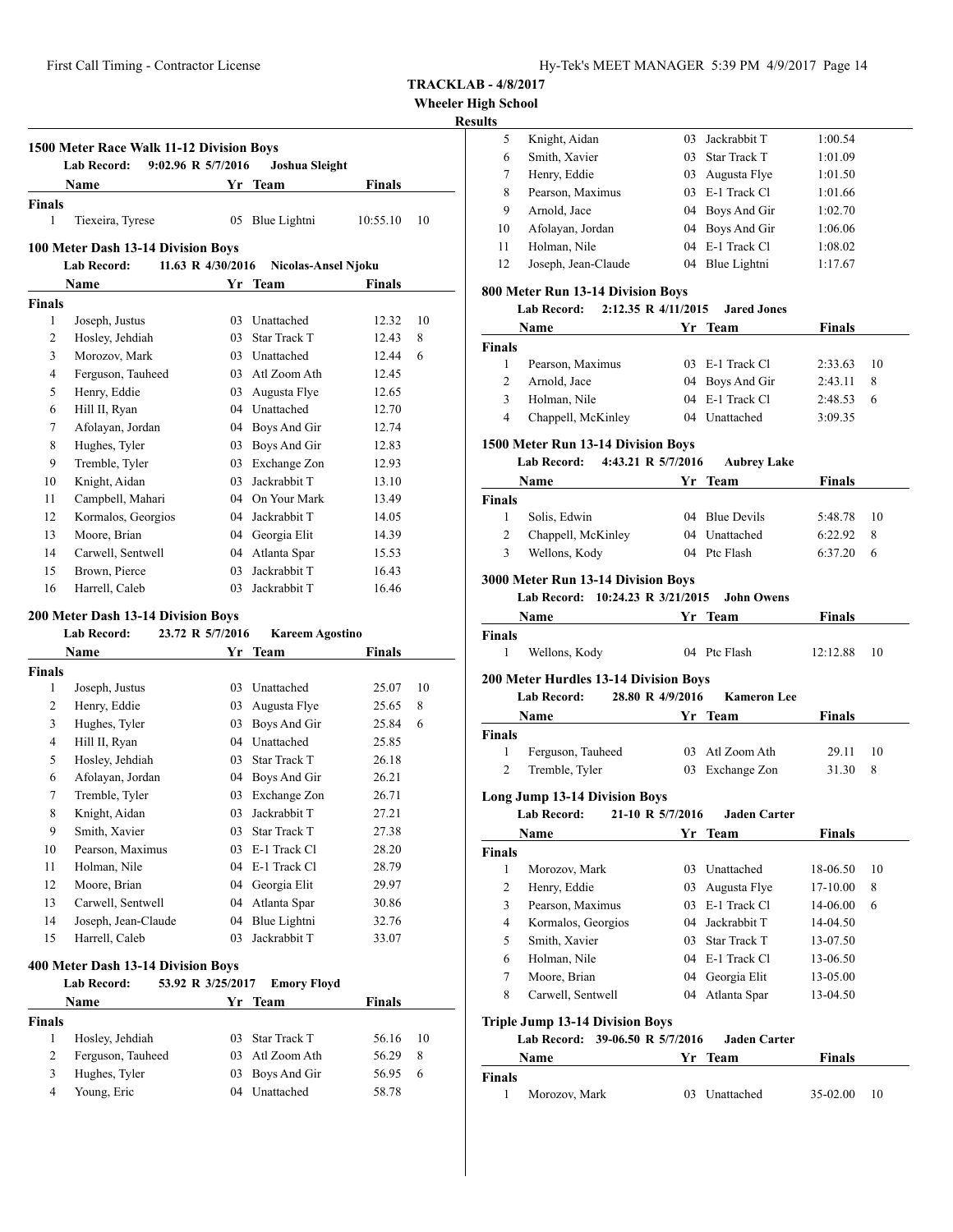**Wheeler High School**

## **Results**

| .  |                   |                 |       |
|----|-------------------|-----------------|-------|
| 13 | Perkins, Michael  | 02 Boys And Gir | 12.99 |
| 14 | Wright, Ean       | 01 Fast Feet fo | 13.19 |
| 15 | Patterson, Marlon | 02 Jackrabbit T | 13.22 |
| 16 | Tyson, Jalen      | 02 Jackrabbit T | 13.39 |
| 17 | Jerkins, Javarian | 02 Star Track T | 13.95 |
| 18 | Douglas, Michael  | 02 Unattached   | 14.26 |

### **200 Meter Dash 15-16 Division Boys**

## **Lab Record: 23.30 R 3/26/2016 Hoy Thurman IV**

|        | Name                 | Yr | <b>Team</b>         | <b>Finals</b> |    |
|--------|----------------------|----|---------------------|---------------|----|
| Finals |                      |    |                     |               |    |
| 1      | Barrow, Jordan       | 01 | Georgia Elit        | 23.62         | 10 |
| 2      | Lowe, Jonovan        | 01 | Georgia Elit        | 23.66         | 8  |
| 3      | Carter, Jaden        | 02 | Georgia Elit        | 24.07         | 6  |
| 4      | Henry, Nathaniel     | 02 | Lightning Sp        | 24.61         |    |
| 5      | Rivas, Osiris        | 02 | Monarchs Ath        | 24.62         |    |
| 6      | Saintvil, Ronel      | 02 | Unattached          | 25.26         |    |
| 7      | Badillo, Kharlos     | 01 | Augusta Flye        | 25.33         |    |
| 8      | Peters, Rodney       | 01 | Georgia Elit        | 25.42         |    |
| 9      | Al-Ghani, Elijah     | 01 | Jackrabbit T        | 25.64         |    |
| 10     | Wright, Ean          | 01 | Fast Feet fo        | 25.84         |    |
| 11     | Gordon, Lemuel       | 01 | Unattached          | 25.98         |    |
| 12     | Atwater, Kevin       | 02 | Unattached          | 26.33         |    |
| 13     | Patterson, Marlon    | 02 | Jackrabbit T        | 26.56         |    |
| 14     | Spearman, Dontavious | 01 | Georgia Elit        | 26.67         |    |
| 15     | Perkins, Michael     | 02 | Boys And Gir        | 26.82         |    |
| 16     | Williams, Aaron      | 02 | Star Track T        | 26.91         |    |
| 17     | Tyson, Jalen         | 02 | Jackrabbit T        | 27.63         |    |
| 18     | Monts, Antonio       | 02 | Atlanta Spar        | 27.78         |    |
| 19     | Jerkins, Javarian    | 02 | <b>Star Track T</b> | 28.12         |    |

### **400 Meter Dash 15-16 Division Boys**

## **Lab Record: 52.18 R 4/30/2016 Devan Hart**

|                | Name                                                                                                         | Yr | Team                | Finals  |    |  |  |
|----------------|--------------------------------------------------------------------------------------------------------------|----|---------------------|---------|----|--|--|
| <b>Finals</b>  |                                                                                                              |    |                     |         |    |  |  |
| 1              | Rivas, Osiris                                                                                                | 02 | Monarchs Ath        | 54.39   | 10 |  |  |
| $\overline{c}$ | Saintvil, Ronel                                                                                              | 02 | Unattached          | 54.70   | 8  |  |  |
| 3              | Henry, Nathaniel                                                                                             | 02 | Lightning Sp        | 55.20   | 6  |  |  |
| 4              | Al-Ghani, Elijah                                                                                             | 01 | Jackrabbit T        | 55.97   |    |  |  |
| 5              | Gipson, Noah                                                                                                 | 01 | Blue Lightni        | 58.82   |    |  |  |
| 6              | Patterson, Marlon                                                                                            | 02 | Jackrabbit T        | 59.72   |    |  |  |
| 7              | Hatcher, Camron                                                                                              | 02 | Unattached          | 1:01.75 |    |  |  |
| 8              | Perkins, Michael                                                                                             | 02 | Boys And Gir        | 1:02.33 |    |  |  |
| 9              | Sells, Marcellus                                                                                             | 02 | Lightning Sp        | 1:02.69 |    |  |  |
| 10             | Wright, Ean                                                                                                  | 01 | Fast Feet fo        | 1:02.83 |    |  |  |
| 11             | Douglas, Michael                                                                                             | 02 | Unattached          | 1:06.11 |    |  |  |
| 12             | Jerkins, Javarian                                                                                            | 02 | <b>Star Track T</b> | 1:07.49 |    |  |  |
| 13             | Miller, Christopher                                                                                          | 02 | Spartanburg         | 1:35.11 |    |  |  |
|                | 800 Meter Run 15-16 Division Boys<br><b>Lab Record:</b><br>$2:08.22$ R $5/7/2016$<br><b>Justyn Seivright</b> |    |                     |         |    |  |  |

|               | Name            | Yr Team         | <b>Finals</b> |      |
|---------------|-----------------|-----------------|---------------|------|
| <b>Finals</b> |                 |                 |               |      |
|               | Saintvil, Ronel | 02 Unattached   | 2:15.84       | - 10 |
|               | Gipson, Noah    | 01 Blue Lightni | 2:30.01       | 8    |
| $\mathcal{R}$ | Hatcher, Camron | 02 Unattached   | 2:30.07       | 6    |

| <b>Shot Put 13-14 Division Boys</b><br>45-02 R 3/18/2017<br><b>Lab Record:</b><br><b>Adam Watkins</b> |                    |         |                 |               |    |  |  |
|-------------------------------------------------------------------------------------------------------|--------------------|---------|-----------------|---------------|----|--|--|
|                                                                                                       | Name               |         | Yr Team         | <b>Finals</b> |    |  |  |
| <b>Finals</b>                                                                                         |                    |         |                 |               |    |  |  |
| 1                                                                                                     | Brown, Pierce      | 03.     | Jackrabbit T    | $34 - 04.00$  | 10 |  |  |
| $\overline{2}$                                                                                        | Allen, Seth        |         | 04 Exchange Zon | 28-09.00      | 8  |  |  |
| 3                                                                                                     | Campbell, Mahari   |         | 04 On Your Mark | 25-07.00      | 6  |  |  |
| 4                                                                                                     | Smith, Xavier      |         | 03 Star Track T | 23-05.00      |    |  |  |
| 5                                                                                                     | Kormalos, Georgios | $^{04}$ | Jackrabbit T    | $22 - 00.00$  |    |  |  |
| 6                                                                                                     | Hardy, Yeshua      | 04      | All Heart TC    | 20-09.00      |    |  |  |
| 7                                                                                                     | Harrell, Caleb     | 03      | Jackrabbit T    | 19-07.00      |    |  |  |

## **Discus Throw 1.0 kg 13-14 Division Boys**

|               | <b>Lab Record:</b> | 125-05 R 5/7/2016 | <b>Adam Watkins</b> |               |    |
|---------------|--------------------|-------------------|---------------------|---------------|----|
|               | <b>Name</b>        |                   | Yr Team             | <b>Finals</b> |    |
| <b>Finals</b> |                    |                   |                     |               |    |
|               | Brown, Pierce      |                   | 03 Jackrabbit T     | 92-11         | 10 |
| 2             | Kormalos, Georgios |                   | 04 Jackrabbit T     | 74-03         | 8  |
| 3             | Allen, Seth        |                   | 04 Exchange Zon     | 72-01         | 6  |
| 4             | Campbell, Mahari   |                   | 04 On Your Mark     | $70 - 11$     |    |
| 5             | Hardy, Yeshua      |                   | 04 All Heart TC     | 58-04         |    |

Harrell, Caleb 03 Jackrabbit T 22-04

## **Javelin Throw 600g 13-14 Division Boys**

#### **Lab Record: 121-09 R 3/7/2015 Andre Dennard**

|        | <b>Name</b>        |    | Yr Team         | <b>Finals</b> |    |  |
|--------|--------------------|----|-----------------|---------------|----|--|
| Finals |                    |    |                 |               |    |  |
|        | Hughes, Tyler      |    | 03 Boys And Gir | 99-01         | 10 |  |
|        | Brown, Pierce      | 03 | Jackrabbit T    | 88-01         | 8  |  |
| 3      | Campbell, Mahari   |    | 04 On Your Mark | 77-00         | 6  |  |
| 4      | Kormalos, Georgios |    | 04 Jackrabbit T | $51-10$       |    |  |
| 5      | Harrell, Caleb     | 03 | Jackrabbit T    | $48-03$       |    |  |
| 6      | Hardy, Yeshua      |    | 04 All Heart TC | $35 - 00$     |    |  |
|        |                    |    |                 |               |    |  |

#### **1500 Meter Race Walk 13-14 Division Boys**

#### **Lab Record: 10:06.24 R 4/30/2016 Darnell Stephens**

| <b>Name</b> |                     | Yr Team         | Finals   |     |  |
|-------------|---------------------|-----------------|----------|-----|--|
| Finals      |                     |                 |          |     |  |
|             | Joseph, Jean-Claude | 04 Blue Lightni | 11:26.80 | -10 |  |

#### **100 Meter Dash 15-16 Division Boys**

| <b>Finals</b> |
|---------------|
|               |
|               |
| 10<br>11.51   |
| 8<br>11.63    |
| 11.78<br>6    |
| 11.91         |
| 12.24         |
| 12.39         |
| 12.40         |
| 12.72         |
| 12.78         |
| 12.87         |
| 12.91         |
| 12.99         |
|               |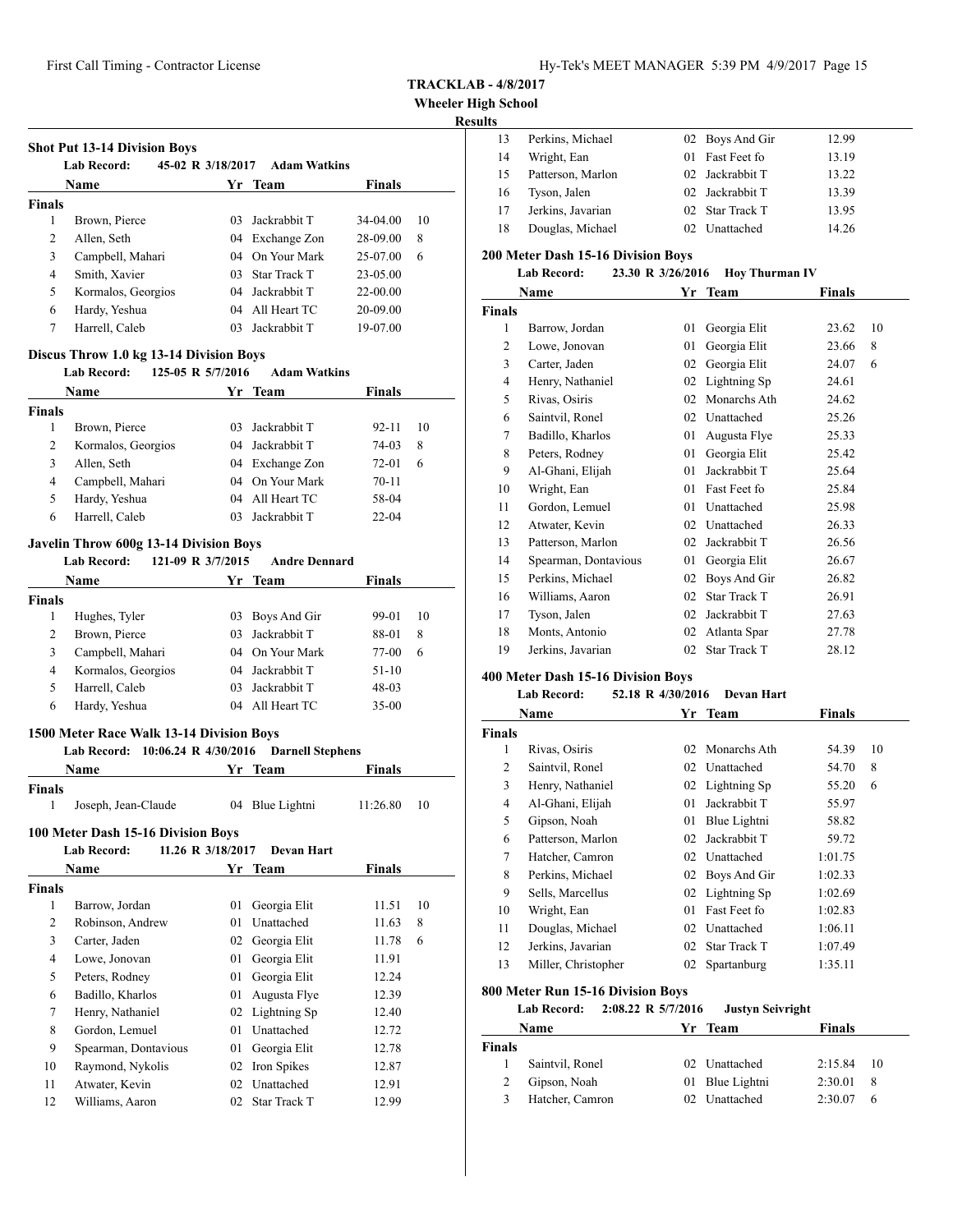**Wheeler High School**

## **Results**

|                                  | Finals  (800 Meter Run 15-16 Division Boys) |    |                        |                                     |    |
|----------------------------------|---------------------------------------------|----|------------------------|-------------------------------------|----|
|                                  | Name                                        |    | Yr Team                | <b>Finals</b>                       |    |
| 4                                | Siegel, Harrison                            |    | 02 Mama Dez            | 2:34.64                             |    |
| 5                                | Douglas, Michael                            |    | 02 Unattached          | 2:40.16                             |    |
| 6                                | Sewell, Brandon                             |    | 02 Celerity Tra        | 2:41.72                             |    |
|                                  | 1500 Meter Run 15-16 Division Boys          |    |                        |                                     |    |
|                                  | 4:31.86 R 5/7/2016<br><b>Lab Record:</b>    |    | <b>Jonathan Schulz</b> |                                     |    |
|                                  | Name                                        |    | Yr Team                | <b>Finals</b>                       |    |
| Finals                           |                                             |    |                        |                                     |    |
| 1                                | Siegel, Harrison                            |    | 02 Mama Dez            | 5:15.11                             | 10 |
| 2                                | Gipson, Noah                                |    | 01 Blue Lightni        | 5:16.20                             | 8  |
| 3                                | Sewell, Brandon                             |    | 02 Celerity Tra        | 5:31.96                             | 6  |
|                                  |                                             |    |                        |                                     |    |
|                                  | 4x100 Meter Relay 15-16 Division Boys       |    |                        |                                     |    |
|                                  | <b>Lab Record:</b><br>46.05 R 5/7/2016      |    |                        | <b>Georgia Elite Mustangs Youth</b> |    |
|                                  | Team                                        |    | Relay                  | <b>Finals</b>                       |    |
| Finals                           |                                             |    |                        |                                     |    |
| 1                                | Georgia Elit                                |    | А                      | 47.12                               | 10 |
|                                  | <b>High Jump 15-16 Division Boys</b>        |    |                        |                                     |    |
|                                  | 5-04 R 3/18/2017<br>Lab Record:             |    | <b>David Barnett</b>   |                                     |    |
|                                  | <b>Name</b>                                 |    | Yr Team                | Finals                              |    |
| Finals                           |                                             |    |                        |                                     |    |
| 1                                | Portis, Quellan                             |    | 02 Augusta Flye        | $4 - 00.00$                         | 10 |
|                                  |                                             |    |                        |                                     |    |
|                                  | <b>Pole Vault 15-16 Division Boys</b>       |    |                        |                                     |    |
|                                  | <b>Lab Record:</b><br>10-06 R 3/25/2017     |    | <b>Stephen Smith</b>   |                                     |    |
|                                  | Name                                        |    | Yr Team                | Finals                              |    |
| Finals<br>1                      | Smith, Stephen                              |    | 01 Unattached          | 10-06.00R 10                        |    |
| 2                                | Portis, Quellan                             |    | 02 Augusta Flye        | $6 - 00.00$                         | 8  |
|                                  |                                             |    |                        |                                     |    |
|                                  | Long Jump 15-16 Division Boys               |    |                        |                                     |    |
|                                  | <b>Lab Record:</b><br>21-00 R 5/7/2016      |    | <b>Freddie Allen</b>   |                                     |    |
|                                  |                                             |    |                        |                                     |    |
|                                  | Name                                        |    | Yr Team                | Finals                              |    |
|                                  |                                             |    |                        |                                     |    |
| 1                                | Carter, Jaden                               | 02 | Georgia Elit           | 20-02.50                            | 10 |
| $\overline{c}$                   | Barrow, Jordan                              | 01 | Georgia Elit           | 19-06.00                            | 8  |
| 3                                | Rivas, Osiris                               |    | 02 Monarchs Ath        | 18-02.00                            | 6  |
| 4                                | Lowe, Jonovan                               |    | 01 Georgia Elit        | 15-08.00                            |    |
| 5                                | Spearman, Dontavious                        | 01 | Georgia Elit           | 15-07.50                            |    |
| 6                                | Portis, Quellan                             | 02 | Augusta Flye           | 15-06.00                            |    |
| 7                                | Raymond, Nykolis                            | 02 | Iron Spikes            | 15-02.00                            |    |
| 8                                | Monts, Antonio                              | 02 | Atlanta Spar           | 14-07.50                            |    |
| 9                                | Peters, Rodney                              | 01 | Georgia Elit           | 14-05.00                            |    |
|                                  | <b>Shot Put 15-16 Division Boys</b>         |    |                        |                                     |    |
|                                  | Lab Record:<br>41-09 R 3/25/2017            |    | <b>Kendall Raymond</b> |                                     |    |
|                                  | Name                                        |    | Yr Team                | <b>Finals</b>                       |    |
|                                  |                                             |    |                        |                                     |    |
| 1                                | Raymond, Kendall                            | 01 | Iron Spikes            | 41-00.00                            | 10 |
| Finals<br>Finals<br>$\mathbf{2}$ | Gordon, Lemuel                              | 01 | Unattached             | 33-04.00                            | 8  |
| 3                                | Raymond, Nykolis                            | 02 | Iron Spikes            | 26-10.00                            | 6  |
| $\overline{\mathcal{L}}$         | Portis, Quellan                             | 02 | Augusta Flye           | 25-09.00                            |    |

|               | Discus Throw 1.6 kg 15-16 Division Boys<br><b>Lab Record:</b> | 92-10 R 3/25/2017 | <b>Judah Crosse</b> |               |   |
|---------------|---------------------------------------------------------------|-------------------|---------------------|---------------|---|
|               | <b>Name</b>                                                   |                   | Yr Team             | <b>Finals</b> |   |
| <b>Finals</b> |                                                               |                   |                     |               |   |
|               | Raymond, Nykolis                                              |                   | 02 Iron Spikes      | 107-04R 10    |   |
| 2             | Portis, Quellan                                               |                   | 02 Augusta Flye     | 69-09         | 8 |
| 3             | Gordon, Lemuel                                                | 01                | Unattached          | 67-09         | 6 |
| 4             | Raymond, Kendall                                              |                   | 01 Iron Spikes      | 54-00         |   |

## **Javelin Throw 800g 15-16 Division Boys**

| Lab Record: |  | 152-10 R 3/25/2017 | <b>Ouann Shears</b> |  |
|-------------|--|--------------------|---------------------|--|
|-------------|--|--------------------|---------------------|--|

|               | Name             | Yr Team         | <b>Finals</b> |      |
|---------------|------------------|-----------------|---------------|------|
| <b>Finals</b> |                  |                 |               |      |
|               | Raymond, Kendall | 01 Iron Spikes  | 110-06        | - 10 |
| 2             | Portis, Quellan  | 02 Augusta Flye | $91 - 02$     | - 8  |
| 3             | Raymond, Nykolis | 02 Iron Spikes  | 75-00         | 6    |

## **100 Meter Dash 6 & Under Boys**

## **Lab Record: 16.43 R 3/25/2017 Taurean Ellinger**

|               | Name              | Yr   | <b>Team</b>         | <b>Finals</b> |    |
|---------------|-------------------|------|---------------------|---------------|----|
| <b>Finals</b> |                   |      |                     |               |    |
| 1             | Lindsey, Zayvion  | 11   | Quick Feet E        | 18.47         | 10 |
| 2             | Epps, Austin      | 11 - | <b>SC Express T</b> | 19.27         | 8  |
| 3             | White, Jordan     | 11.  | Sand Town           | 19.81         | 6  |
| 4             | Hampton, Kayden   |      | 12 Star Track T     | 20.17         |    |
| 5             | Rice, Bryce       | 11 - | Spartanburg         | 20.49         |    |
| 6             | Reid, Kyndall     |      | 12 Ouick Feet E     | 20.80         |    |
| 7             | Epps, Ayden       |      | 11 SC Express T     | 21.07         |    |
| 8             | Coleman, Sir      | 11   | E-1 Track Cl        | 23.76         |    |
| 9             | Davis, Derek      | 11.  | Kmryouth Tra        | 23.84         |    |
| 10            | Williams, Anthony | 12.  | Quick Feet E        | 26.01         |    |
| 11            | Blyther, Kayden   | 12.  | <b>SC Express T</b> | 26.16         |    |

#### **200 Meter Dash 6 & Under Boys**

#### **Lab Record: 37.49 R 3/25/2017 Taurean Ellinger**

|               |                   |    |                     | o             |    |
|---------------|-------------------|----|---------------------|---------------|----|
|               | Name              |    | Yr Team             | <b>Finals</b> |    |
| <b>Finals</b> |                   |    |                     |               |    |
| 1             | Lindsey, Zayvion  | 11 | <b>Ouick Feet E</b> | 40.78         | 10 |
| 2             | Epps, Austin      | 11 | <b>SC Express T</b> | 41.88         | 8  |
| 3             | White, Jordan     | 11 | Sand Town           | 42.44         | 6  |
| 4             | Rice, Bryce       | 11 | Spartanburg         | 44.55         |    |
| 5             | Hampton, Kayden   |    | 12 Star Track T     | 44.59         |    |
| 6             | Reid, Kyndall     |    | 12 Ouick Feet E     | 47.77         |    |
| 7             | Davis, Derek      | 11 | Kmryouth Tra        | 53.11         |    |
| 8             | Williams, Anthony |    | <b>Ouick Feet E</b> | 1:00.36       |    |

#### **400 Meter Dash 6 & Under Boys**

#### **Lab Record: 1:20.37 R 3/25/2017 Taurean Ellinger**

|               | <b>Name</b>  |  | Yr Team         | <b>Finals</b> |     |
|---------------|--------------|--|-----------------|---------------|-----|
| <b>Finals</b> |              |  |                 |               |     |
|               | Epps, Austin |  | 11 SC Express T | $1:41.26$ 10  |     |
|               | Epps, Ayden  |  | 11 SC Express T | 1:49.29       | - 8 |
|               | Davis, Derek |  | 11 Kmryouth Tra | 2:19.50       | 6   |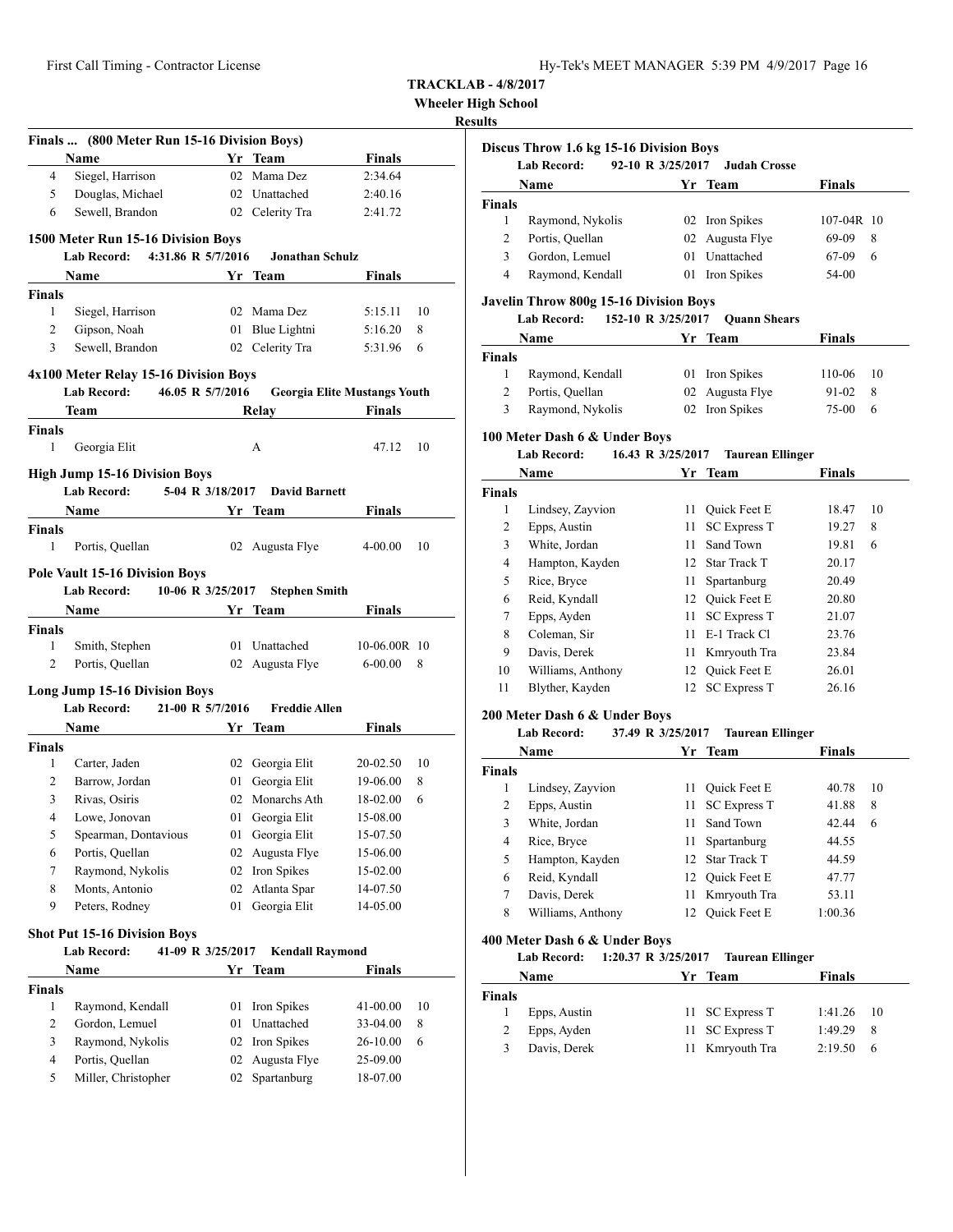| Wheeler High School |  |  |
|---------------------|--|--|
|---------------------|--|--|

|                       | Long Jump 6 & Under Boys<br><b>Lab Record:</b> |                               | 7-00 R 4/30/2016 Kylen Johnson |               |    |
|-----------------------|------------------------------------------------|-------------------------------|--------------------------------|---------------|----|
|                       | <b>Name</b>                                    |                               | Yr Team                        | Finals        |    |
| <b>Finals</b>         |                                                |                               |                                |               |    |
| $\mathbf{1}$          | Rice, Bryce                                    | 11 -                          | Spartanburg                    | $1-00.00$     | 10 |
|                       | <b>Shot Put 6 &amp; Under Boys</b>             |                               |                                |               |    |
|                       | Lab Record: 13-06 R 4/9/2016                   |                               | <b>Q'Shad Watson</b>           |               |    |
|                       |                                                |                               | Yr Team                        | <b>Finals</b> |    |
| <b>Finals</b>         |                                                |                               |                                |               |    |
| 1                     | Rice, Bryce                                    |                               | 11 Spartanburg                 | 10-07.00      | 10 |
| 2                     | Hampton, Kayden                                |                               | 12 Star Track T                | $10-02.00$    | 8  |
|                       | Javelin Throw 300g 6 & Under Boys              |                               |                                |               |    |
|                       | Lab Record: 30-00 R 3/21/2015                  |                               | <b>Jamal Williams</b>          |               |    |
|                       | Name                                           | <b>Solution Strategy</b> Team |                                | Finals        |    |
| <b>Finals</b>         |                                                |                               |                                |               |    |
| 1                     | Hampton, Kayden                                |                               | 12 Star Track T                | 23-08         | 10 |
| 2                     | Rice, Bryce                                    |                               | 11 Spartanburg                 | 15-07         | 8  |
|                       | 100 Meter Dash 17-18 Division Men              |                               |                                |               |    |
|                       | Lab Record:                                    | 10.84 R 3/25/2017             | <b>Kuune Mini</b>              |               |    |
|                       | Name                                           |                               | Yr Team                        | Finals        |    |
| <b>Finals</b>         |                                                |                               |                                |               |    |
| $\mathbf{1}$          | Douglas, Ja'Von                                |                               | 99 Mama Dez                    | 11.08         | 10 |
| 2                     | Mini, Kuune                                    |                               | 99 Unattached                  | 11.18         | 8  |
| 3                     | Joseph, Jeremai                                |                               | 99 Unattached                  | 12.11         | 6  |
| 4                     | Peters, Antonio                                |                               | 00 Unattached                  | 12.90         |    |
| 5                     | Thomas, Tyree                                  |                               | 00 Unattached                  | 13.45         |    |
|                       | 200 Meter Dash 17-18 Division Men              |                               |                                |               |    |
|                       | Lab Record: 22.01 R 3/25/2017                  |                               | <b>Kuune Mini</b>              |               |    |
|                       | Name                                           |                               | Yr Team                        | Finals        |    |
| <b>Finals</b>         |                                                |                               |                                |               |    |
| 1                     | Montissol, Darrius                             |                               | 99 Atl Zoom Ath                | 23.57         | 10 |
| $\mathbf{2}^{\prime}$ | Peters, Antonio                                |                               | 00 Unattached                  | 26.36         | 8  |
| 3                     | McDaniel, Patrick                              |                               | 00 Jackrabbit T                | 27.34         | 6  |
| 4                     | Williams, Rahmere                              |                               | 99 Augusta Flye                | 28.00         |    |
|                       | 400 Meter Dash 17-18 Division Men              |                               |                                |               |    |
|                       | Lab Record:                                    | 50.09 R 4/30/2016             | <b>Gerald Mitchell</b>         |               |    |
|                       | Name                                           |                               | Yr Team                        | <b>Finals</b> |    |
| Finals                |                                                |                               |                                |               |    |
| 1                     | Montissol, Darrius                             |                               | 99 Atl Zoom Ath                | 54.32         | 10 |
| 2                     | Williams, Rahmere                              |                               | 99 Augusta Flye                | 1:06.42       | 8  |
|                       | 1500 Meter Run 17-18 Division Men              |                               |                                |               |    |
|                       | <b>Lab Record:</b>                             | 4:26.72 R 3/18/2017           | <b>Alec Beers</b>              |               |    |
|                       | Name                                           | Yr                            | Team                           | Finals        |    |
| Finals<br>1           | Turner, Parks                                  | 99                            | Unattached                     | 4:57.78       | 10 |

|                | 3000 Meter Run 17-18 Division Men<br>Lab Record: 9:28.06 R 3/4/2017                                                                |    | <b>Will Bullock</b>                     |               |    |
|----------------|------------------------------------------------------------------------------------------------------------------------------------|----|-----------------------------------------|---------------|----|
|                |                                                                                                                                    |    |                                         | <b>Finals</b> |    |
| Finals         | Name                                                                                                                               |    | Yr Team                                 |               |    |
| 1              | Turner, Parks                                                                                                                      |    | 99 Unattached                           | 10:25.18      | 10 |
|                | 110 Meter Hurdles 17-18 Division Men                                                                                               |    |                                         |               |    |
|                | Lab Record: 17.02 R 5/7/2016                                                                                                       |    | <b>Christopher Williams</b>             |               |    |
|                | Name                                                                                                                               |    | <b>Solution Secure 2 Yr Team Finals</b> |               |    |
| Finals         |                                                                                                                                    |    |                                         |               |    |
| 1              | Williams, Rahmere                                                                                                                  |    | 99 Augusta Flye                         | 22.06         | 10 |
|                | Pole Vault 17-18 Division Men                                                                                                      |    |                                         |               |    |
|                | Lab Record: 14-06 R 3/25/2017 Jack Rhea                                                                                            |    |                                         |               |    |
|                | <b>Name</b><br><b>Example 18 Service Street Service Street Service Street Service Street Service Street Service Street Service</b> |    |                                         | Finals        |    |
| Finals         |                                                                                                                                    |    |                                         |               |    |
| 1              | Tidwall, Kyle                                                                                                                      |    | 99 Unattached                           | 13-00.00      | 10 |
|                | <b>Long Jump 17-18 Division Men</b>                                                                                                |    |                                         |               |    |
|                | <b>Lab Record:</b><br>22-00 R 4/9/2016                                                                                             |    | <b>Javon Douglas</b>                    |               |    |
|                | Name                                                                                                                               |    | Yr Team                                 | <b>Finals</b> |    |
| Finals         |                                                                                                                                    |    |                                         |               |    |
| 1              | Douglas, Ja'Von                                                                                                                    |    | 99 Mama Dez                             | 22-01.00R 10  |    |
| 2              | McDaniel, Patrick                                                                                                                  |    | 00 Jackrabbit T                         | 16-08.00      | 8  |
| 3              | Thomas, Tyree                                                                                                                      |    | 00 Unattached                           | 15-11.00      | 6  |
| $\overline{4}$ | Williams, Rahmere                                                                                                                  |    | 99 Augusta Flye                         | 12-02.50      |    |
|                | <b>Shot Put 17-18 Division Men</b>                                                                                                 |    |                                         |               |    |
|                | Lab Record: 43-11 R 5/7/2016                                                                                                       |    | <b>Carson Brown</b>                     |               |    |
|                | Name                                                                                                                               |    | Yr Team                                 | <b>Finals</b> |    |
| Finals         |                                                                                                                                    |    |                                         |               |    |
| 1              | McDaniel, Patrick                                                                                                                  |    | 00 Jackrabbit T                         | 25-08.00      | 10 |
| 2              | Thomas, Tyree                                                                                                                      |    | 00 Unattached                           | 25-05.00      | 8  |
| 3              | Williams, Rahmere                                                                                                                  |    | 99 Augusta Flye                         | 22-04.00      | 6  |
|                | Discus Throw 1.6 kg 17-18 Division Men                                                                                             |    |                                         |               |    |
|                | Lab Record: 47-11 R 3/18/2017 Matt McGlamry                                                                                        |    |                                         |               |    |
|                | Name                                                                                                                               |    | Yr Team                                 | Finals        |    |
| Finals<br>1    |                                                                                                                                    |    | 00 Unattached                           | $53-02R$ 10   |    |
|                | Thomas, Tyree                                                                                                                      |    |                                         |               |    |
|                | <b>100 Meter Dash Masters Division Men</b>                                                                                         |    |                                         |               |    |
|                | <b>Lab Record:</b><br>11.11 R 5/7/2016                                                                                             |    | <b>Sean Burnett</b>                     |               |    |
|                | Name                                                                                                                               |    | Yr Team                                 | <b>Finals</b> |    |
| Finals         |                                                                                                                                    |    |                                         |               |    |
| 1              | Washington, Billy                                                                                                                  | 81 | Unattached                              | 12.14         | 10 |
| $\mathbf{2}$   | Wiggins, Michael                                                                                                                   |    | 85 Spartanburg                          | 12.84         | 8  |
| 3              | Watson, Q'Vante                                                                                                                    | 68 | Spartanburg                             | 13.51         | 6  |
| 4              | Hill, Reggie                                                                                                                       |    | 64 Unattached                           | 14.85         |    |
|                | <b>200 Meter Dash Masters Division Men</b>                                                                                         |    |                                         |               |    |
|                | <b>Lab Record:</b><br>22.40 R 3/19/2016                                                                                            |    | Peter John                              |               |    |
|                | Name                                                                                                                               | Yr | <b>Team</b>                             | <b>Finals</b> |    |
| Finals         |                                                                                                                                    |    |                                         |               |    |
| 1              | Watson, Q'Vante                                                                                                                    |    | 68 Spartanburg                          | 28.45         | 10 |
| 2              | Kennedy, Anthony                                                                                                                   |    | 79 Unattached                           | 31.74         | 8  |
|                |                                                                                                                                    |    |                                         |               |    |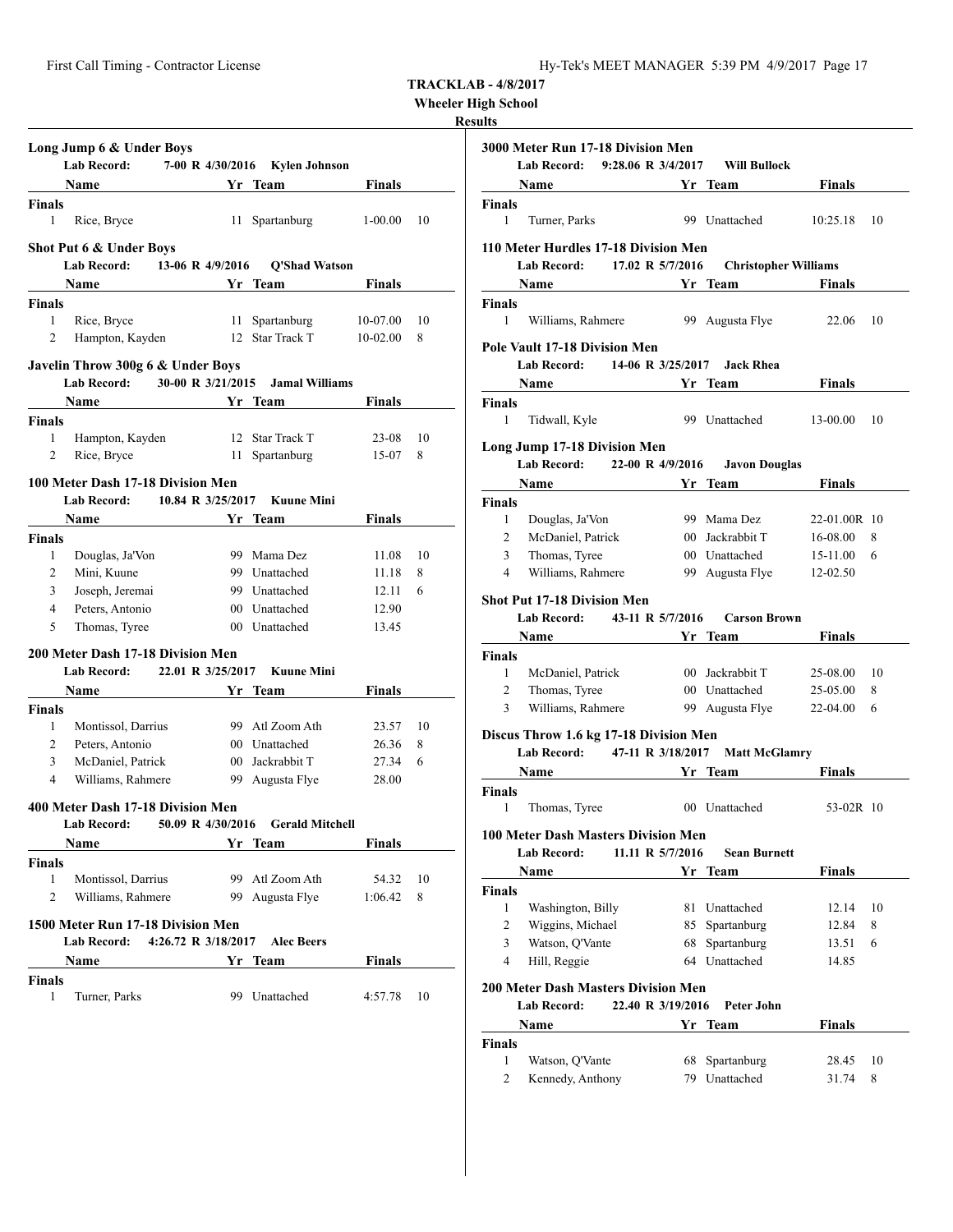**Wheeler High School**

| <b>1500 Meter Run Masters Division Men</b><br><b>Lab Record:</b><br>4:40.18 R 3/4/2017<br><b>Lynn Hackett</b>                                 |                                                                                                                                                                                                                               |  |                     |               |    |  |  |  |  |  |
|-----------------------------------------------------------------------------------------------------------------------------------------------|-------------------------------------------------------------------------------------------------------------------------------------------------------------------------------------------------------------------------------|--|---------------------|---------------|----|--|--|--|--|--|
|                                                                                                                                               | Name and the same state of the state of the state of the state of the state of the state of the state of the state of the state of the state of the state of the state of the state of the state of the state of the state of |  | Yr Team             | Finals        |    |  |  |  |  |  |
| <b>Finals</b>                                                                                                                                 |                                                                                                                                                                                                                               |  |                     |               |    |  |  |  |  |  |
| 1                                                                                                                                             | Gierlak, David                                                                                                                                                                                                                |  | 63 Atlanta Trac     | 5:02.73       | 10 |  |  |  |  |  |
| <b>High Jump Masters Division Men</b><br>Lab Record:<br>6-01 R 3/4/2017<br><b>Larry Henry</b>                                                 |                                                                                                                                                                                                                               |  |                     |               |    |  |  |  |  |  |
|                                                                                                                                               | <b>Name</b><br><b>Example 18</b> Yr                                                                                                                                                                                           |  | <b>Team</b>         | <b>Finals</b> |    |  |  |  |  |  |
| Finals                                                                                                                                        |                                                                                                                                                                                                                               |  |                     |               |    |  |  |  |  |  |
| $\mathbf{1}$                                                                                                                                  | Hill, Reggie                                                                                                                                                                                                                  |  | 64 Unattached       | 4-06.00       | 10 |  |  |  |  |  |
| <b>Pole Vault Masters Division Men</b>                                                                                                        |                                                                                                                                                                                                                               |  |                     |               |    |  |  |  |  |  |
|                                                                                                                                               | 13-06 R 4/9/2016<br>Lab Record:                                                                                                                                                                                               |  | <b>Mike Schultz</b> |               |    |  |  |  |  |  |
|                                                                                                                                               | Name                                                                                                                                                                                                                          |  | Yr Team             | Finals        |    |  |  |  |  |  |
| <b>Finals</b>                                                                                                                                 |                                                                                                                                                                                                                               |  |                     |               |    |  |  |  |  |  |
| $\mathbf{1}$                                                                                                                                  | Schultz, Mike                                                                                                                                                                                                                 |  | 80 Unattached       | 13-06.00R 10  |    |  |  |  |  |  |
| 2                                                                                                                                             | Rowe, Steven                                                                                                                                                                                                                  |  | 67 Unattached       | 13-00.00      | 8  |  |  |  |  |  |
|                                                                                                                                               | <b>Long Jump Masters Division Men</b>                                                                                                                                                                                         |  |                     |               |    |  |  |  |  |  |
|                                                                                                                                               | Lab Record: 19-11.50 R 5/7/2016                                                                                                                                                                                               |  | <b>Quincy Rojas</b> |               |    |  |  |  |  |  |
|                                                                                                                                               | Name                                                                                                                                                                                                                          |  | Yr Team             | <b>Finals</b> |    |  |  |  |  |  |
| <b>Finals</b>                                                                                                                                 |                                                                                                                                                                                                                               |  |                     |               |    |  |  |  |  |  |
| $\mathbf{1}$                                                                                                                                  | Flimmons, Randall                                                                                                                                                                                                             |  | 84 Unattached       | 23-02.00R 10  |    |  |  |  |  |  |
| 2                                                                                                                                             | Watson, Q'Vante                                                                                                                                                                                                               |  | 68 Spartanburg      | 16-04.50      | 8  |  |  |  |  |  |
| 3                                                                                                                                             | Hill, Reggie                                                                                                                                                                                                                  |  | 64 Unattached       | 15-04.50      | 6  |  |  |  |  |  |
| $\overline{4}$                                                                                                                                | Gordon, Leighton                                                                                                                                                                                                              |  | 69 Unattached       | 13-07.50      |    |  |  |  |  |  |
| <b>Shot Put Masters Division Men</b><br><b>Lab Record:</b><br>36-00 R 3/18/2017<br><b>Leighton Gordon</b><br>Yr Team<br><b>Finals</b><br>Name |                                                                                                                                                                                                                               |  |                     |               |    |  |  |  |  |  |
| <b>Finals</b>                                                                                                                                 |                                                                                                                                                                                                                               |  |                     |               |    |  |  |  |  |  |
| 1                                                                                                                                             | Watson, Q'Vante                                                                                                                                                                                                               |  | 68 Spartanburg      | 33-09.00      | 10 |  |  |  |  |  |
| 2                                                                                                                                             | Hill, Reggie                                                                                                                                                                                                                  |  | 64 Unattached       | 31-06.50      | 8  |  |  |  |  |  |
| 3                                                                                                                                             | Gordon, Leighton                                                                                                                                                                                                              |  | 69 Unattached       | 30-02.00      | 6  |  |  |  |  |  |
|                                                                                                                                               | <b>Discus Throw 1.6 kg Masters Division Men</b><br>Lab Record: 91-02 R 4/16/2016 Reggie Hill                                                                                                                                  |  |                     |               |    |  |  |  |  |  |
|                                                                                                                                               | Name                                                                                                                                                                                                                          |  | Yr Team             | Finals        |    |  |  |  |  |  |
| <b>Finals</b>                                                                                                                                 |                                                                                                                                                                                                                               |  |                     |               |    |  |  |  |  |  |
|                                                                                                                                               | 1 Hill, Reggie                                                                                                                                                                                                                |  | 64 Unattached       | 74-02 10      |    |  |  |  |  |  |
| 2                                                                                                                                             | Gordon, Leighton                                                                                                                                                                                                              |  |                     | 64-01         | 8  |  |  |  |  |  |
| 69 Unattached<br><b>Javelin Throw Masters Division Men</b>                                                                                    |                                                                                                                                                                                                                               |  |                     |               |    |  |  |  |  |  |
|                                                                                                                                               | 150-04 R 5/7/2016<br><b>Lab Record:</b>                                                                                                                                                                                       |  | <b>Clay Dennis</b>  |               |    |  |  |  |  |  |
|                                                                                                                                               | Name Yr Team                                                                                                                                                                                                                  |  |                     | <b>Finals</b> |    |  |  |  |  |  |
| <b>Finals</b>                                                                                                                                 |                                                                                                                                                                                                                               |  |                     |               |    |  |  |  |  |  |
| 1                                                                                                                                             | Hill, Reggie                                                                                                                                                                                                                  |  | 64 Unattached       | 111-09        | 10 |  |  |  |  |  |
| 2                                                                                                                                             | Gordon, Leighton                                                                                                                                                                                                              |  | 69 Unattached       | 81-05         | 8  |  |  |  |  |  |
| 100 Meter Dash Open Division Men<br>Lab Record: 10.37 R 4/16/2016<br><b>Evander Wells</b>                                                     |                                                                                                                                                                                                                               |  |                     |               |    |  |  |  |  |  |
|                                                                                                                                               | Name                                                                                                                                                                                                                          |  | Yr Team             | <b>Finals</b> |    |  |  |  |  |  |
| Finals                                                                                                                                        |                                                                                                                                                                                                                               |  |                     |               |    |  |  |  |  |  |
| 1                                                                                                                                             | Diaz, Omar                                                                                                                                                                                                                    |  | 98 Mama Dez         | 11.01         | 10 |  |  |  |  |  |
| $\overline{2}$                                                                                                                                | Ochuko, Brian                                                                                                                                                                                                                 |  | 91 Unattached       | 11.06         | 8  |  |  |  |  |  |
|                                                                                                                                               |                                                                                                                                                                                                                               |  |                     |               |    |  |  |  |  |  |

| 200 Meter Dash Open Division Men                                   |                                             |               |    |
|--------------------------------------------------------------------|---------------------------------------------|---------------|----|
| <b>Lab Record:</b>                                                 | 20.93 R 4/16/2016<br><b>Evander Wells</b>   |               |    |
| Name                                                               | Yr Team                                     | Finals        |    |
| <b>Finals</b>                                                      |                                             |               |    |
| 1<br>Harris, Fred                                                  | 93 Unattached                               | 22.17         | 10 |
| $\overline{2}$<br>Diaz, Omar                                       | 98 Mama Dez                                 | 22.96         | 8  |
| 3<br>Henry, Larry                                                  | 90 Unattached                               | 26.44         | 6  |
| <b>400 Meter Dash Open Division Men</b><br><b>Lab Record:</b>      | 48.49 R 4/16/2016<br><b>Danzell Fortson</b> |               |    |
| Name                                                               | Yr Team                                     | <b>Finals</b> |    |
| Finals                                                             |                                             |               |    |
| Hackett, Lynn<br>1                                                 | 94 Jackrabbit T                             | 58.91         | 10 |
| 800 Meter Run Open Division Men                                    |                                             |               |    |
| Lab Record: 2:05.12 R 3/7/2015                                     | <b>Joseph Justin</b>                        |               |    |
| Name                                                               | Yr Team                                     | Finals        |    |
| <b>Finals</b>                                                      |                                             |               |    |
| 1<br>Byars, Roderick                                               | 94 Unattached                               | 2:12.73       | 10 |
| 2<br>Hackett, Lynn                                                 | 94 Jackrabbit T                             | 2:14.40       | 8  |
| Gibson, Daniel<br>3                                                | 98 Augusta Flye                             | 2:19.98       | 6  |
| 1500 Meter Run Open Division Men<br>Lab Record: 4:14.16 R 5/7/2016 | <b>Reggie Sanders</b>                       |               |    |
| Name                                                               | Yr Team                                     | Finals        |    |
| <b>Finals</b>                                                      |                                             |               |    |
| 1<br>Hackett, Lynn                                                 | 94 Jackrabbit T                             | 4:44.36       | 10 |
| Gibson, Daniel<br>2                                                | 98 Augusta Flye                             | 4:50.11       | 8  |
| Byars, Roderick<br>3                                               | 94 Unattached                               | 4:55.43       | 6  |
|                                                                    |                                             |               |    |
| <b>3000 Meter Run Open Division Men</b><br>Lab Record:             | 9:41.88 R 4/16/2016<br><b>Nick Graves</b>   |               |    |
| Name                                                               | Yr Team                                     | Finals        |    |
| <b>Finals</b>                                                      |                                             |               |    |
| 1<br>Gibson, Daniel                                                | 98 Augusta Flye                             | 8:55.28R 10   |    |
| 4x100 Meter Relay Open Division Men                                |                                             |               |    |
| <b>Lab Record:</b>                                                 | 42.82 R 3/7/2015<br><b>Ga Southern Run</b>  |               |    |
| B Cole, A Johnson, G Johnson, L Whatley                            |                                             |               |    |
| Team                                                               | Relav                                       | Finals        |    |
| Finals                                                             |                                             |               |    |
| 1<br>Una Unattached                                                | А                                           | 50.65         | 10 |
| <b>High Jump Open Division Men</b>                                 |                                             |               |    |
| Lab Record:                                                        | 6-00 R 5/7/2016<br><b>Sean Soveiner</b>     |               |    |
| Name                                                               | Yr Team                                     | Finals        |    |
| Finals                                                             |                                             |               |    |
| 1<br>Henry, Larry                                                  | 90 Unattached                               | 5-04.00       | 10 |
| <b>Long Jump Open Division Men</b>                                 |                                             |               |    |
| Lab Record: 22-05.50 R 3/4/2017                                    | <b>Kenneth Fisher</b>                       |               |    |
| Name                                                               | Yr.<br>Team                                 | Finals        |    |
| <b>Finals</b>                                                      |                                             |               |    |
| 1                                                                  | 90 Unattached                               | 18-04.00      | 10 |
| Henry, Larry                                                       |                                             |               |    |